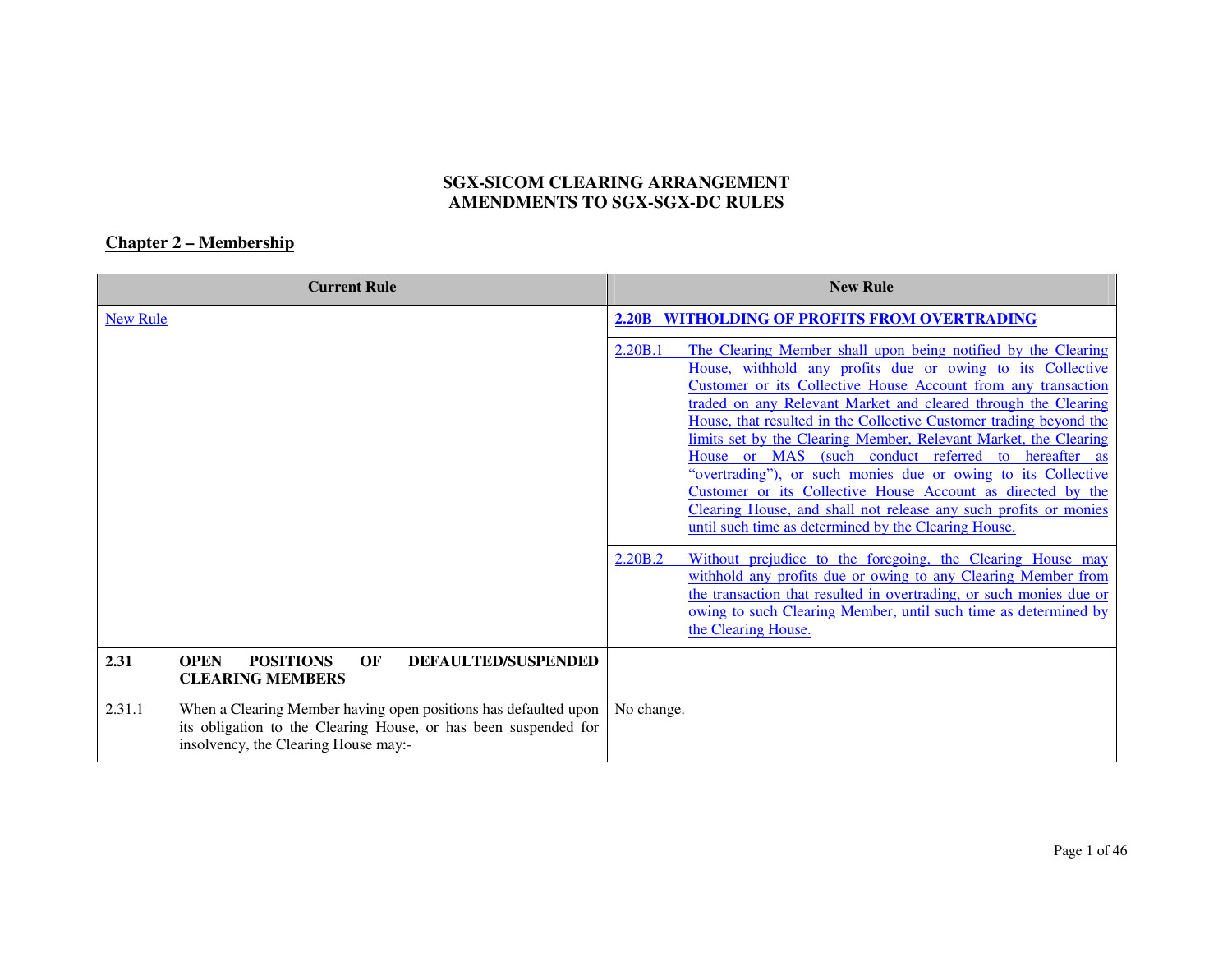| <b>Current Rule</b> |                                                                                                                                                                                                                                                                                                                                                                                                                                                                                                                                                                                                                                                                                                                                                                                                                                                                                                                                                                                                                                                                                                                                               | <b>New Rule</b>                                                                                                                                                                                                                                                                                                                                                                                                                                                                                                                                                                                                                                                                                                                                                                                                                                                                                                                                                                                                                                                                                                                                               |
|---------------------|-----------------------------------------------------------------------------------------------------------------------------------------------------------------------------------------------------------------------------------------------------------------------------------------------------------------------------------------------------------------------------------------------------------------------------------------------------------------------------------------------------------------------------------------------------------------------------------------------------------------------------------------------------------------------------------------------------------------------------------------------------------------------------------------------------------------------------------------------------------------------------------------------------------------------------------------------------------------------------------------------------------------------------------------------------------------------------------------------------------------------------------------------|---------------------------------------------------------------------------------------------------------------------------------------------------------------------------------------------------------------------------------------------------------------------------------------------------------------------------------------------------------------------------------------------------------------------------------------------------------------------------------------------------------------------------------------------------------------------------------------------------------------------------------------------------------------------------------------------------------------------------------------------------------------------------------------------------------------------------------------------------------------------------------------------------------------------------------------------------------------------------------------------------------------------------------------------------------------------------------------------------------------------------------------------------------------|
| 2.31.1.1            | appoint one (1) or more Clearing Members to whom all or any part<br>of such positions shall be transferred to be handled for the defaulted<br>or suspended Clearing Member. When positions are so transferred,<br>margins deposited thereon and any settlement due or collected must<br>be delivered to the Clearing House, to be entrusted to the Clearing<br>Member or Clearing Members designated to handle the<br>transactions;                                                                                                                                                                                                                                                                                                                                                                                                                                                                                                                                                                                                                                                                                                           | No change.                                                                                                                                                                                                                                                                                                                                                                                                                                                                                                                                                                                                                                                                                                                                                                                                                                                                                                                                                                                                                                                                                                                                                    |
| 2.31.1.2            | execute hedging transactions, on behalf of and at the risk of the<br>defaulted Clearing Member, to eliminate or reduce market risk<br>resulting from such open positions;                                                                                                                                                                                                                                                                                                                                                                                                                                                                                                                                                                                                                                                                                                                                                                                                                                                                                                                                                                     | No change.                                                                                                                                                                                                                                                                                                                                                                                                                                                                                                                                                                                                                                                                                                                                                                                                                                                                                                                                                                                                                                                                                                                                                    |
| 2.31.1.3            | without prejudice to Rule 2.31.1.1, appoint one or more Inter<br>Dealer Brokers, Clearing Members or members of the applicable<br>Relevant Market to close out such positions on the behalf of and at<br>the risk of the defaulted Clearing Member; and/or                                                                                                                                                                                                                                                                                                                                                                                                                                                                                                                                                                                                                                                                                                                                                                                                                                                                                    | No change.                                                                                                                                                                                                                                                                                                                                                                                                                                                                                                                                                                                                                                                                                                                                                                                                                                                                                                                                                                                                                                                                                                                                                    |
| 2.31.1.4            | where the open positions relate to an Eligible OTC transaction or a<br>Contract subject to physical delivery prior to the matching process<br>in Rule 6.02A.7, and it is in the Clearing House's good faith opinion<br>impossible or impracticable for the open positions to be transferred<br>or closed out pursuant to Rules 2.31.1.1 and 2.31.1.3 respectively,<br>the Clearing House may, in addition to any other power or right it<br>may have, invoice back such positions to the defaulting Clearing<br>Member while simultaneously also invoicing back the equivalent<br>number of positions or as nearly equivalent number of such<br>positions as the Clearing House may deem practical to other non-<br>defaulting Clearing Members holding opposite positions (whether<br>reported to the Clearing House as being House, House-related or<br>Customer positions) as at the date of such invoicing back, on a pro-<br>rata basis, calculated as the proportion of each non-defaulting<br>Clearing Member's opposite positions at the date of such transfer<br>relative to the aggregate value of the defaulting Clearing Member's | 2.31.1.4<br>where the open positions relate to an Eligible OTC transaction or a<br>Contract subject to physical delivery prior to the matching process<br>in Rule 6.02A.7, and it is in the Clearing House's good faith opinion<br>impossible or impracticable for the open positions to be transferred<br>or closed out pursuant to Rules 2.31.1.1 and 2.31.1.3 respectively,<br>the Clearing House may, in addition to any other power or right it<br>may have, invoice back such positions to the defaulting Clearing<br>Member while simultaneously also invoicing back the equivalent<br>number of positions or as nearly equivalent number of such<br>positions as the Clearing House may deem practical to other non-<br>defaulting Clearing Members, and/or any other non-defaulting<br>Relevant Market (or its clearing house) holding appropriate<br>opposite positions (whether reported to the Clearing House as being<br>House <del>, House related</del> or Customer positions) as at the date of such<br>invoicing back, on a pro-rata basis, calculated as the proportion of<br>such gross opposite positions of each non-defaulting Clearing |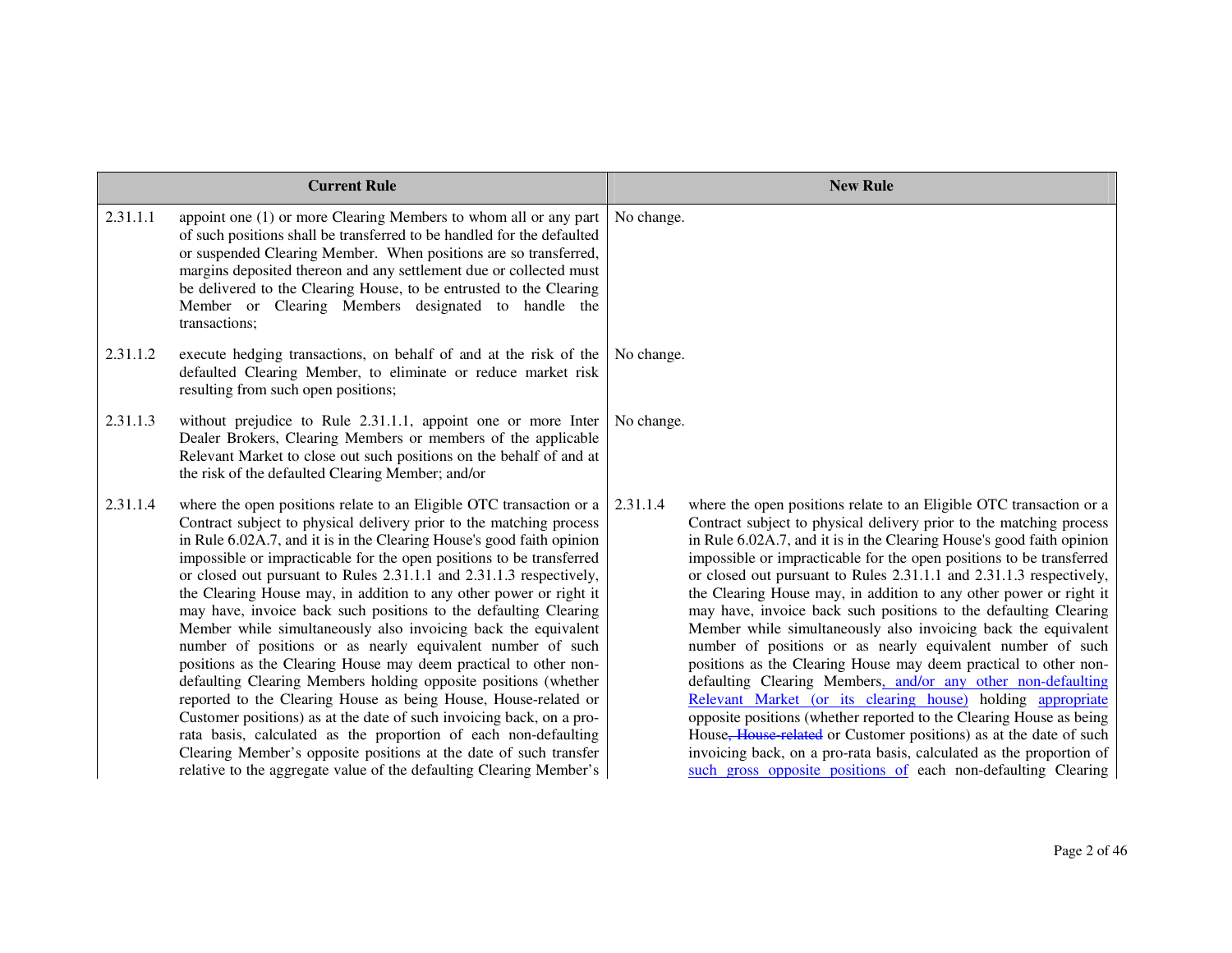|        | <b>Current Rule</b>                                                                                                                                                                                                                                                                                                                                                                                                                                                                                                                                                                                                      |            | <b>New Rule</b>                                                                                                                                                                                                                                                                                                                                                                                                                                                                                                                                                                                                                                                                                                                                                                                                                                                                                                   |
|--------|--------------------------------------------------------------------------------------------------------------------------------------------------------------------------------------------------------------------------------------------------------------------------------------------------------------------------------------------------------------------------------------------------------------------------------------------------------------------------------------------------------------------------------------------------------------------------------------------------------------------------|------------|-------------------------------------------------------------------------------------------------------------------------------------------------------------------------------------------------------------------------------------------------------------------------------------------------------------------------------------------------------------------------------------------------------------------------------------------------------------------------------------------------------------------------------------------------------------------------------------------------------------------------------------------------------------------------------------------------------------------------------------------------------------------------------------------------------------------------------------------------------------------------------------------------------------------|
|        | open positions (to be rounded down or up if the number of lots is<br>not a whole number at the Clearing House's absolute discretion).<br>Invoicing back shall be carried out by the Clearing House effecting<br>and registering opposite positions between itself and each of the<br>affected Clearing Members and thereupon settling such open<br>positions against such opposite positions, at a price determined by<br>the Clearing House. The Clearing House's actions, including the<br>timing of the transfer and the price determined by the Clearing<br>House shall be binding on all affected Clearing Members. |            | Member Member's and/or Relevant Market (or its clearing house)<br>opposite positions at the date of such transfer relative to the<br>aggregate value of the such open positions held by all non-<br>defaulting Clearing Member's open positions (to be rounded down<br>or up if the number of lots is not a whole number at the Clearing<br>House's absolute discretion). Invoicing back shall be carried out by<br>the Clearing House effecting and registering opposite positions<br>between itself and each of the affected Clearing Members and/or<br>other Relevant Market (or its clearing house) and thereupon settling<br>such open positions against such opposite positions, at a price<br>determined by the Clearing House. The Clearing House's actions,<br>including the timing of the transfer and the price determined by the<br>Clearing House shall be binding on all affected Clearing Members. |
| 2.31.2 | All costs and expenses sustained by the Clearing House in<br>connection with any steps which are or may be taken by the<br>Clearing House pursuant to Rule 2.31.1, including losses incurred<br>from authorized hedging transactions and the unwinding of such<br>hedging transactions, shall be charged to the account of the<br>defaulted Clearing Member.                                                                                                                                                                                                                                                             | No change. |                                                                                                                                                                                                                                                                                                                                                                                                                                                                                                                                                                                                                                                                                                                                                                                                                                                                                                                   |
| 2.39   | <b>INFORMATION AND REPORTS</b>                                                                                                                                                                                                                                                                                                                                                                                                                                                                                                                                                                                           |            |                                                                                                                                                                                                                                                                                                                                                                                                                                                                                                                                                                                                                                                                                                                                                                                                                                                                                                                   |
| 2.39.1 | The Clearing House may from time to time make available to a<br>Participating Market all information and documents relating to the<br>transactions in respect of any Designated Futures Contracts or<br>relating to any Clearing Member in respect of such Designated<br>Futures Contracts. Without prejudice to the generality of the<br>foregoing the Clearing House may from time to time provide a<br>Participating Market with reports on the large positions (as<br>determined by the Clearing House from time to time) in any<br>Designated Futures Contracts on the books of any of its Clearing                 | 2.39.1     | The Clearing House may from time to time make available to a<br>Participating Relevant Market (or its clearing house) all information<br>and documents:<br>relating to the transactions in respect of any Designated<br>(a)<br>Futures Contracts Contract traded on such Relevant<br>Market; or<br>relating to any Clearing Member in respect of such<br>(b)<br>Designated Futures Contracts Contract traded on such                                                                                                                                                                                                                                                                                                                                                                                                                                                                                              |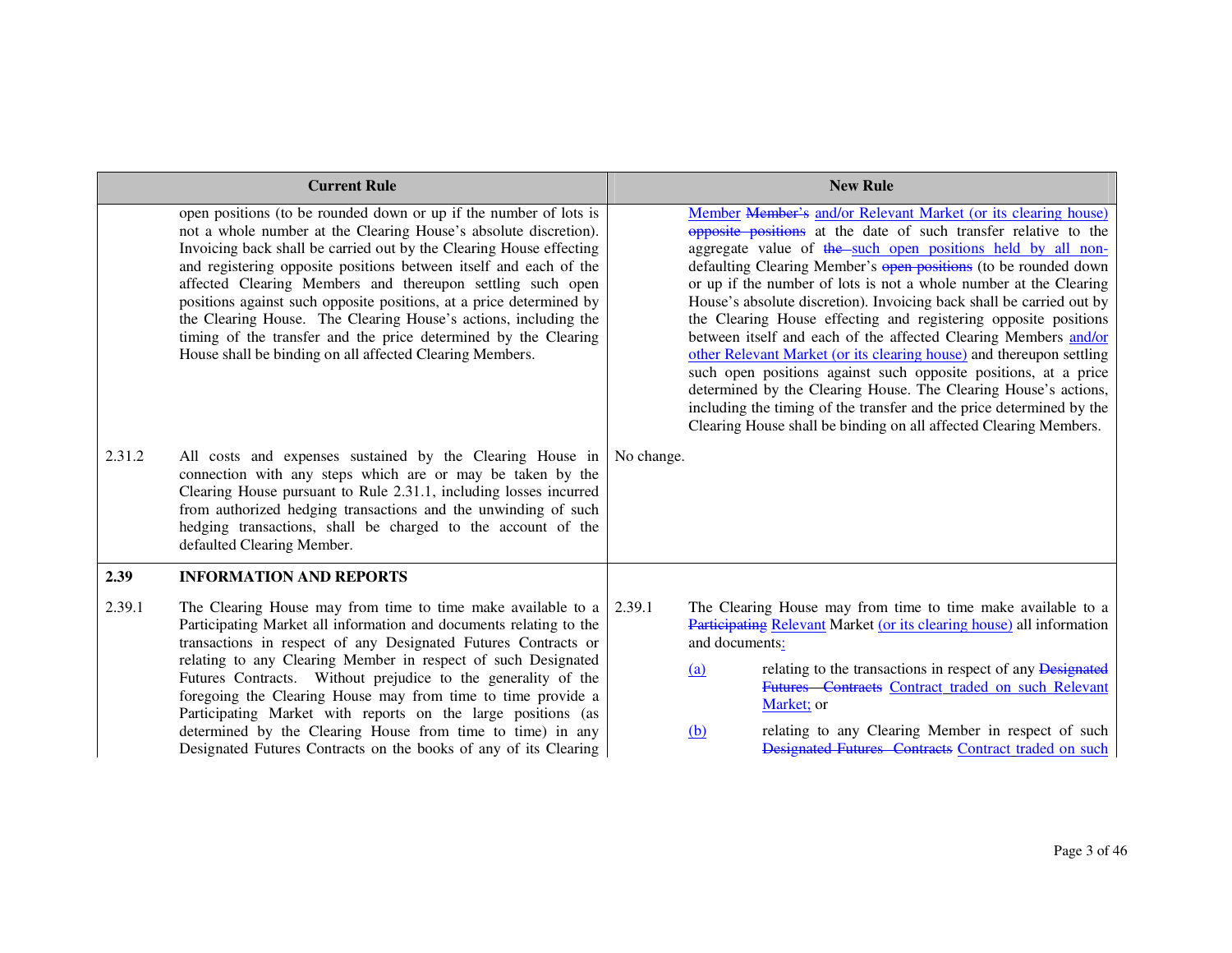| <b>Current Rule</b>                                                                                                                          | <b>New Rule</b>                                                                                                                                                                                                                                                                                                                                                                                                                                                                                                                                                                                          |
|----------------------------------------------------------------------------------------------------------------------------------------------|----------------------------------------------------------------------------------------------------------------------------------------------------------------------------------------------------------------------------------------------------------------------------------------------------------------------------------------------------------------------------------------------------------------------------------------------------------------------------------------------------------------------------------------------------------------------------------------------------------|
| Members.                                                                                                                                     | <b>Relevant Market.</b>                                                                                                                                                                                                                                                                                                                                                                                                                                                                                                                                                                                  |
|                                                                                                                                              | Without prejudice to the generality of the foregoing the Clearing<br>House may from time to time provide a Participating Relevant<br>Market (or its clearing house) with reports on the large positions as<br>determined by the Clearing House from time to time) in any<br>Designated Futures Contracts traded on the Relevant Market on the<br>books of any of its Clearing Members. For the avoidance of doubt,<br>this Rule shall apply to the provision of information or documents<br>to a Participating Market, in relation to transactions in respect of<br><b>Designated Futures Contracts.</b> |
| The Clearing House may from time to time provide any information<br>in relation to any Clearing Member or its account(s) to the<br>Exchange. | No change.                                                                                                                                                                                                                                                                                                                                                                                                                                                                                                                                                                                               |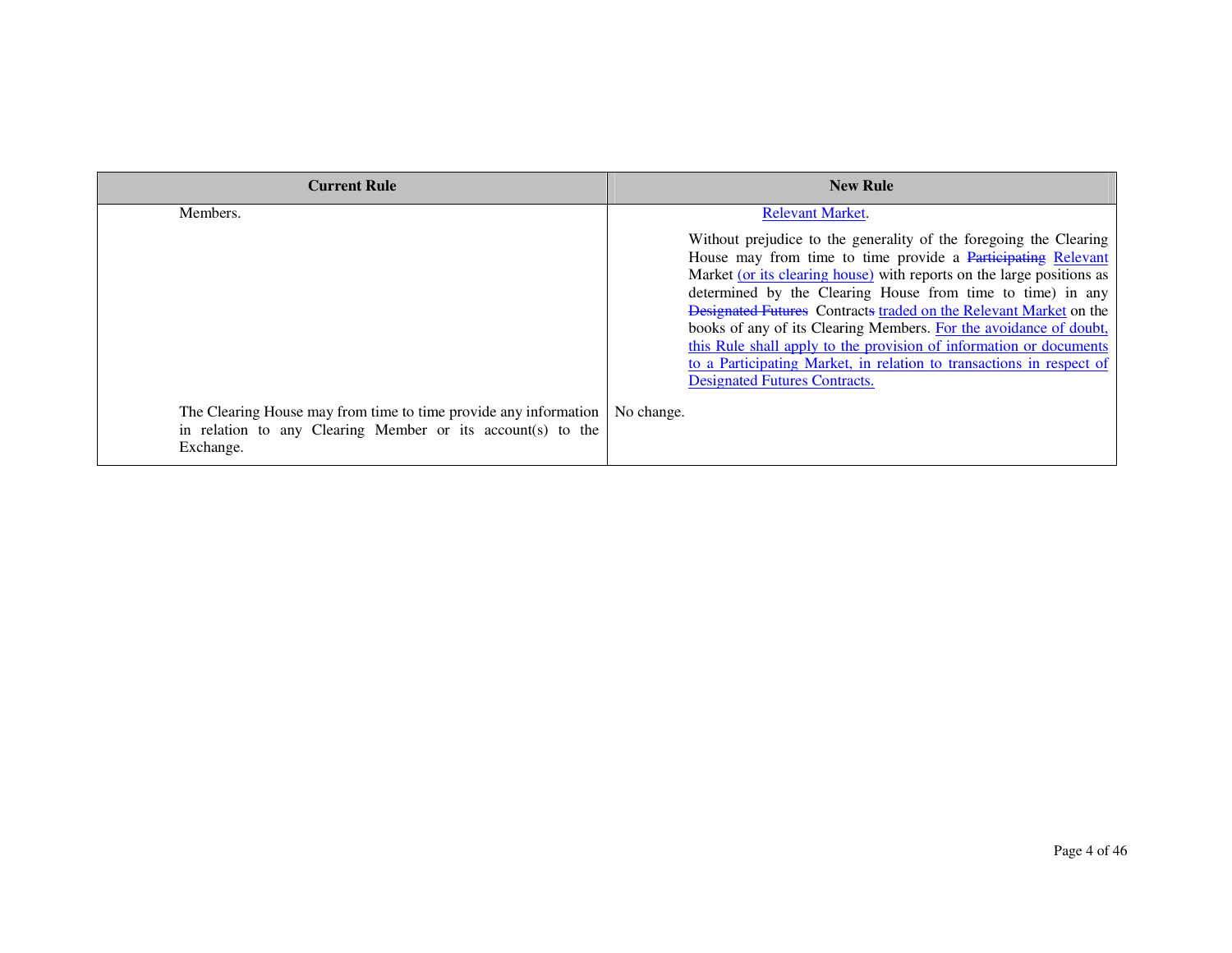## **Chapter 5 – Arbitration**

| <b>Current Rule</b> |                                                                                                                                                                                                                                                                                                                                                                                                                                                                                                                                                                                                  |            | <b>New Rule</b>                                                                                                                                                                                                                                                                                                                                                                                                                                                                                                                                                                                                    |
|---------------------|--------------------------------------------------------------------------------------------------------------------------------------------------------------------------------------------------------------------------------------------------------------------------------------------------------------------------------------------------------------------------------------------------------------------------------------------------------------------------------------------------------------------------------------------------------------------------------------------------|------------|--------------------------------------------------------------------------------------------------------------------------------------------------------------------------------------------------------------------------------------------------------------------------------------------------------------------------------------------------------------------------------------------------------------------------------------------------------------------------------------------------------------------------------------------------------------------------------------------------------------------|
| 5.01                | <b>DISPUTES ARBITRATED</b>                                                                                                                                                                                                                                                                                                                                                                                                                                                                                                                                                                       |            |                                                                                                                                                                                                                                                                                                                                                                                                                                                                                                                                                                                                                    |
| 5.01.1              | Dispute Resolution Involving Contracts (excluding deliverable<br>commodity futures contracts)                                                                                                                                                                                                                                                                                                                                                                                                                                                                                                    | No change. |                                                                                                                                                                                                                                                                                                                                                                                                                                                                                                                                                                                                                    |
| 5.01.1.1            | Where any dispute arises from or in connection with a Contract<br>(excluding deliverable commodity futures contracts), other than a<br>complaint of a disciplinary nature, the disputing Clearing Members<br>shall attempt to settle the dispute through good faith negotiations,<br>failing which the disputing Clearing Members may choose to settle<br>the dispute, by such other means they elect, including arbitration<br>before the SIAC in accordance with the rules of the SIAC.                                                                                                        |            |                                                                                                                                                                                                                                                                                                                                                                                                                                                                                                                                                                                                                    |
| 5.01.2              | <b>Dispute Resolution Involving Deliverable Commodity Futures</b><br><b>Contracts</b>                                                                                                                                                                                                                                                                                                                                                                                                                                                                                                            | 5.01.3     | <b>Dispute Resolution Involving Deliverable Commodity Futures</b><br><b>Contracts</b>                                                                                                                                                                                                                                                                                                                                                                                                                                                                                                                              |
| 5.01.2.1            | Where any dispute arises from or in connection with a commodity<br>futures contract, other than a complaint of a disciplinary nature, the<br>parties shall attempt to settle the dispute, through the claim procedure<br>set forth in the relevant Contract Specifications. In the absence of an<br>applicable claim procedure, the parties shall attempt to settle the<br>dispute through good faith negotiations, failing which, at the election<br>of any disputing Clearing Member, the dispute shall be settled by<br>arbitration before the SIAC in accordance with the rules of the SIAC. | 5.01.2.1   | Where any dispute arises from or in connection with a commodity<br>futures contract, other than a complaint of a disciplinary nature, the<br>parties shall attempt to settle the dispute, through the claim procedure<br>set forth or referred to in the relevant Contract Specifications. In the<br>absence of an applicable claim procedure, the parties shall attempt to<br>settle the dispute through good faith negotiations, failing which, at<br>the election of any disputing Clearing Member, the dispute shall be<br>settled by arbitration before the SIAC in accordance with the rules of<br>the SIAC. |
| 5.01.2.2            | The award of the arbitrator or panel of arbitrators shall be binding on<br>Sellers and Buyers.                                                                                                                                                                                                                                                                                                                                                                                                                                                                                                   | 5.01.2.2   | Unless otherwise specified under the claim procedure set forth or<br>referred to in the relevant Contract Specifications, if any, The the<br>award of the arbitrator or panel of arbitrators shall be binding on<br>Sellers and Buyers.                                                                                                                                                                                                                                                                                                                                                                            |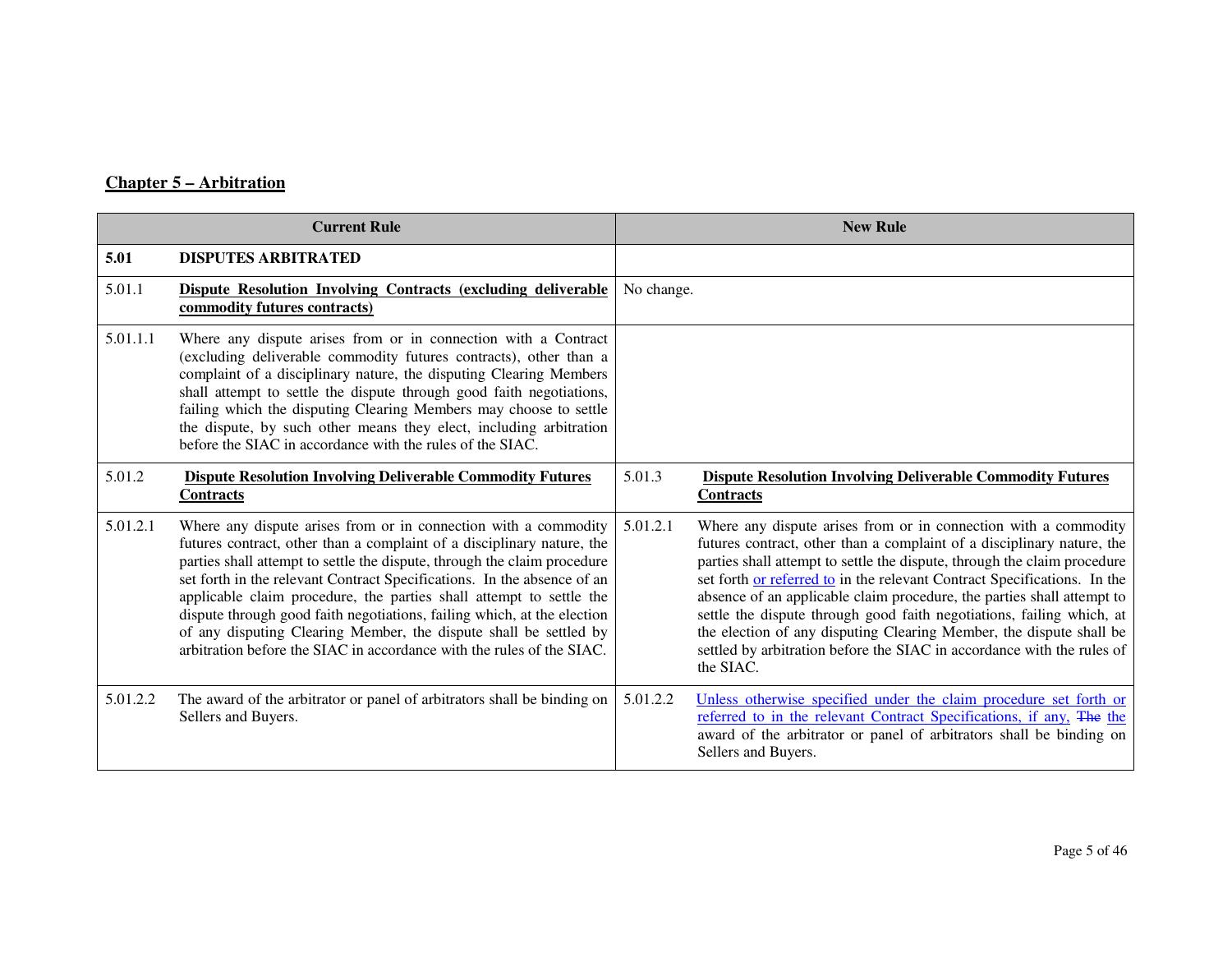|          |           | <b>Current Rule</b>                                                                                                                                                                                          |            | <b>New Rule</b>                                                                                                                                                                                                                                                                                                                               |
|----------|-----------|--------------------------------------------------------------------------------------------------------------------------------------------------------------------------------------------------------------|------------|-----------------------------------------------------------------------------------------------------------------------------------------------------------------------------------------------------------------------------------------------------------------------------------------------------------------------------------------------|
| 5.01.2.3 |           | The failure or refusal of a Clearing Member to arbitrate where the<br>other Clearing Member elects to arbitrate under this Rule shall<br>constitute a breach of this Rules.                                  | 5.01.2.3   | The failure or refusal of a Clearing Member to settle the dispute<br>under the claim procedure set forth or referred to in the relevant<br>Contract Specifications, or arbitrate under this Rule where the other<br>counterparty Clearing Member elects to do so arbitrate under this<br><b>Rule</b> shall constitute a breach of this Rules. |
| 5.01.2.4 | contract: | Clearing Members shall cause their Sellers and Buyers and their<br>respective assigns to agree that where there is a dispute as a result of<br>or arising in connection with a deliverable commodity futures | 5.01.2.4   | Subject to the claim procedure set forth or referred to in the relevant<br>Contract Specifications, Clearing Members shall cause their Sellers<br>and Buyers and their respective assigns to agree that where there is a<br>dispute as a result of or arising in connection with a deliverable<br>commodity futures contract:                 |
|          | a.        | the Sellers and Buyers shall agree to submit to arbitration<br>before the SIAC at the election of their respective<br>Clearing Members; and                                                                  | No change. |                                                                                                                                                                                                                                                                                                                                               |
|          | b.        | the award of the arbitrator or panel of arbitrators shall be<br>final and binding on the Sellers and Buyers.                                                                                                 | No change. |                                                                                                                                                                                                                                                                                                                                               |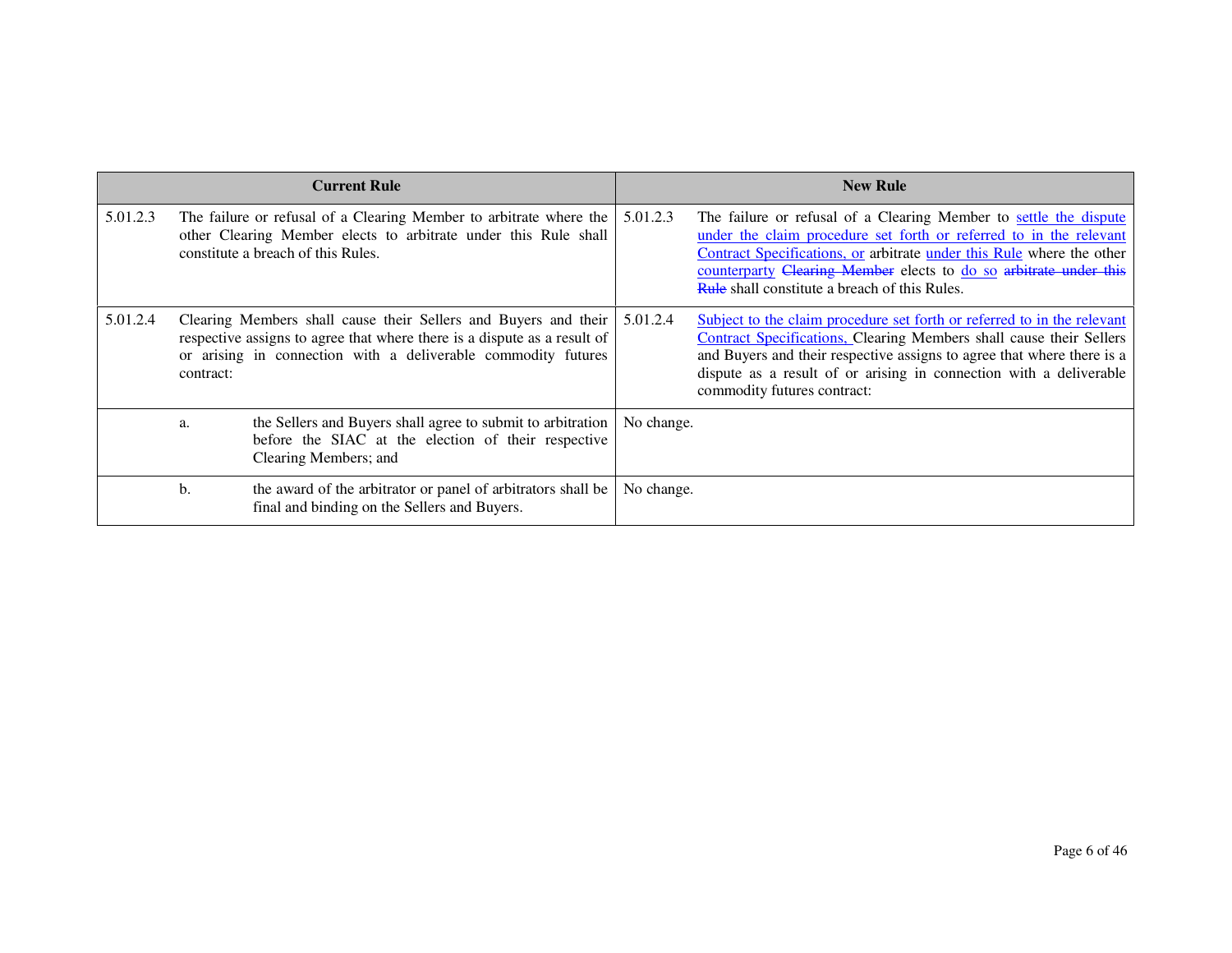#### **Chapter 6 – Delivery and Related Matters**

| <b>Current Rules</b> |                                                                                                                                                                                                                                                                                                                                                                              | <b>New Rules</b> |                                                                                                                                                                                                                                                                                                                                                                              |
|----------------------|------------------------------------------------------------------------------------------------------------------------------------------------------------------------------------------------------------------------------------------------------------------------------------------------------------------------------------------------------------------------------|------------------|------------------------------------------------------------------------------------------------------------------------------------------------------------------------------------------------------------------------------------------------------------------------------------------------------------------------------------------------------------------------------|
| 6.01                 | <b>GENERAL</b>                                                                                                                                                                                                                                                                                                                                                               | 6.01             | <b>GENERAL</b>                                                                                                                                                                                                                                                                                                                                                               |
| 6.01.1               | Any delivery of Commodities under any Contract cleared by the<br>Clearing House shall be made in accordance with the Trading Rules<br>and the relevant Contract Specifications and, if not so dealt with,<br>with the provisions of this Chapter and by such other requirements<br>as the Clearing House may prescribe from time to time (collectively<br>"Delivery Rules"). | 6.01.1           | Any delivery of Commodities under any Contract cleared by the<br>Clearing House shall be made in accordance with the Trading Rules<br>and the relevant Contract Specifications and, if not so dealt with,<br>with the provisions of this Chapter and by such other requirements<br>as the Clearing House may prescribe from time to time (collectively<br>"Delivery Rules"). |
| <b>New Rule</b>      |                                                                                                                                                                                                                                                                                                                                                                              | 6.01.1A          | In the case of a Contract traded on the Exchange, the Delivery Rules<br>shall include the Trading Rules.                                                                                                                                                                                                                                                                     |
| <b>New Rule</b>      |                                                                                                                                                                                                                                                                                                                                                                              | 6.01.1B          | For the avoidance of doubt, this Chapter shall apply in respect of all<br>matters relating to the rights, obligations and liabilities of the<br>Clearing House as against any Clearing Member, regardless of the<br>Relevant Market on which the Contract is traded, unless otherwise<br>provided under this Chapter.                                                        |
| 6.01.1A              | Eligible OTC Contracts shall be settled or delivered in accordance<br>with the relevant Delivery Rules.                                                                                                                                                                                                                                                                      | 6.01.1AC         | Eligible OTC Contracts shall be settled or delivered in accordance<br>with the relevant Delivery Rules.                                                                                                                                                                                                                                                                      |
| 6.01.2               | Cash-settled Contracts which remain open at maturity may be<br>satisfied by payment of cash.                                                                                                                                                                                                                                                                                 | No change.       |                                                                                                                                                                                                                                                                                                                                                                              |
|                      | Any Contracts other than cash-settled Contracts which remain open<br>at maturity may be liable to delivery in accordance with the<br>Delivery Rules.                                                                                                                                                                                                                         |                  |                                                                                                                                                                                                                                                                                                                                                                              |
| 6.02A                | <b>CLEARING HOUSE MERELY FACILITATES DELIVERY</b>                                                                                                                                                                                                                                                                                                                            | 6.02A            | <b>CLEARING HOUSE MERELY FACILITATES DELIVERY</b>                                                                                                                                                                                                                                                                                                                            |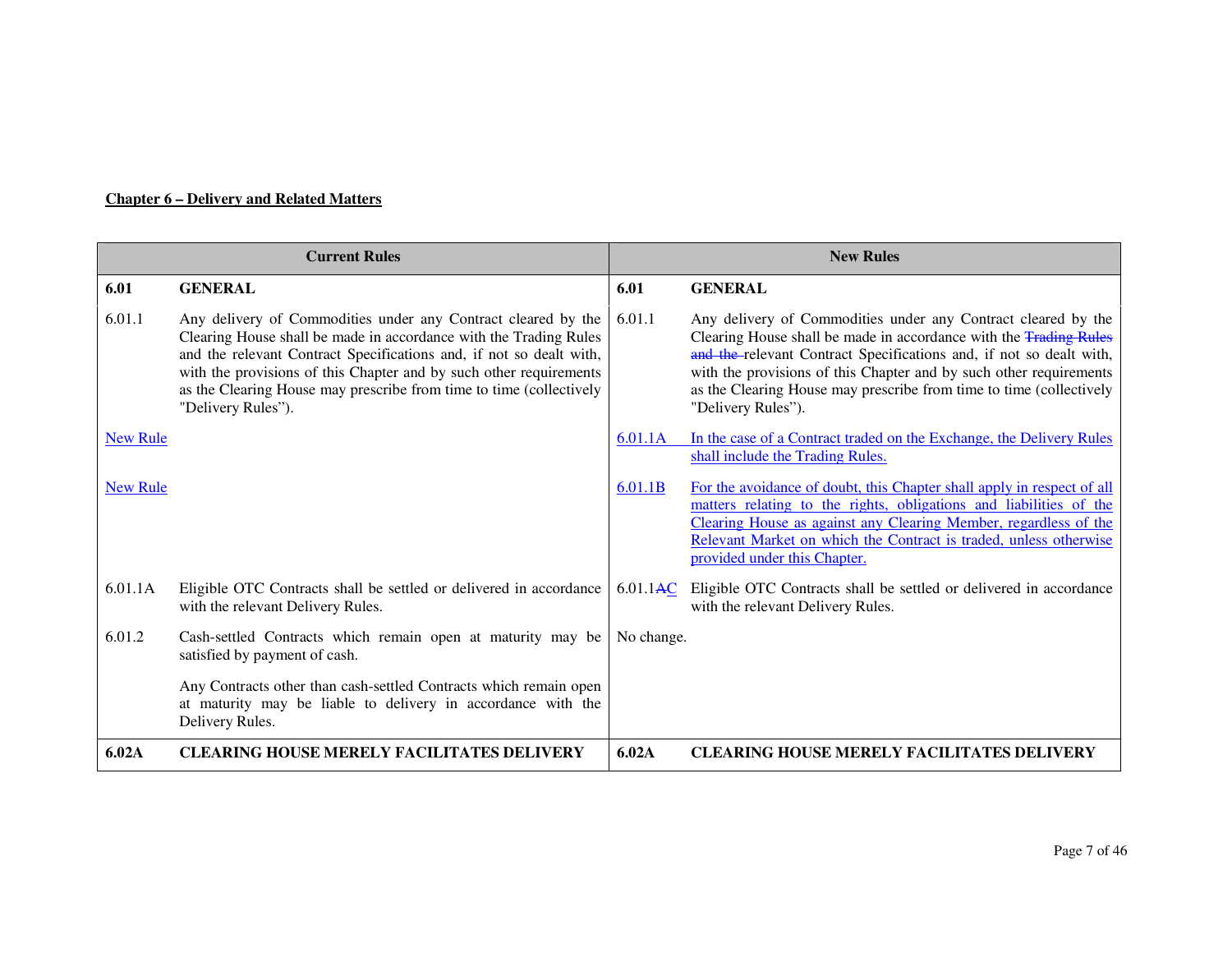| <b>Current Rules</b> |                                                                                                                                                                                                                                                                                                                                                                                                                                                                                                                                                                                  |         | <b>New Rules</b>                                                                                                                                                                                                                                                                                                                                                                                                                                                                                                                                                                                                                                                                                                                                                                                                                                                                                                                                                              |
|----------------------|----------------------------------------------------------------------------------------------------------------------------------------------------------------------------------------------------------------------------------------------------------------------------------------------------------------------------------------------------------------------------------------------------------------------------------------------------------------------------------------------------------------------------------------------------------------------------------|---------|-------------------------------------------------------------------------------------------------------------------------------------------------------------------------------------------------------------------------------------------------------------------------------------------------------------------------------------------------------------------------------------------------------------------------------------------------------------------------------------------------------------------------------------------------------------------------------------------------------------------------------------------------------------------------------------------------------------------------------------------------------------------------------------------------------------------------------------------------------------------------------------------------------------------------------------------------------------------------------|
|                      | <b>Clearing Member Causes Compliance with and Guarantees</b><br><b>Delivery Obligations</b>                                                                                                                                                                                                                                                                                                                                                                                                                                                                                      |         | <b>Clearing Member Causes Compliance with and Guarantees</b><br><b>Delivery Obligations</b>                                                                                                                                                                                                                                                                                                                                                                                                                                                                                                                                                                                                                                                                                                                                                                                                                                                                                   |
| 6.02A.1              | A Clearing Member sponsoring a Trading Member carrying an<br>account for a Seller or Buyer or a Clearing Member carrying an<br>account for a Seller or Buyer shall cause its Seller or Buyer (as the<br>case may be) to comply with all relevant Delivery Obligations for<br>the underlying Commodity under a Contract or delivery contract<br>including those relating to the delivery of information, documents or<br>the underlying Commodity to the Clearing House or to Clearing<br>Members and shall comply with all time limits in accordance with the<br>Delivery Rules. | 6.02A.1 | A Clearing Member sponsoring a Trading Member, or a member of<br>any other Relevant Market, carrying an account for a Seller or<br>Buyer or a Clearing Member carrying an account for a Seller or<br>Buyer shall cause its Seller or Buyer (as the case may be) to comply<br>with all relevant Delivery Obligations for the underlying<br>Commodity under a Contract or delivery contract including those<br>relating to the delivery of information, documents or the underlying<br>Commodity to the Clearing House or to Colearing Mmembers of the<br>opposite Buyer or Seller (hereafter referred to as the "counterparty<br>clearing member" for the purposes of this Chapter), and shall comply<br>with all time limits in accordance with the Delivery Rules.<br>For the avoidance of doubt, a counterparty clearing member<br>referred to in this Chapter and Rule 7.04.1B shall include a Clearing<br>Member and the clearing member of any other Relevant Market (or |
|                      |                                                                                                                                                                                                                                                                                                                                                                                                                                                                                                                                                                                  |         | its clearing house) of the opposite Buyer or Seller notwithstanding<br>that such counterparty clearing member is not a Clearing Member.                                                                                                                                                                                                                                                                                                                                                                                                                                                                                                                                                                                                                                                                                                                                                                                                                                       |
| 6.02A.2              | A Clearing Member sponsoring a Trading Member carrying an<br>account for a Seller or Buyer or a Clearing Member carrying an<br>account for a Seller or Buyer shall guarantee and assume complete<br>responsibility to the Clearing Member of the opposite counterparty,<br>for the performance of all Delivery Obligations in accordance with<br>the Delivery Rules.                                                                                                                                                                                                             | 6.02A.2 | A Clearing Member sponsoring a Trading Member, or a member of<br>any other Relevant Market, carrying an account for a Seller or<br>Buyer or a Clearing Member carrying an account for a Seller or<br>Buyer shall guarantee and assume complete responsibility to the<br>Clearing Member of the opposite counterparty clearing member, for<br>the performance of all Delivery Obligations in accordance with the<br>relevant Delivery Rules.                                                                                                                                                                                                                                                                                                                                                                                                                                                                                                                                   |
| 6.02A.3              | Violation of Rule 6.02A.1 or Rule 6.02A.2 may constitute a major<br>offence.                                                                                                                                                                                                                                                                                                                                                                                                                                                                                                     | 6.02A.3 | Violation of Rule 6.02A.1 or Rule 6.02A.2 may constitute a major<br>offence.                                                                                                                                                                                                                                                                                                                                                                                                                                                                                                                                                                                                                                                                                                                                                                                                                                                                                                  |
| 6.02A.4              | <b>Insolvent Clearing Member</b>                                                                                                                                                                                                                                                                                                                                                                                                                                                                                                                                                 | 6.02A.4 | <b>Insolvent Clearing Member</b>                                                                                                                                                                                                                                                                                                                                                                                                                                                                                                                                                                                                                                                                                                                                                                                                                                                                                                                                              |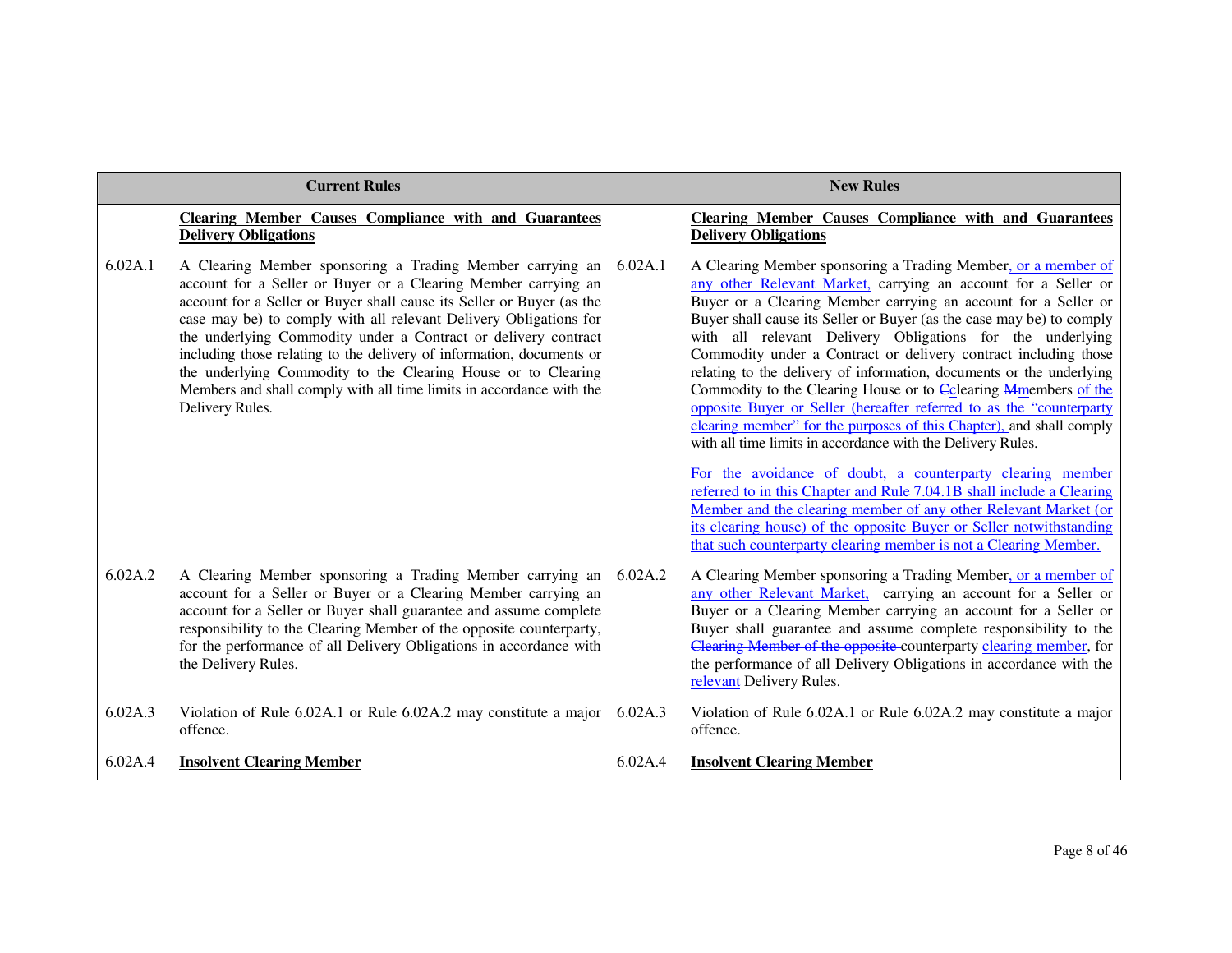|         | <b>Current Rules</b>                                                                                                                                                                                                                                                                                                                                                                                                                                                                                                                                                                                                                                                                                                                                                                                                                                                                                                                                                                                                                                            |         | <b>New Rules</b>                                                                                                                                                                                                                                                                                                                                                                                                                                                                                                                                                                                                                                                                                                                                                                                                                                                                                                                                                                                                                                                                   |
|---------|-----------------------------------------------------------------------------------------------------------------------------------------------------------------------------------------------------------------------------------------------------------------------------------------------------------------------------------------------------------------------------------------------------------------------------------------------------------------------------------------------------------------------------------------------------------------------------------------------------------------------------------------------------------------------------------------------------------------------------------------------------------------------------------------------------------------------------------------------------------------------------------------------------------------------------------------------------------------------------------------------------------------------------------------------------------------|---------|------------------------------------------------------------------------------------------------------------------------------------------------------------------------------------------------------------------------------------------------------------------------------------------------------------------------------------------------------------------------------------------------------------------------------------------------------------------------------------------------------------------------------------------------------------------------------------------------------------------------------------------------------------------------------------------------------------------------------------------------------------------------------------------------------------------------------------------------------------------------------------------------------------------------------------------------------------------------------------------------------------------------------------------------------------------------------------|
|         | In the event of the Clearing House becoming aware of a Clearing<br>Member becoming insolvent or being deemed insolvent after having<br>given any relevant delivery notices or acceptance notices with<br>respect to its Delivery Obligations to the Clearing House, then,<br>notwithstanding the preceding, the Clearing House shall be entitled<br>but not obliged to permit the relevant Sellers or Buyers (as the case<br>may be) of the Clearing Member (if their identities can be readily<br>ascertained and verified) to be directly substituted for such Clearing<br>Member to the extent necessary to effect and/or complete delivery.<br>None of the requirements for delivery, including notices,<br>instructions, payment, etc., shall be waived by the Clearing House<br>in exercising such option. Moreover, substitution shall in no way<br>relieve the insolvent Clearing Member of its obligations to the<br>Clearing House and/or the Clearing Member of the opposite<br>counterparty with regard to any claims arising out of that delivery. |         | In the event of the Clearing House becoming aware of a Clearing<br>Member becoming insolvent or being deemed insolvent after having<br>given any relevant delivery notices or acceptance notices with<br>respect to its Delivery Obligations to the Clearing House, then,<br>notwithstanding the preceding, the Clearing House shall be entitled<br>but not obliged to permit the relevant Sellers or Buyers (as the case<br>may be) of the Clearing Member (if their identities can be readily<br>ascertained and verified) to be directly substituted for such Clearing<br>Member to the extent necessary to effect and/or complete delivery.<br>None of the requirements for delivery, including notices,<br>instructions, payment, etc., shall be waived by the Clearing House<br>in exercising such option. Moreover, substitution shall in no way<br>relieve the insolvent Clearing Member of its obligations to the<br>Clearing House and/or the Clearing Member of the opposite<br>counterparty clearing member with regard to any claims arising out<br>of that delivery. |
| 6.02A.5 | For the purposes of Rule 6.02A, a Clearing Member becomes or<br>shall be deemed insolvent on the occurrence of any of the events<br>stated in Rule 2.30.1.                                                                                                                                                                                                                                                                                                                                                                                                                                                                                                                                                                                                                                                                                                                                                                                                                                                                                                      | 6.02A.5 | For the purposes of Rule 6.02A, a Clearing Member becomes or<br>shall be deemed insolvent on the occurrence of any of the events<br>stated in Rule 2.30.1.                                                                                                                                                                                                                                                                                                                                                                                                                                                                                                                                                                                                                                                                                                                                                                                                                                                                                                                         |
| 6.02A.7 | <b>Matching and Re-novation</b>                                                                                                                                                                                                                                                                                                                                                                                                                                                                                                                                                                                                                                                                                                                                                                                                                                                                                                                                                                                                                                 | 6.02A.7 | <b>Matching and Re-novation</b>                                                                                                                                                                                                                                                                                                                                                                                                                                                                                                                                                                                                                                                                                                                                                                                                                                                                                                                                                                                                                                                    |
|         | The contract between a Selling Member or Buying Member and the<br>Clearing House shall be novated and a new contract shall be<br>novated and a new contract shall arise between the Seller and Buyer<br>to whom it is matched, through their respective Clearing Members<br>(such process being described as "re-novation") upon the later of<br>the following events:                                                                                                                                                                                                                                                                                                                                                                                                                                                                                                                                                                                                                                                                                          |         | The contract between a Selling Member or Buying Member and the<br>Clearing House shall be novated and a new contract shall be<br>novated and a new contract shall arise between such persons as are<br>matched in accordance with the relevant Contract Specifications the<br>Seller and Buyer to whom it is matched, through their respective<br>Clearing Members (such process being described as "re-novation")<br>upon the later of the following events:                                                                                                                                                                                                                                                                                                                                                                                                                                                                                                                                                                                                                      |
|         | the Clearing House effecting matching by reference to<br>a.<br>the Seller and the Buyer through their respective                                                                                                                                                                                                                                                                                                                                                                                                                                                                                                                                                                                                                                                                                                                                                                                                                                                                                                                                                |         | the Clearing House effecting matching of any of the<br>a.<br>following for the performance of delivery obligations:                                                                                                                                                                                                                                                                                                                                                                                                                                                                                                                                                                                                                                                                                                                                                                                                                                                                                                                                                                |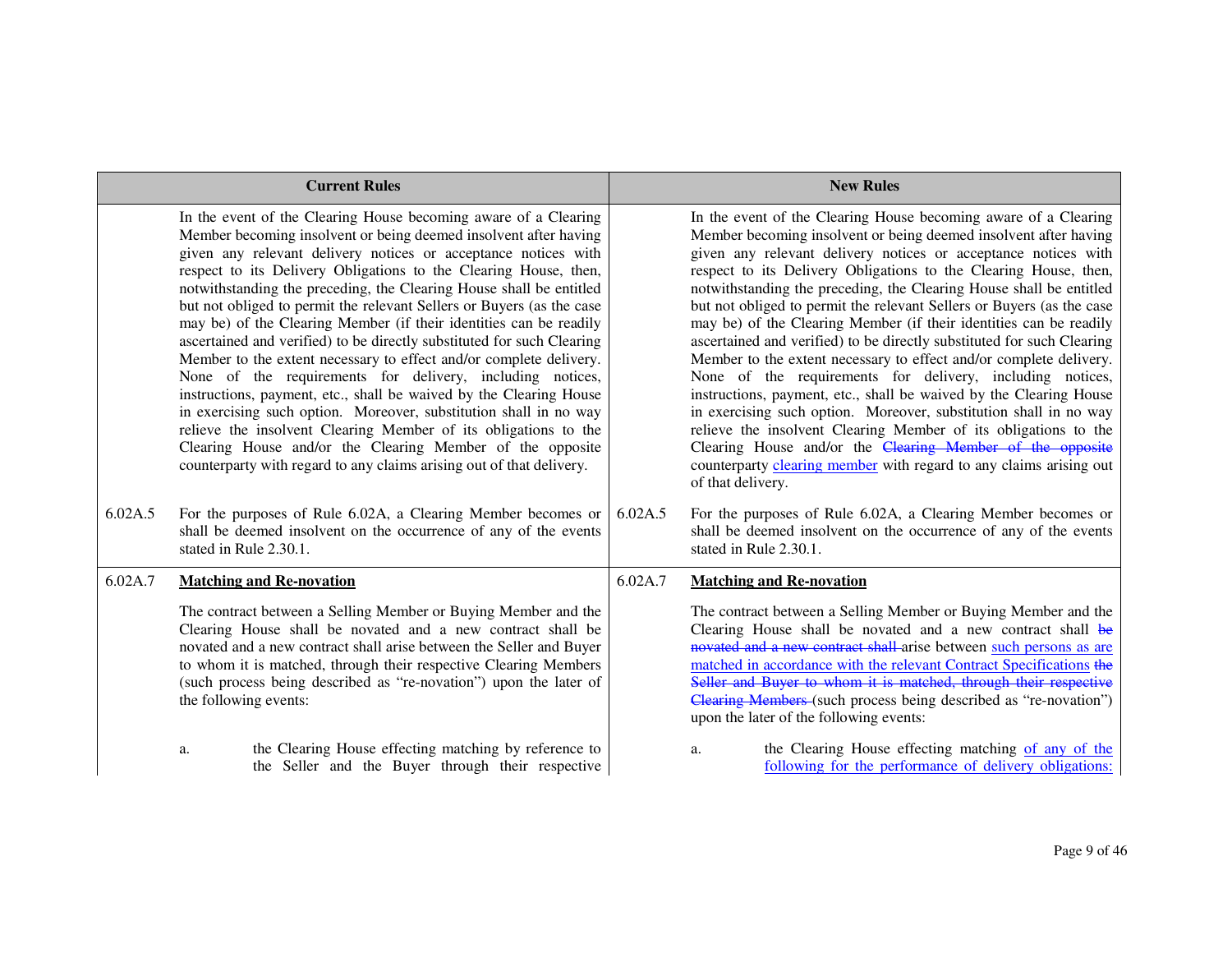| <b>Current Rules</b>                                                                                                                                                         | <b>New Rules</b>                                                                                                                                                                                                                                                                                                                                                               |
|------------------------------------------------------------------------------------------------------------------------------------------------------------------------------|--------------------------------------------------------------------------------------------------------------------------------------------------------------------------------------------------------------------------------------------------------------------------------------------------------------------------------------------------------------------------------|
| Clearing Members, or matching of the Seller or Buyer<br>for whom an insolvent Clearing Member acts and the                                                                   | by reference to the Seller and the Buyer through their<br>respective Clearing Members,                                                                                                                                                                                                                                                                                         |
| opposite counterparty through its Clearing Member, for<br>the performance of delivery obligations as between such<br>matched parties. Matching shall take place at such time | the relevant parties in accordance with the<br>(i)<br>relevant Contract Specifications; or                                                                                                                                                                                                                                                                                     |
| as provided in the relevant Contract Specifications; or                                                                                                                      | matching of the Seller or Buyer for whom<br>(ii)<br>an insolvent clearing member Clearing<br>Member acts and the opposite counterparty<br>through its Clearing Member-counterparty<br>clearing member.                                                                                                                                                                         |
|                                                                                                                                                                              | Matching shall take place at such time as provided in<br>the relevant Contract Specifications; or                                                                                                                                                                                                                                                                              |
| b.<br>the posting of Performance Deposits (where applicable)<br>by the Selling Member and the Buyer Member.                                                                  | b.<br>the posting of Performance Deposits and,<br>(i)<br>(where applicable), payment of the contract<br>value, as confirmed by the appropriate<br>settlement banks of such Clearing Members<br>as are undertaking Delivery Obligations<br>under a delivery contract; and by the<br>Selling Member and the Buyer Member.<br>where the counterparty clearing member is a<br>(ii) |
|                                                                                                                                                                              | member of any other Relevant Market (or<br>its clearing house), confirmation from such<br>Relevant Market (or its clearing house) that<br>its requirements for re-novation have been<br>met.                                                                                                                                                                                   |
| The new contract arising from the re-novation shall simultaneously<br>discharge and replace pro tanto the Contract between the Selling                                       | The new contract arising from the re-novation shall simultaneously<br>discharge and replace pro tanto the Contract between the Selling                                                                                                                                                                                                                                         |
| Member or Buying Member and the Clearing House, and the                                                                                                                      | Member or Buying Member and the Clearing House, and the                                                                                                                                                                                                                                                                                                                        |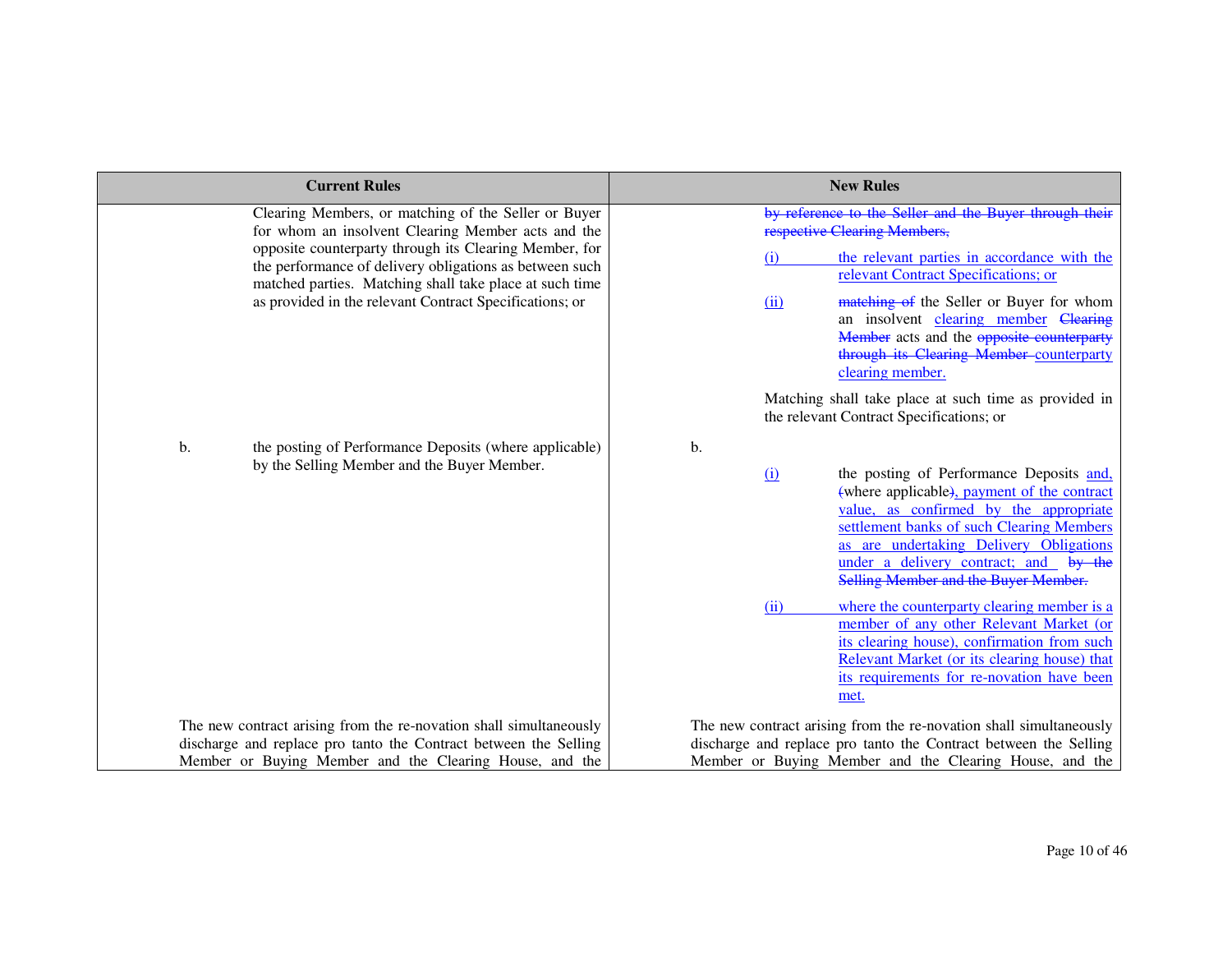|         | <b>Current Rules</b>                                                                                                                                                                                                                                                                                                                                                                                                                                                                                                                                                                                                                                                                                                                                          |                        | <b>New Rules</b>                                                                                                                                                                                                                                                                                                                                                                                                                                                                                                                                                                                                                                                                                                                                                                |
|---------|---------------------------------------------------------------------------------------------------------------------------------------------------------------------------------------------------------------------------------------------------------------------------------------------------------------------------------------------------------------------------------------------------------------------------------------------------------------------------------------------------------------------------------------------------------------------------------------------------------------------------------------------------------------------------------------------------------------------------------------------------------------|------------------------|---------------------------------------------------------------------------------------------------------------------------------------------------------------------------------------------------------------------------------------------------------------------------------------------------------------------------------------------------------------------------------------------------------------------------------------------------------------------------------------------------------------------------------------------------------------------------------------------------------------------------------------------------------------------------------------------------------------------------------------------------------------------------------|
|         | Clearing House shall be released from its obligations as a central<br>counterparty. For the avoidance of doubt, re-novation only applies<br>to matched positions relating to lot sizes equal to or more than the<br>minimum size prescribed under the relevant Contract Specifications<br>for physical delivery.                                                                                                                                                                                                                                                                                                                                                                                                                                              |                        | Clearing House shall be released from its obligations as a central<br>counterparty. For the avoidance of doubt, re-novation only applies<br>to matched positions relating to lot sizes equal to or more than the<br>minimum size prescribed under the relevant Contract Specifications<br>for physical delivery.                                                                                                                                                                                                                                                                                                                                                                                                                                                                |
| 6.02A.8 | <b>Method of Matching</b>                                                                                                                                                                                                                                                                                                                                                                                                                                                                                                                                                                                                                                                                                                                                     | 6.02A.8                | <b>Method of Matching</b>                                                                                                                                                                                                                                                                                                                                                                                                                                                                                                                                                                                                                                                                                                                                                       |
|         | Contracts subject to physical delivery shall be matched by the<br>Clearing House based on the quantity, lot size and the mutual<br>preference(s) (if any) stated by the Seller and Buyer (through their<br>respective Clearing Members). Failing mutuality of preferences,<br>matching shall be in accordance with the preference(s) of the Seller<br>or Buyer, as the case may be, as stated in the relevant Contract<br>Specifications.                                                                                                                                                                                                                                                                                                                     | 6.02A.8.1<br>6.02A.8.2 | Contracts subject to physical delivery shall be matched by the<br>Clearing House in accordance with the relevant Contract<br>Specifications.<br>Notwithstanding Rule 6.02A.8.1, Contracts traded on the Exchange<br>and subject to physical delivery shall be matched by the Clearing<br>House based on the quantity, lot size and the mutual preference(s)<br>(if any) stated by the Seller and Buyer (through their respective<br>Clearing Members). Failing mutuality of preferences, matching<br>shall be in accordance with the preference(s) of the Seller or Buyer,<br>as the case may be, as stated in the relevant Contract Specifications.                                                                                                                            |
| 6.02A.9 | <b>Forms for Matching</b>                                                                                                                                                                                                                                                                                                                                                                                                                                                                                                                                                                                                                                                                                                                                     | 6.02A.9                | <b>Forms for Matching</b>                                                                                                                                                                                                                                                                                                                                                                                                                                                                                                                                                                                                                                                                                                                                                       |
|         | The Clearing House may prescribe such forms and/or other<br>requirements for the giving of relevant notice, initiating and/or<br>completing delivery under a Contract and/or necessary to enable the<br>Clearing House to effect the required matching of a Seller and<br>Buyer through their respective Clearing Members to effect delivery<br>as between them as are consistent with the Delivery Rules. If a<br>Clearing Member fails to give the relevant delivery notice or<br>acceptance notice within the prescribed time, the Clearing House<br>shall be entitled to match such Clearing Member with the opposite<br>Seller or Buyer, as the case may be. Matching shall be in<br>accordance with the preference(s) of such opposite Seller or Buyer. |                        | The Clearing House may prescribe such forms and/or other<br>requirements for the giving of relevant notice, initiating and/or<br>completing delivery under a Contract and/or necessary to enable the<br>Clearing House to effect the required matching of the relevant<br>parties of a Seller and Buyer through their respective Clearing<br><b>Members</b> to effect delivery as between them as are consistent with<br>the relevant Delivery Rules. If a Clearing Member fails to give the<br>relevant delivery notice or acceptance notice within the prescribed<br>time, the Clearing House shall be entitled to match such Clearing<br>Member with the relevant counterparty opposite Seller or Buyer, as<br>the case may be. Matching may shall be in accordance with the |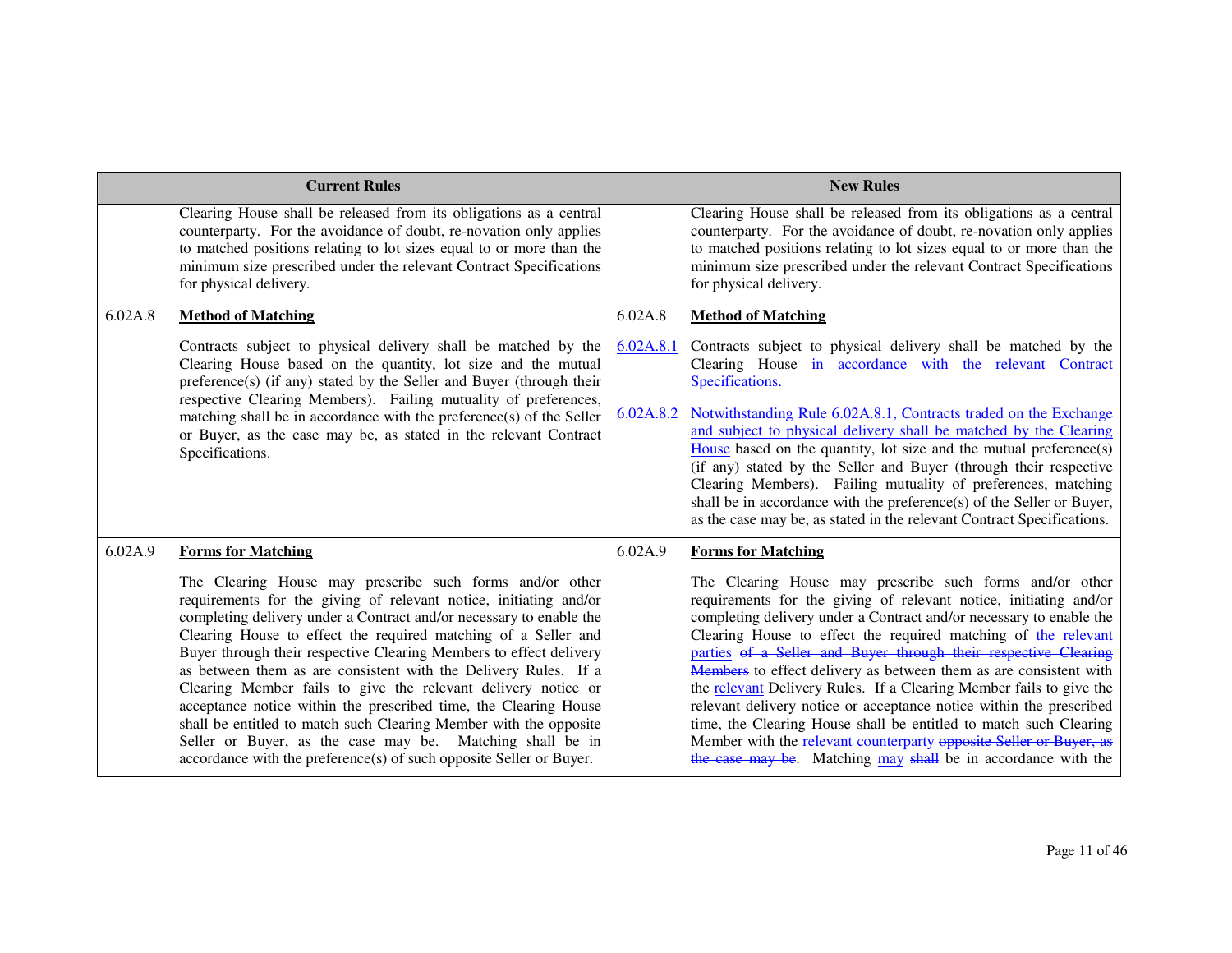| <b>Current Rules</b>                                                                                                                                                                                                                                                                                                                                                                                                                                                                                                                                                                                                                                                                                                                                                                                                                                                                                                                                                                                                                                                                                                                                                                                                                                                                                                                                                                                                                                                                                                              | <b>New Rules</b>                                                                                                                                                                                                                                                                                                                                                                                                                                                                                                                                                                                                                                                                                                                                                                                                                                                                                                                                                     |
|-----------------------------------------------------------------------------------------------------------------------------------------------------------------------------------------------------------------------------------------------------------------------------------------------------------------------------------------------------------------------------------------------------------------------------------------------------------------------------------------------------------------------------------------------------------------------------------------------------------------------------------------------------------------------------------------------------------------------------------------------------------------------------------------------------------------------------------------------------------------------------------------------------------------------------------------------------------------------------------------------------------------------------------------------------------------------------------------------------------------------------------------------------------------------------------------------------------------------------------------------------------------------------------------------------------------------------------------------------------------------------------------------------------------------------------------------------------------------------------------------------------------------------------|----------------------------------------------------------------------------------------------------------------------------------------------------------------------------------------------------------------------------------------------------------------------------------------------------------------------------------------------------------------------------------------------------------------------------------------------------------------------------------------------------------------------------------------------------------------------------------------------------------------------------------------------------------------------------------------------------------------------------------------------------------------------------------------------------------------------------------------------------------------------------------------------------------------------------------------------------------------------|
|                                                                                                                                                                                                                                                                                                                                                                                                                                                                                                                                                                                                                                                                                                                                                                                                                                                                                                                                                                                                                                                                                                                                                                                                                                                                                                                                                                                                                                                                                                                                   | preference(s) of such opposite counterparty opposite Seller or<br>Buyer.                                                                                                                                                                                                                                                                                                                                                                                                                                                                                                                                                                                                                                                                                                                                                                                                                                                                                             |
| <b>New Rule</b>                                                                                                                                                                                                                                                                                                                                                                                                                                                                                                                                                                                                                                                                                                                                                                                                                                                                                                                                                                                                                                                                                                                                                                                                                                                                                                                                                                                                                                                                                                                   | <b>6.02A.9A</b> Notification of Matching<br>The Clearing House shall notify the relevant matched parties in<br>such manner and at such time as specified in the relevant Contract                                                                                                                                                                                                                                                                                                                                                                                                                                                                                                                                                                                                                                                                                                                                                                                    |
|                                                                                                                                                                                                                                                                                                                                                                                                                                                                                                                                                                                                                                                                                                                                                                                                                                                                                                                                                                                                                                                                                                                                                                                                                                                                                                                                                                                                                                                                                                                                   | Specifications.                                                                                                                                                                                                                                                                                                                                                                                                                                                                                                                                                                                                                                                                                                                                                                                                                                                                                                                                                      |
| 6.02A.10 Force Majeure                                                                                                                                                                                                                                                                                                                                                                                                                                                                                                                                                                                                                                                                                                                                                                                                                                                                                                                                                                                                                                                                                                                                                                                                                                                                                                                                                                                                                                                                                                            | 6.02A.10<br><b>Force Majeure</b>                                                                                                                                                                                                                                                                                                                                                                                                                                                                                                                                                                                                                                                                                                                                                                                                                                                                                                                                     |
| 6.02A.10.1 Unless the delivery provisions in the relevant Contract<br>Specifications otherwise provide, the Delivery Obligations of<br>Contracts shall be absolute and unconditional and shall not be<br>subject to the defence of Force Majeure, impossibility, commercial<br>impracticability or other similar defences. Notwithstanding the<br>preceding, if delivery or acceptance or any precondition or<br>requirement of the Buying Member or Selling Member as the case<br>may be is prevented or threatened to be prevented as a consequence<br>of or arising out of an occurrence of Force Majeure relevant to<br>performance by the relevant Seller or Buyer such that performance<br>by such Seller and/or Buyer cannot be guaranteed by reason of such<br>occurrence of Force Majeure, such Selling Member or Buying<br>Member as the case may be shall immediately notify the Clearing<br>House. If the Clearing House determines that emergency action<br>may be necessary, it shall call a special meeting with the Exchange<br>and arrange for the presentation of evidence with respect to the<br>occurrence of Force Majeure. If the Clearing House and the<br>Exchange determine that a Force Majeure exists, the Clearing<br>House and the Exchange shall take such action as they see fit,<br>including but not limited to the deferment of delivery dates and the<br>designation of alternate delivery points. For the purposes of this<br>Rule 6.02A.10, Force Majeure means any event beyond the control | 6.02A.10.1<br>Unless the delivery provisions in the relevant Contract<br>Specifications otherwise provide, the Delivery Obligations of<br>Contracts shall be absolute and unconditional and shall not be<br>subject to the defence of Force Majeure, impossibility,<br>commercial impracticability or other similar defences.<br>Notwithstanding the preceding, if delivery or acceptance or<br>any precondition or requirement of the Buying Member or<br>Selling Member as the case may be is prevented or threatened<br>to be prevented as a consequence of or arising out of an<br>occurrence of Force Majeure relevant to performance of<br>Delivery Obligations by the relevant Seller or Buyer such that<br>performance by of such Seller and/or Buyer Delivery<br>Obligations cannot be guaranteed by reason of such occurrence<br>of Force Majeure, such Selling Member or Buying Member as<br>the case may be shall immediately notify the Clearing House. |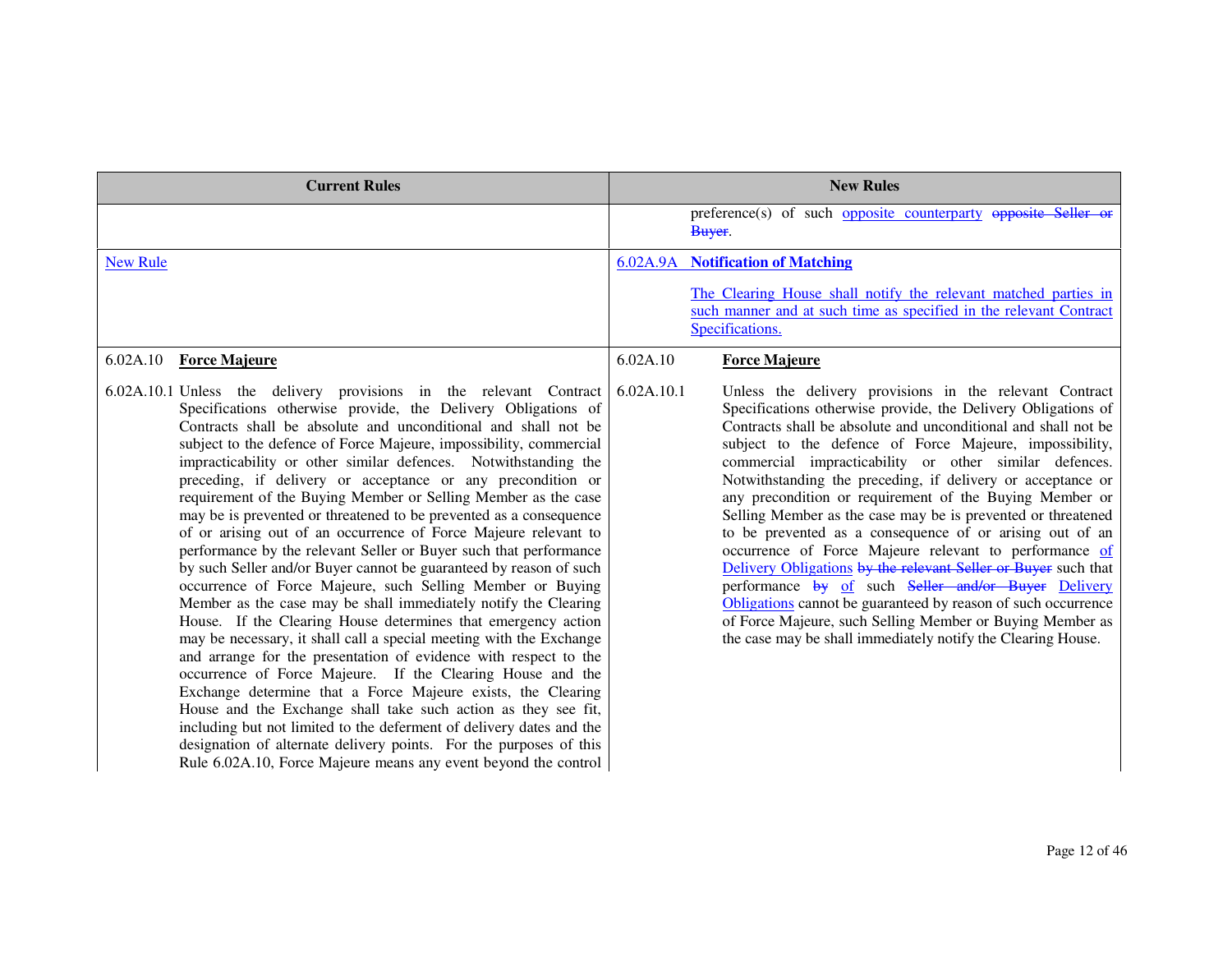| <b>Current Rules</b>                                                                                                                                                                                                                                                                                                                                                                                                                                             |             | <b>New Rules</b>                                                                                                                                                                                                                                                                                                                                                                                                                                                                                                                                        |
|------------------------------------------------------------------------------------------------------------------------------------------------------------------------------------------------------------------------------------------------------------------------------------------------------------------------------------------------------------------------------------------------------------------------------------------------------------------|-------------|---------------------------------------------------------------------------------------------------------------------------------------------------------------------------------------------------------------------------------------------------------------------------------------------------------------------------------------------------------------------------------------------------------------------------------------------------------------------------------------------------------------------------------------------------------|
| of a Seller or Buyer or its respective Clearing Member including<br>acts of a civil or military authority, labour disputes, strikes, fires,<br>floods, epidemic diseases, accidents, wars (whether declared or<br>undeclared), acts of the public enemy, riots, perils of the sea,<br>embargoes, restrictions imposed by any governmental authority<br>(including allocations, priorities, requisitions, quotas and price<br>controls) or any other acts of God. |             |                                                                                                                                                                                                                                                                                                                                                                                                                                                                                                                                                         |
|                                                                                                                                                                                                                                                                                                                                                                                                                                                                  | 6.02A.10.1A | If the Clearing House determines that emergency action may<br>be necessary, it shall take such action as it deems fit in<br>accordance with the relevant Contract Specifications.                                                                                                                                                                                                                                                                                                                                                                       |
|                                                                                                                                                                                                                                                                                                                                                                                                                                                                  | 6.02A.10.1B | Notwithstanding Rule 6.02A.10.1A, in the case of a Contract<br>traded on the Exchange, the Clearing House it shall call a<br>special meeting with the Exchange and arrange for the<br>presentation of evidence with respect to the occurrence of<br>Force Majeure. If the Clearing House and the Exchange<br>determine that a Force Majeure exists, the Clearing House and<br>the Exchange shall take such action as they see fit, including<br>but not limited to the deferment of delivery dates and the<br>designation of alternate delivery points. |
|                                                                                                                                                                                                                                                                                                                                                                                                                                                                  | 6.02A.10.1C | For the purposes of this Rule 6.02A.10, Force Majeure means<br>shall have the meaning as set forth in the relevant Contract<br>Specifications or the rules of the Relevant Market on which the<br>Contract was traded.                                                                                                                                                                                                                                                                                                                                  |
|                                                                                                                                                                                                                                                                                                                                                                                                                                                                  | 6.02A.10.1D | Notwithstanding Rule 6.02A.10.1C, in the case of a Contract<br>traded on the Exchange, Force Majeure means any event<br>beyond the control of a Seller or Buyer or its respective<br>Clearing Member including acts of a civil or military authority,<br>labour disputes, strikes, fires, floods, epidemic diseases,<br>accidents, wars (whether declared or undeclared), acts of the                                                                                                                                                                   |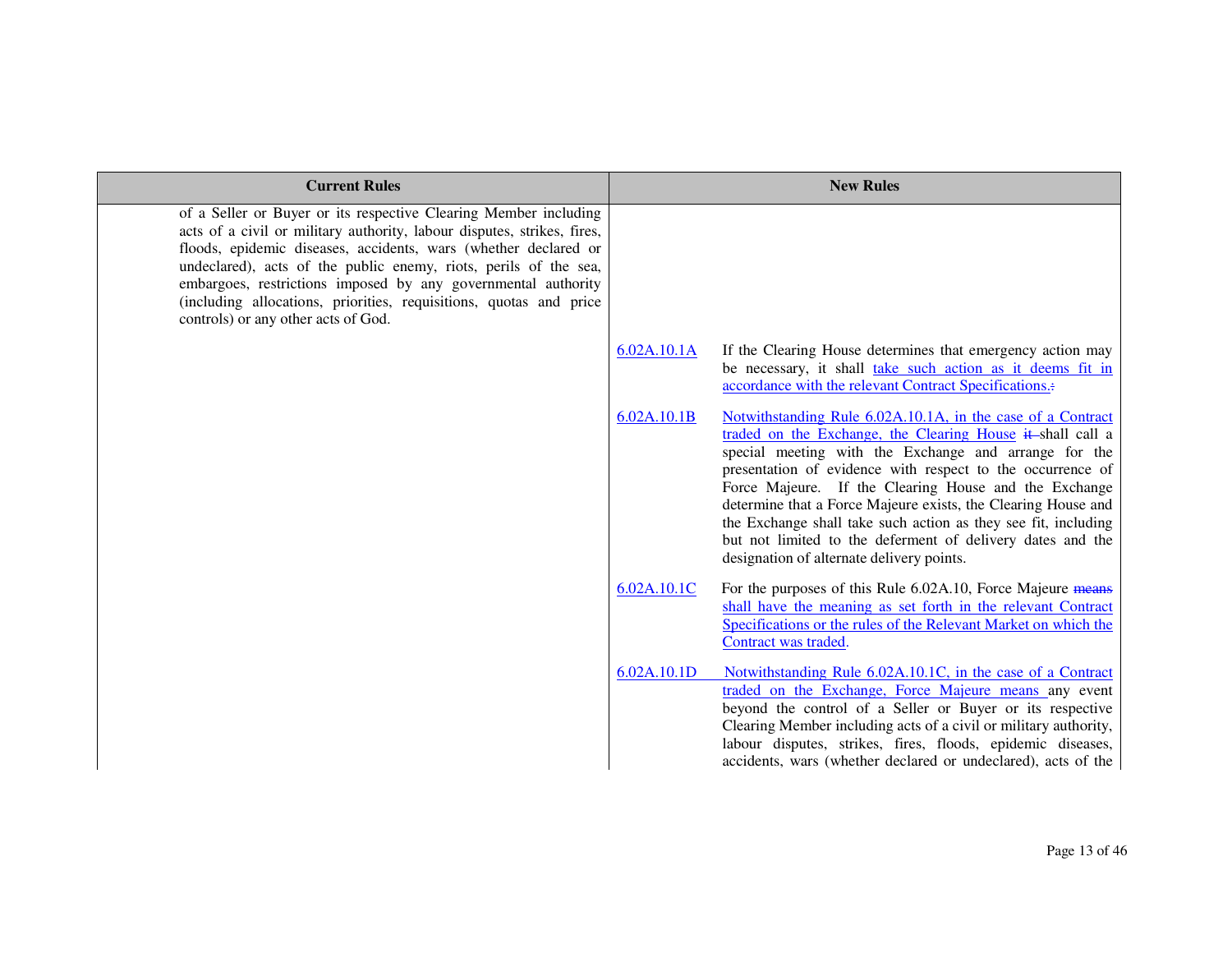|          |                                                                                                                                                                  | <b>Current Rules</b>                                                                                                                                                                                                                                                                                                                                                                                                                                                                                     |            |                  |                                                                                                                                                | <b>New Rules</b>                                                                                                                                                                                                                                                                                                                                                                                                                                                                                                                                                                |
|----------|------------------------------------------------------------------------------------------------------------------------------------------------------------------|----------------------------------------------------------------------------------------------------------------------------------------------------------------------------------------------------------------------------------------------------------------------------------------------------------------------------------------------------------------------------------------------------------------------------------------------------------------------------------------------------------|------------|------------------|------------------------------------------------------------------------------------------------------------------------------------------------|---------------------------------------------------------------------------------------------------------------------------------------------------------------------------------------------------------------------------------------------------------------------------------------------------------------------------------------------------------------------------------------------------------------------------------------------------------------------------------------------------------------------------------------------------------------------------------|
|          |                                                                                                                                                                  |                                                                                                                                                                                                                                                                                                                                                                                                                                                                                                          |            |                  | acts of God.                                                                                                                                   | public enemy, riots, perils of the sea, embargoes, restrictions<br>imposed by any governmental authority (including allocations,<br>priorities, requisitions, quotas and price controls) or any other                                                                                                                                                                                                                                                                                                                                                                           |
|          |                                                                                                                                                                  | 6.02A.10.2 Without prejudice to Rule 6.02A.10.1, in the event that the Clearing<br>House and the Exchange determine that for any reason whatsoever<br>there exists or is likely to come into existence a shortage of the<br>underlying Commodity or circumstances prejudicial to a Seller or<br>Buyer or it's respective Clearing Member's Delivery Obligations,<br>the Clearing House and the Exchange may take such action as may<br>appear necessary to prevent, correct, or alleviate such shortage. | 6.02A.10.2 |                  | Specifications for such shortage, if any.                                                                                                      | Without prejudice to Rule 6.02A.10.1 to Rule 6.02A.10.1D, in<br>the event that the Clearing House and/or the Exchange<br>determine that for any reason whatsoever there exists or is<br>likely to come into existence a shortage of the underlying<br>Commodity or circumstances prejudicial to a Seller or Buyer<br>or it's respective Clearing Member's Delivery Obligations the<br>Clearing House and/or the Exchange may take such action as<br>may appear necessary to prevent, correct, or alleviate such<br>shortage, subject to the provisions in the relevant Contract |
| 6.02A.13 | <b>Check Commodity</b>                                                                                                                                           | Clearing House does not Verify Authenticity of Documents or                                                                                                                                                                                                                                                                                                                                                                                                                                              | 6.02A.13   |                  | <b>Check Commodity</b>                                                                                                                         | <b>Clearing House does not Verify Authenticity of Documents or</b>                                                                                                                                                                                                                                                                                                                                                                                                                                                                                                              |
|          | person:                                                                                                                                                          | The Clearing House shall have no responsibility or liability to any                                                                                                                                                                                                                                                                                                                                                                                                                                      |            | person:          |                                                                                                                                                | The Clearing House shall have no responsibility or liability to any                                                                                                                                                                                                                                                                                                                                                                                                                                                                                                             |
|          |                                                                                                                                                                  | 6.02A.13.1 to investigate, verify or guarantee the authenticity, validity,<br>accuracy, or completeness of:-                                                                                                                                                                                                                                                                                                                                                                                             |            |                  | accuracy, or completeness of:-                                                                                                                 | 6.02A.13.1 to investigate, verify or guarantee the authenticity, validity,                                                                                                                                                                                                                                                                                                                                                                                                                                                                                                      |
|          | (a)                                                                                                                                                              | any form or document required by it for the required<br>matching of a Seller and Buyer through their respective                                                                                                                                                                                                                                                                                                                                                                                          |            | (a)              | matching of:                                                                                                                                   | any form or document required by it for the required                                                                                                                                                                                                                                                                                                                                                                                                                                                                                                                            |
|          | Clearing Members or matching of a Seller or Buyer for<br>whom an insolvent Clearing Member acts and the<br>opposite counterparty through its Clearing Member; or |                                                                                                                                                                                                                                                                                                                                                                                                                                                                                                          |            | (1)<br><b>or</b> | the relevant parties in accordance with the<br><b>Contract Specifications a Seller and Buyer</b><br>through their respective Clearing Members; |                                                                                                                                                                                                                                                                                                                                                                                                                                                                                                                                                                                 |
|          |                                                                                                                                                                  |                                                                                                                                                                                                                                                                                                                                                                                                                                                                                                          |            |                  | (ii)                                                                                                                                           | matching of a Seller or Buyer for whom an                                                                                                                                                                                                                                                                                                                                                                                                                                                                                                                                       |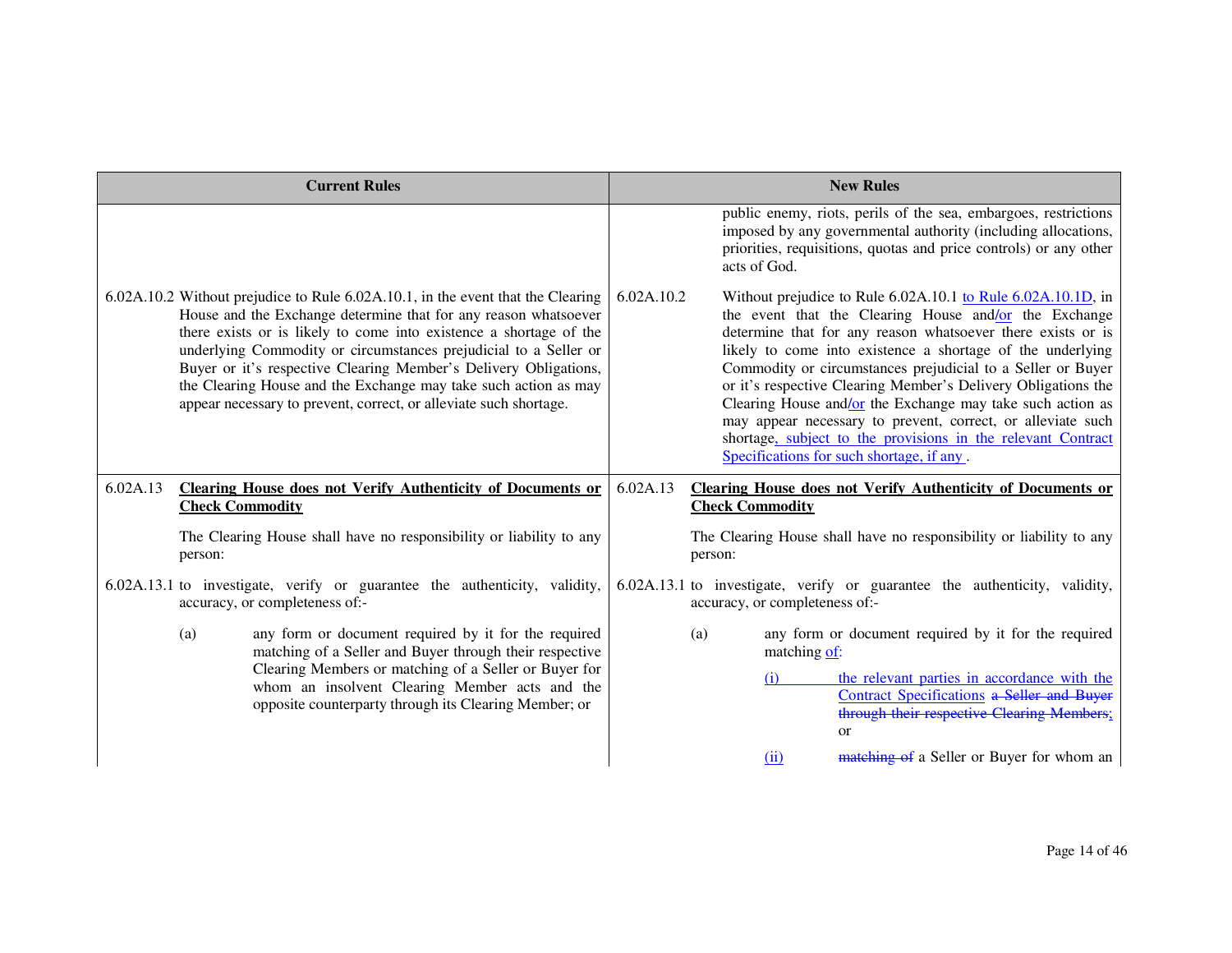| <b>Current Rules</b>                                                                                                                                                                                                                                                                                                                                                                                                                                                                                                                                                                                                                                                                               | <b>New Rules</b>                                                                                                                                                                                                                                                                                                                                                                                                                                                                                                                                                                                                                                                                                                        |
|----------------------------------------------------------------------------------------------------------------------------------------------------------------------------------------------------------------------------------------------------------------------------------------------------------------------------------------------------------------------------------------------------------------------------------------------------------------------------------------------------------------------------------------------------------------------------------------------------------------------------------------------------------------------------------------------------|-------------------------------------------------------------------------------------------------------------------------------------------------------------------------------------------------------------------------------------------------------------------------------------------------------------------------------------------------------------------------------------------------------------------------------------------------------------------------------------------------------------------------------------------------------------------------------------------------------------------------------------------------------------------------------------------------------------------------|
|                                                                                                                                                                                                                                                                                                                                                                                                                                                                                                                                                                                                                                                                                                    | clearing<br>Clearing<br>insolvent<br>member<br>Member acts and the opposite counterparty<br>clearing member through its Clearing<br>Member; or                                                                                                                                                                                                                                                                                                                                                                                                                                                                                                                                                                          |
| any Title Documents received by the Clearing House<br>(b)<br>under the relevant Contract Specifications,                                                                                                                                                                                                                                                                                                                                                                                                                                                                                                                                                                                           | any Title Documents received by the Clearing House<br>(b)<br>under the relevant Contract Specifications,                                                                                                                                                                                                                                                                                                                                                                                                                                                                                                                                                                                                                |
| to effect delivery as between such matched parties as are consistent<br>with the Delivery Rules. Nonetheless, the Clearing House reserves<br>the right at its discretion and in good faith to reject any form or<br>accompanying documents submitted by a Clearing Member for such<br>matching, delivery or any other purposes if in its good faith view,<br>the form or accompanying documents (or, where relevant, payment)<br>as submitted are not in compliance with its stated requirements or<br>otherwise indicate that the delivery to be effected or accepted are<br>not in compliance with the Delivery Rules;<br>6.02A.13.2 to check any Commodity received from or delivered through a | to effect delivery as between such matched parties as are consistent<br>with the relevant Delivery Rules. Nonetheless, the Clearing House<br>reserves the right at its discretion and in good faith to reject any<br>form or accompanying documents submitted by a Clearing Member<br>for such matching, delivery or any other purposes if in its good faith<br>view, the form or accompanying documents (or, where relevant,<br>payment) as submitted are not in compliance with its stated<br>requirements or otherwise indicate that the delivery to be effected or<br>accepted are not in compliance with the relevant Delivery Rules;<br>6.02A.13.2 to check any Commodity received from or delivered to through a |
| Clearing Member in relation to the quality or suitability of fitness of<br>the Commodity and the obligation of the Seller or Buyer to make or<br>take delivery under a delivery contract; and                                                                                                                                                                                                                                                                                                                                                                                                                                                                                                      | Clearing Member the clearing member of a Buyer or Seller in<br>relation to the quality or suitability of fitness of the Commodity and<br>the obligation of the Seller or Buyer, or its clearing member, to<br>make or take delivery under a delivery contract; and                                                                                                                                                                                                                                                                                                                                                                                                                                                      |
| 6.02A.13.3 with respect to any forged or irregular documents, including Title<br>Documents, relating to any open contract and delivery contract,<br>received or delivered through a Clearing Member. The sole<br>recourse of the Clearing Member receiving such forged or irregular<br>documents shall be to the Clearing Member which delivered or<br>caused to be delivered such forged or irregular documents.                                                                                                                                                                                                                                                                                  | 6.02A.13.3 with respect to any forged or irregular documents, including Title<br>Documents, relating to any open contract and delivery contract,<br>received from or delivered to through the clearing member of a<br>Buyer or Seller a Clearing Member. The sole recourse of the<br>Clearing Member receiving such forged or irregular documents<br>shall be to the Cclearing Mmember which delivered or caused to be<br>delivered such forged or irregular documents.                                                                                                                                                                                                                                                 |
| 6.02A.15<br><b>Disclaimers</b>                                                                                                                                                                                                                                                                                                                                                                                                                                                                                                                                                                                                                                                                     | 6.02A.15<br><b>Disclaimers</b>                                                                                                                                                                                                                                                                                                                                                                                                                                                                                                                                                                                                                                                                                          |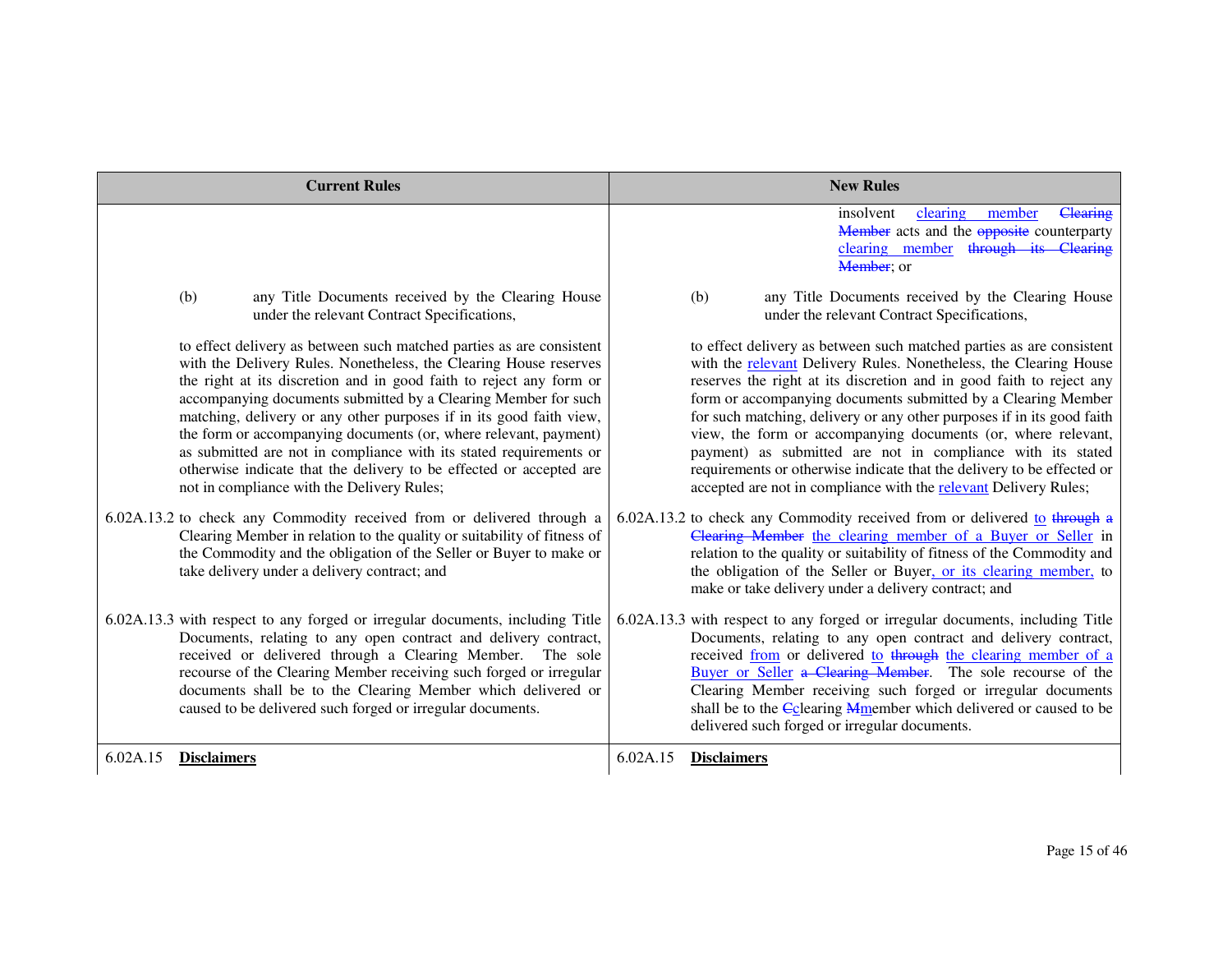| <b>Current Rules</b> |                                                                                                                                                                                                                                                                                              |        | <b>New Rules</b>                                                                                                                                                                                                                                                                                                                                                                                                                        |
|----------------------|----------------------------------------------------------------------------------------------------------------------------------------------------------------------------------------------------------------------------------------------------------------------------------------------|--------|-----------------------------------------------------------------------------------------------------------------------------------------------------------------------------------------------------------------------------------------------------------------------------------------------------------------------------------------------------------------------------------------------------------------------------------------|
|                      | 6.02A.15.1 Title Documents and Transfer of Title or Possession                                                                                                                                                                                                                               |        | 6.02A.15.1 Title Documents and Transfer of Title or Possession                                                                                                                                                                                                                                                                                                                                                                          |
|                      | The Clearing House disclaims any liability arising from or in<br>connection with the delivery or non-delivery of Title Documents by<br>any Clearing Member and any irregularities in the transfer of title<br>and/or possession in the underlying Commodity from the Seller to<br>the Buyer. |        | The Clearing House disclaims any liability arising from or in<br>connection with the delivery or non-delivery of Title Documents by<br>any the Cclearing Mmember of any Seller and any irregularities in<br>the transfer of title and/or possession in the underlying Commodity<br>from the Seller to the Buyer.                                                                                                                        |
|                      | 6.02A.15.2 Release of Payment                                                                                                                                                                                                                                                                |        | 6.02A.15.2 Release of Payment                                                                                                                                                                                                                                                                                                                                                                                                           |
|                      | In no event shall the Clearing House be liable for releasing any<br>payment in exchange for documents that appear bona fide on their<br>faces.                                                                                                                                               |        | In no event shall the Clearing House be liable for releasing any<br>payment in exchange for documents that appear bona fide on their<br>faces.                                                                                                                                                                                                                                                                                          |
| 6.03                 | DELIVERY DEFAULT MAY BE MAJOR OFFENCE                                                                                                                                                                                                                                                        | 6.03   | DELIVERY DEFAULT MAY BE MAJOR OFFENCE                                                                                                                                                                                                                                                                                                                                                                                                   |
| 6.03.1               | Any delivery default under the relevant Contract Specifications may<br>constitute a major offence.                                                                                                                                                                                           | 6.03.1 | Any delivery default under the relevant Contract Specifications may<br>constitute a major offence.                                                                                                                                                                                                                                                                                                                                      |
| <b>New Rule</b>      |                                                                                                                                                                                                                                                                                              | 6.03.2 | Without prejudice to Rule 6.03.1, the Clearing House may take such<br>disciplinary action including imposing penalties in connection with<br>the performance of Delivery Obligations as provided for under the<br>relevant Contract Specifications. For the avoidance of doubt,<br>penalties which the Clearing House may impose shall include<br>penalties for any delivery default or late performance of any<br>Delivery Obligation. |
| 6.05                 | <b>CONSOLIDATION OF POSITIONS AND OTHER POWERS</b><br>OF THE CLEARING HOUSE                                                                                                                                                                                                                  | 6.05   | <b>CONSOLIDATION OF POSITIONS AND OTHER POWERS</b><br>OF THE CLEARING HOUSE                                                                                                                                                                                                                                                                                                                                                             |
| 6.05.1               | If at any time the Clearing House becomes aware of opposite open<br>positions held by different Clearing Members for the account of the<br>same Seller or Buyer, the Clearing House may (but is not obliged<br>to) direct such Clearing Members to take steps to liquidate the               | 6.05.1 | If at any time the Clearing House becomes aware of opposite open<br>positions held by different Clearing Members, or by any Clearing<br>Member and clearing member of any other Relevant Market (or its<br>clearing house), for the account of the same Seller or Buyer, the                                                                                                                                                            |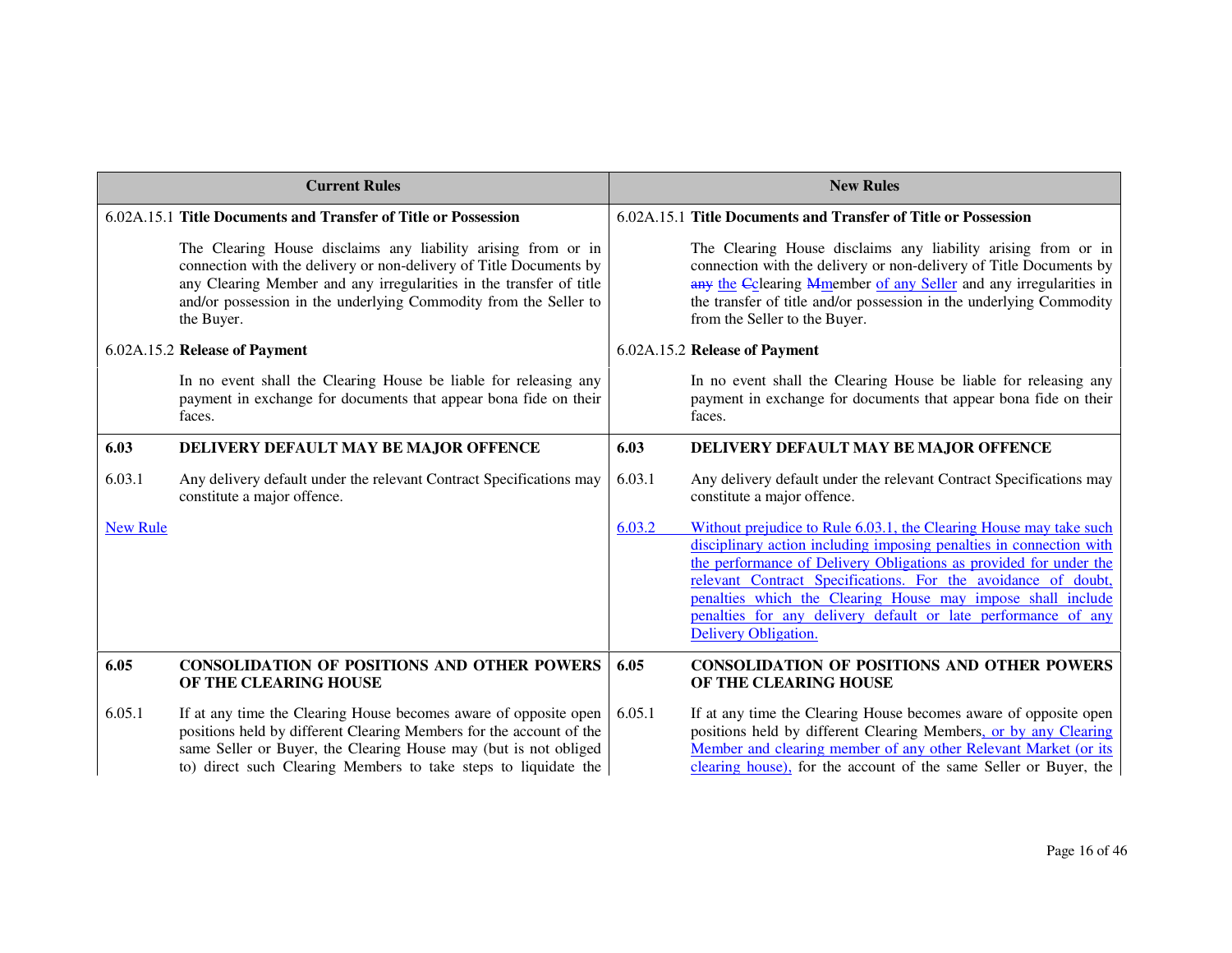|                 | <b>Current Rules</b>                                                                                                                                                                                                                                                                                                                                                                           |            | <b>New Rules</b>                                                                                                                                                                                                                                                                                                                                                                                                                                                                                                                                                                             |
|-----------------|------------------------------------------------------------------------------------------------------------------------------------------------------------------------------------------------------------------------------------------------------------------------------------------------------------------------------------------------------------------------------------------------|------------|----------------------------------------------------------------------------------------------------------------------------------------------------------------------------------------------------------------------------------------------------------------------------------------------------------------------------------------------------------------------------------------------------------------------------------------------------------------------------------------------------------------------------------------------------------------------------------------------|
|                 | offsetting positions.                                                                                                                                                                                                                                                                                                                                                                          |            | Clearing House may (but is not obliged to) direct such Clearing<br>Members to take steps to liquidate the offsetting positions.                                                                                                                                                                                                                                                                                                                                                                                                                                                              |
| 6.05.2          | Where a Seller or Buyer has open positions with more than one<br>Clearing Member on the first Business Day following the Last<br>Trading Day, the Clearing House may (but is not obliged to)<br>consolidate all such open positions held by all the Clearing<br>Members for the same Seller or Buyer in such manner as it deems<br>fit including, without limitation, effecting the following: | 6.05.2     | Where a Seller or Buyer has open positions with more than one<br>Clearing Member, or with any Clearing Member and any clearing<br>member of any other Relevant Market (or its clearing house) on the<br>first Business Day following the Last Trading Day, the Clearing<br>House may (but is not obliged to) consolidate all such open<br>positions held by all the Clearing Members and clearing members<br>of such other Relevant Market (or its clearing house) for the same<br>Seller or Buyer in such manner as it deems fit including, without<br>limitation, effecting the following: |
| 6.05.2.1        | appointing one (1) or more of these Clearing Members to whom all<br>such positions shall be transferred to be handled for such Seller or<br>Buyer, where such appointment shall be binding;                                                                                                                                                                                                    | No change. |                                                                                                                                                                                                                                                                                                                                                                                                                                                                                                                                                                                              |
| <b>New Rule</b> |                                                                                                                                                                                                                                                                                                                                                                                                | 6.05.2.2   | requiring any Clearing Member to transfer positions to one (1) or<br>more such clearing members of the other Relevant Market to be<br>handled for such Seller or Buyer;                                                                                                                                                                                                                                                                                                                                                                                                                      |
| 6.05.2.2        | setting-off any opposite open positions held by the appointed<br>Clearing Member(s) for the account of the same Seller or Buyer;<br>and/or                                                                                                                                                                                                                                                     | 6.05.2.23  | setting-off any opposite open positions held by the appointed<br>Clearing Member(s) for the account of the same Seller or Buyer;<br>and/or                                                                                                                                                                                                                                                                                                                                                                                                                                                   |
| 6.05.2.3        | taking such other actions or giving such other directions to the<br>appointed Clearing Member(s) as it deems fit.                                                                                                                                                                                                                                                                              | 6.05.2.34  | taking such other actions or giving such other directions to the<br>appointed Clearing Member(s) as it deems fit.                                                                                                                                                                                                                                                                                                                                                                                                                                                                            |
| 6.05.3          | Notwithstanding that the Clearing House is entitled to consolidate<br>the open positions of the Clearing Members with reference to the<br>account of the Seller or Buyer, nothing in Rule 6.05.2 shall imply or<br>be construed to mean that a Seller or Buyer (who is not a Clearing<br>Member) shall have any right against the Clearing House with                                          | 6.05.3     | Notwithstanding that the Clearing House is entitled to consolidate<br>the open positions of the Clearing Members and the clearing<br>members of any other Relevant Market (or its clearing house) with<br>reference to the account of the Seller or Buyer, nothing in Rule<br>6.05.2 shall imply or be construed to mean that a Seller or Buyer<br>(who is not a Clearing Member) shall have any right against the                                                                                                                                                                           |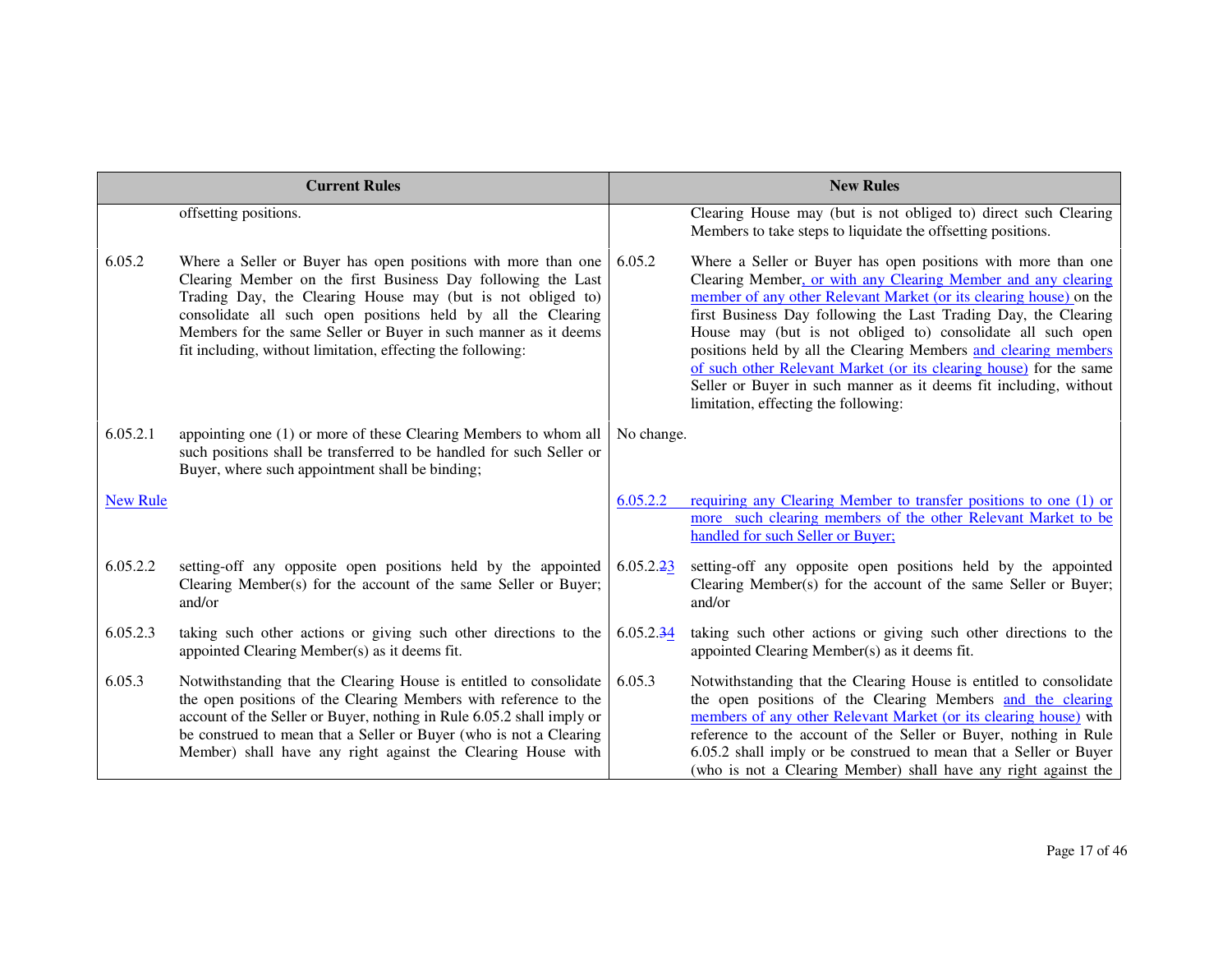|        | <b>Current Rules</b>                                                                                                                                                                                                                                                                                                                                                                                                                                                                                                                                                                                                                                                                                                                                                                        |            | <b>New Rules</b>                                                                                                                                                                                                                                                                                                                                                                                                                                                                                                                                                                                                                                                                                                                                                                                                                                                                                                                     |
|--------|---------------------------------------------------------------------------------------------------------------------------------------------------------------------------------------------------------------------------------------------------------------------------------------------------------------------------------------------------------------------------------------------------------------------------------------------------------------------------------------------------------------------------------------------------------------------------------------------------------------------------------------------------------------------------------------------------------------------------------------------------------------------------------------------|------------|--------------------------------------------------------------------------------------------------------------------------------------------------------------------------------------------------------------------------------------------------------------------------------------------------------------------------------------------------------------------------------------------------------------------------------------------------------------------------------------------------------------------------------------------------------------------------------------------------------------------------------------------------------------------------------------------------------------------------------------------------------------------------------------------------------------------------------------------------------------------------------------------------------------------------------------|
|        | regard to its open positions which have been so consolidated.                                                                                                                                                                                                                                                                                                                                                                                                                                                                                                                                                                                                                                                                                                                               |            | Clearing House with regard to its open positions which have been<br>so consolidated.                                                                                                                                                                                                                                                                                                                                                                                                                                                                                                                                                                                                                                                                                                                                                                                                                                                 |
| 6.06   | PASSING OF PROPERTY AND RISK                                                                                                                                                                                                                                                                                                                                                                                                                                                                                                                                                                                                                                                                                                                                                                | 6.06       | <b>PASSING OF PROPERTY AND RISK</b>                                                                                                                                                                                                                                                                                                                                                                                                                                                                                                                                                                                                                                                                                                                                                                                                                                                                                                  |
| 6.06.1 | Property and risk in relation to an underlying Commodity in any<br>delivery contract shall pass in accordance with the provisions in the<br>relevant Contract Specifications and the Trading Rules, and if not so<br>dealt with, with the provisions of the Sale of Goods Act (Chapter<br>393). For the avoidance of doubt, at no time will property and risk<br>in any underlying Commodity in any delivery contract pass to the<br>Clearing House.                                                                                                                                                                                                                                                                                                                                        | 6.06.1     | Property and risk in relation to an underlying Commodity in any<br>delivery contract shall pass in accordance with the relevant Delivery<br>Rules provisions in the relevant Contract Specifications and the<br><b>Trading Rules</b> , and if not so dealt with, with the provisions of the<br>Sale of Goods Act (Chapter 393). For the avoidance of doubt, at no<br>time will property and risk in any underlying Commodity in any<br>delivery contract pass to the Clearing House.                                                                                                                                                                                                                                                                                                                                                                                                                                                 |
| 6.07   | <b>DELIVERIES</b><br><b>INVOLVING</b><br><b>CLEARING</b><br><b>HOUSE</b><br>AS<br><b>ESCROW AGENT AND TREATMENT OF PERFORMANCE</b><br><b>DEPOSITS</b>                                                                                                                                                                                                                                                                                                                                                                                                                                                                                                                                                                                                                                       | 6.07       | <b>INVOLVING CLEARING</b><br><b>DELIVERIES</b><br><b>HOUSE</b><br>AS<br><b>ESCROW AGENT AND TREATMENT OF PERFORMANCE</b><br><b>DEPOSITS</b>                                                                                                                                                                                                                                                                                                                                                                                                                                                                                                                                                                                                                                                                                                                                                                                          |
| 6.07.1 | If so required under the relevant Contract Specifications, a Selling<br>Member and/or Buying Member in a delivery contract shall cause<br>its respective Seller or Buyer (the "depositing party") to post with<br>the Clearing House as escrow agent a Performance Deposit or other<br>payment as may be prescribed under the relevant Contract<br>Specifications, at such time as provided under the relevant Contract<br>Specifications, as security for the benefit of the Buyer or Seller who<br>is the counterparty under the delivery contract for the performance<br>of the depositing party's obligations under the delivery contract.<br>For the avoidance of doubt, posting of Performance Deposits by the<br>depositing party are to be made without any set-off or withholding. | 6.07.1     | If so required under the relevant Contract Specifications, a Selling<br>Member and/or Buying Member in a delivery contract shall post or<br>cause its respective Seller or Buyer (the "depositing party") to post<br>with the Clearing House as escrow agent a Performance Deposit or<br>other payment as may be prescribed under the relevant Contract<br>Specifications (such person responsible for posting the Performance<br>Deposit or other payment being referred to as the "depositing<br>party"), at such time as provided under the relevant Contract<br>Specifications, as security for the benefit of the Buyer or Seller who<br>is the counterparty under the delivery contract for the performance<br>of the depositing party's obligations under the delivery contract.<br>For the avoidance of doubt, posting of Performance Deposits by the<br>depositing party are to be made without any set-off or withholding. |
| 6.07.2 | A Selling Member or Buying Member shall collect Performance<br>Deposits and other Escrow Assets (where applicable) from its                                                                                                                                                                                                                                                                                                                                                                                                                                                                                                                                                                                                                                                                 | No change. |                                                                                                                                                                                                                                                                                                                                                                                                                                                                                                                                                                                                                                                                                                                                                                                                                                                                                                                                      |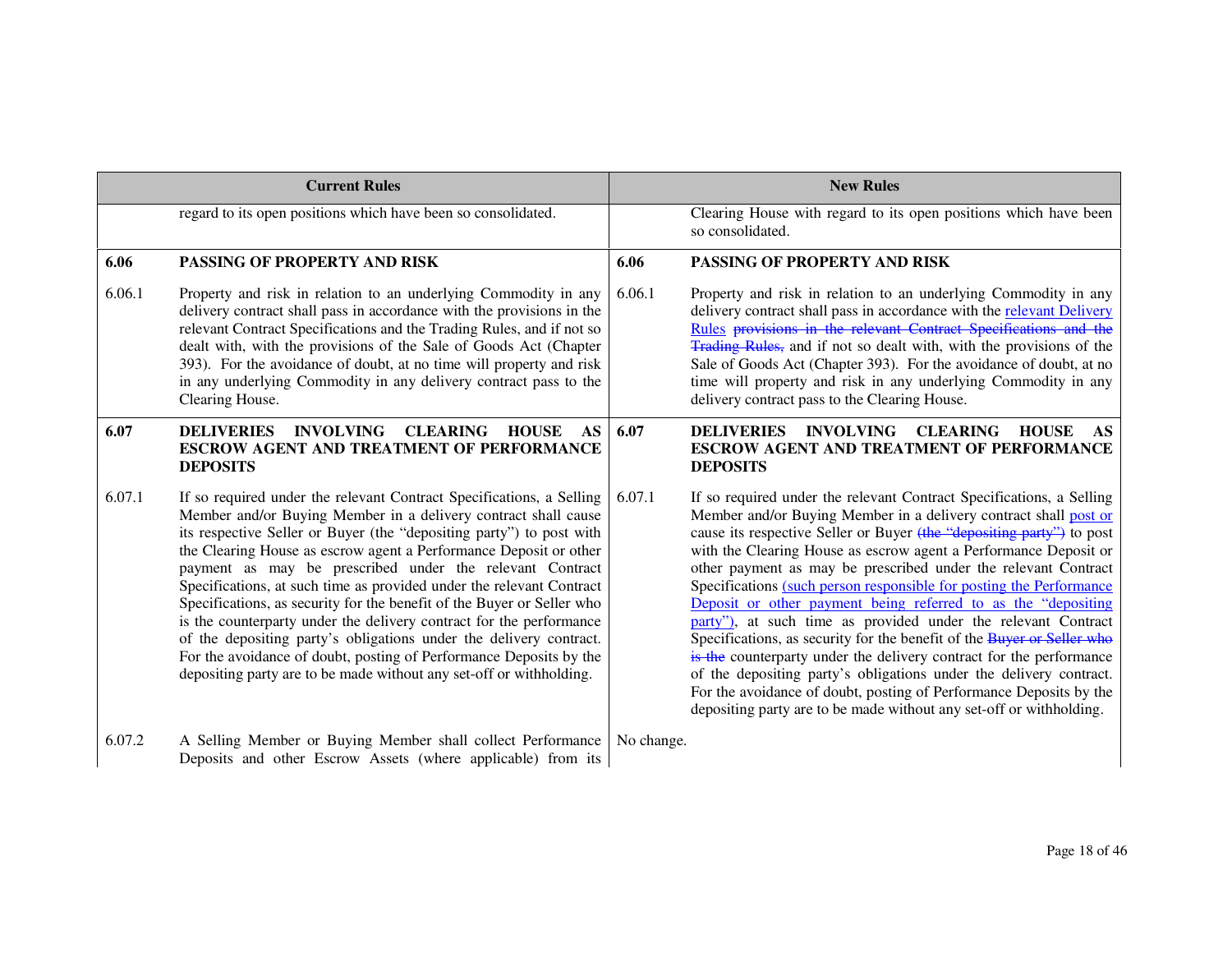|        | <b>Current Rules</b>                                                                                                                                                                                                                                                                                                                                                                                                                                                                                                                                                                                                                                                                                                                                                                                                                                                                                                                                                                                                                                                                                                                                                                                                                                                       | <b>New Rules</b> |
|--------|----------------------------------------------------------------------------------------------------------------------------------------------------------------------------------------------------------------------------------------------------------------------------------------------------------------------------------------------------------------------------------------------------------------------------------------------------------------------------------------------------------------------------------------------------------------------------------------------------------------------------------------------------------------------------------------------------------------------------------------------------------------------------------------------------------------------------------------------------------------------------------------------------------------------------------------------------------------------------------------------------------------------------------------------------------------------------------------------------------------------------------------------------------------------------------------------------------------------------------------------------------------------------|------------------|
|        | respective Seller or Buyer within such time as prescribed in the<br>relevant Contract Specifications, or by the Clearing House.                                                                                                                                                                                                                                                                                                                                                                                                                                                                                                                                                                                                                                                                                                                                                                                                                                                                                                                                                                                                                                                                                                                                            |                  |
| 6.07.3 | No Clearing Member shall grant, whether directly or indirectly, any<br>advance, loan or credit facility to any Seller or Buyer for the<br>purpose of posting Performance Deposits or other Escrow Assets<br>(where applicable) with the Clearing House.                                                                                                                                                                                                                                                                                                                                                                                                                                                                                                                                                                                                                                                                                                                                                                                                                                                                                                                                                                                                                    | No change.       |
| 6.07.4 | When under this Rules, the Clearing House becomes the escrow<br>agent of any Title Document, property or money (the "Escrow<br>Asset") in connection with the delivery of the underlying<br>Commodity, the Clearing House holds such Escrow Asset solely as<br>escrow agent on behalf of the depositing party. As escrow agent,<br>the Clearing House shall act solely as a stakeholder for the<br>convenience of the depositing party and in accordance with the<br>terms for such escrow holding as may be set out in this Rules or the<br>relevant Contract Specifications. None of the Clearing House, any<br>of its directors, officers, agents or employees (collectively<br>"Officers") shall be liable to any party for any loss or damage<br>arising out of or in connection with any act or omission with respect<br>to the delivery and/or payment obligations of the depositing party<br>during the period that the Clearing House is the escrow agent for<br>such Escrow Asset or with respect to the non-release or delay in<br>release of the Escrow Asset in accordance with the terms of the<br>escrow unless the loss or damage is caused directly as a result of<br>wilful breach or breach in bad faith by the Officers of the terms of<br>the escrow. | No change.       |
| 6.07.5 | The Clearing House shall be entitled to physically commingle<br>Performance Deposits and other Escrow Assets (where applicable)<br>with all margins and Security Deposits subject always to its<br>obligations under the SFA to segregate monies received for House                                                                                                                                                                                                                                                                                                                                                                                                                                                                                                                                                                                                                                                                                                                                                                                                                                                                                                                                                                                                        | No change.       |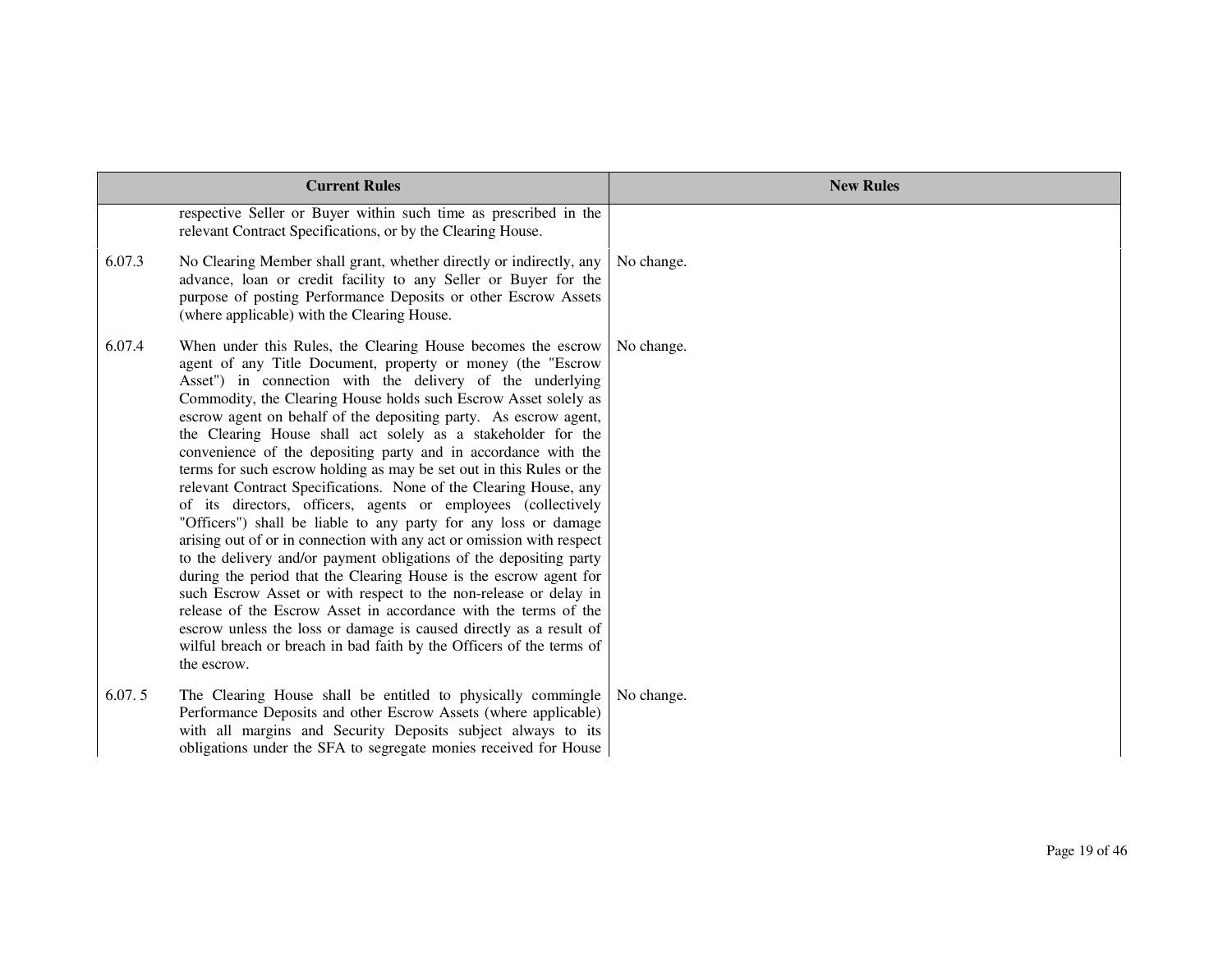|          |              | <b>Current Rules</b>                                                                                                                                                                                                                                                                                                                              |            |    | <b>New Rules</b>                                                                                                                                                                                                                                                                                                                                                                                                 |
|----------|--------------|---------------------------------------------------------------------------------------------------------------------------------------------------------------------------------------------------------------------------------------------------------------------------------------------------------------------------------------------------|------------|----|------------------------------------------------------------------------------------------------------------------------------------------------------------------------------------------------------------------------------------------------------------------------------------------------------------------------------------------------------------------------------------------------------------------|
|          |              | Contracts and Customer Contracts.                                                                                                                                                                                                                                                                                                                 |            |    |                                                                                                                                                                                                                                                                                                                                                                                                                  |
| 6.07.6   |              | The Clearing House shall be entitled to charge an administrative fee<br>for acting as the escrow agent.                                                                                                                                                                                                                                           | No change. |    |                                                                                                                                                                                                                                                                                                                                                                                                                  |
| 6.07.7   |              | The Clearing House shall credit all Performance Deposits and other<br>Escrow Assets (where applicable) which a Clearing Member has<br>posted with the Clearing House pursuant to this Rules with interest,<br>dividends, and any other returns or entitlements on the full amount<br>at such rate as prescribed by the Clearing House except for: | No change. |    |                                                                                                                                                                                                                                                                                                                                                                                                                  |
| 6.07.7.1 | default; and | money continued to be held consequent or subsequent to a delivery                                                                                                                                                                                                                                                                                 |            |    |                                                                                                                                                                                                                                                                                                                                                                                                                  |
| 6.07.7.2 | Rule 6.07.6. | any administrative fees payable to the Clearing House pursuant to                                                                                                                                                                                                                                                                                 |            |    |                                                                                                                                                                                                                                                                                                                                                                                                                  |
| 6.07.8   |              | <b>Release of Performance Deposits</b>                                                                                                                                                                                                                                                                                                            | 6.07.8     |    | <b>Release of Performance Deposits</b>                                                                                                                                                                                                                                                                                                                                                                           |
| 6.07.8.1 |              | Subject to Rule 6.07.8.2, if there is no claim or no outstanding<br>claim, the Clearing House shall return the Performance Deposit<br>posted with it (less any administrative fees payable) to the<br>respective Selling Member and Buying Member, as the case may<br>be, upon their request, only:                                               | 6.07.8.1   |    | Subject to Rule 6.07.8.2, if there is no claim or no outstanding<br>claim, the Clearing House shall return the Performance Deposit<br>posted with it (less any administrative fees payable) to the<br>respective Selling Member and Buying Member, as the case may<br>be, upon their request, only as provided in the relevant Contract<br>Specifications, or, in the case of a Contract traded on the Exchange: |
|          | a.           | upon notification by the Selling Member and Buying<br>Member that their respective Seller and Buyer have<br>agreed to an Alternative Delivery Procedure and each of<br>them has furnished an indemnity on terms acceptable to<br>the Clearing House;                                                                                              |            | a. | upon notification by the Selling Member and Buying<br>Member that their respective Seller and Buyer have<br>agreed to an Alternative Delivery Procedure and each of<br>them has furnished an indemnity on terms acceptable to<br>the Clearing House;                                                                                                                                                             |
|          | b.           | at any time after a notification has been lodged by the<br>Buying Member on behalf of its Buyer that no claim                                                                                                                                                                                                                                     |            | b. | at any time after a notification has been lodged by the<br>Buying Member on behalf of its Buyer that no claim                                                                                                                                                                                                                                                                                                    |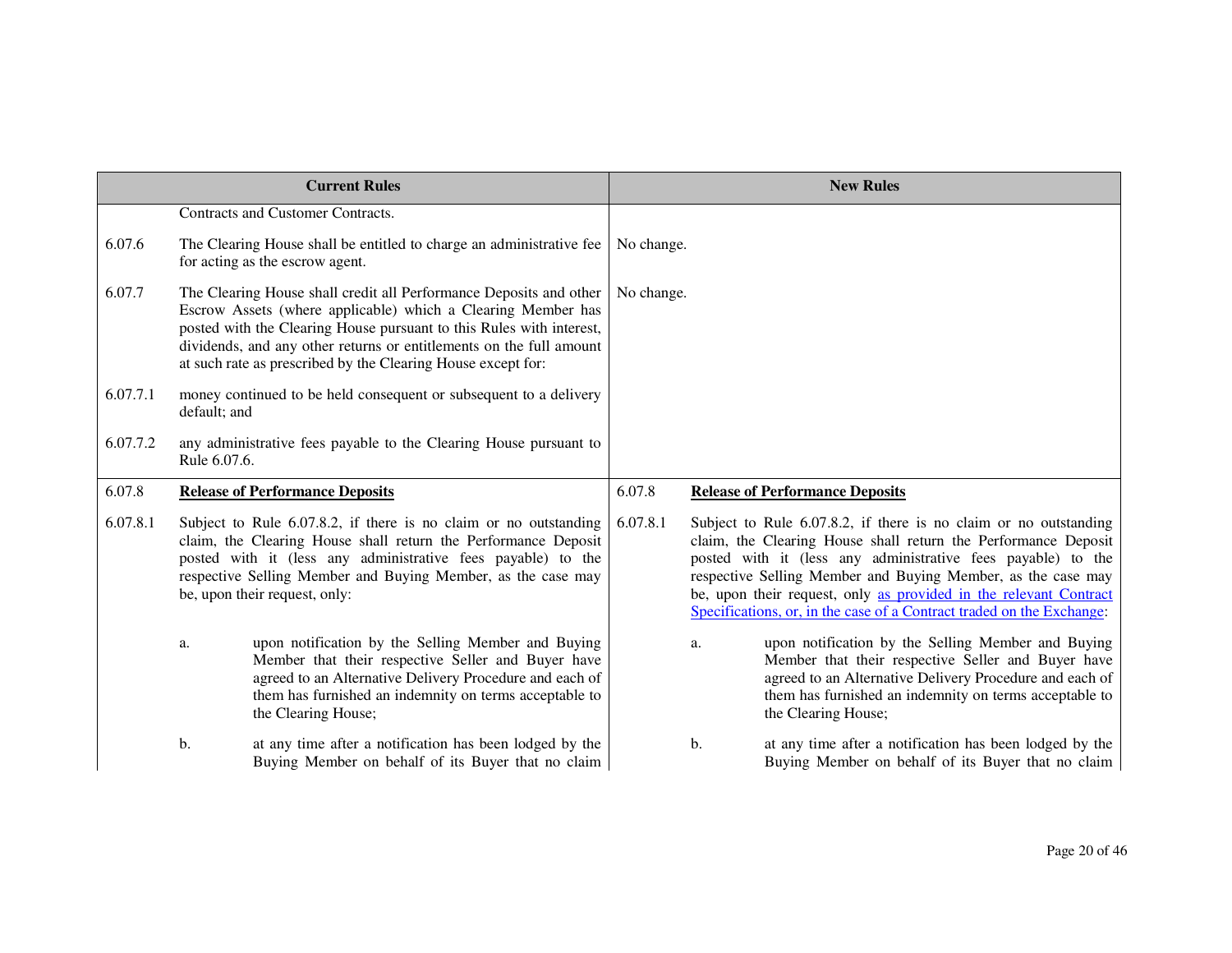|          | <b>Current Rules</b>                                                                                                                                                                                                                                                                                                                                                                                                                                                                                                                                                             | <b>New Rules</b>                                                                                                                                                                                                                                                                                                                                                                                                                                                                                                                                                                    |
|----------|----------------------------------------------------------------------------------------------------------------------------------------------------------------------------------------------------------------------------------------------------------------------------------------------------------------------------------------------------------------------------------------------------------------------------------------------------------------------------------------------------------------------------------------------------------------------------------|-------------------------------------------------------------------------------------------------------------------------------------------------------------------------------------------------------------------------------------------------------------------------------------------------------------------------------------------------------------------------------------------------------------------------------------------------------------------------------------------------------------------------------------------------------------------------------------|
|          | whatsoever will be made by the Buyer on the<br>underlying Commodity delivered by the Seller provided<br>that the Clearing House shall not release any of the<br>Performance Deposit to the Buying Member unless the<br>Selling Member is first notified of the request to so<br>release and thereafter given an opportunity to raise its<br>objections (if any) to such release;                                                                                                                                                                                                 | whatsoever will be made by the Buyer on the<br>underlying Commodity delivered by the Seller provided<br>that the Clearing House shall not release any of the<br>Performance Deposit to the Buying Member unless the<br>Selling Member is first notified of the request to so<br>release and thereafter given an opportunity to raise its<br>objections (if any) to such release; or                                                                                                                                                                                                 |
|          | upon notification by the Selling Member that it has paid<br>c.<br>or settled all liabilities to the Buying Member in respect<br>of any claim on the underlying Commodity delivered by<br>the Seller to the Buyer and for which the Performance<br>Deposit to be released has been posted provided that the<br>Clearing House shall not release any of the Performance<br>Deposit to the Selling Member unless the Buying<br>Member is first notified of the request to so release and<br>thereafter given an opportunity to raise its objections (if<br>any) to such release; or | upon notification by the Selling Member that it has paid<br>c.<br>or settled all liabilities to the Buying Member in respect<br>of any claim on the underlying Commodity delivered by<br>the Seller to the Buyer and for which the Performance<br>Deposit to be released has been posted provided that the<br>Clearing House shall not release any of the Performance<br>Deposit to the Selling Member unless the Buying<br>Member is first notified of the request to so release and<br>thereafter given an opportunity to raise its objections (if<br>any) to such release.; $or$ |
|          | d.<br>as provided in the relevant Contract Specifications.                                                                                                                                                                                                                                                                                                                                                                                                                                                                                                                       | as provided in the relevant Contract Specifications.                                                                                                                                                                                                                                                                                                                                                                                                                                                                                                                                |
| 6.07.8.2 | The lodging of a claim which is not bona fide by a Seller or Buyer<br>may subject its respective Clearing Member to such penalties as the<br>Clearing House may impose.                                                                                                                                                                                                                                                                                                                                                                                                          | 6.07.8.2<br>The lodging of a claim which is not bona fide by a Seller or Buyer,<br>or Clearing Member as the case may be, may subject its respective<br>such Clearing Member or the Clearing Member of such Seller or<br><b>Buyer</b> to such penalties as the Clearing House may impose.                                                                                                                                                                                                                                                                                           |
| 6.07.9   | <b>Release of Escrow Assets Other than Performance Deposits</b>                                                                                                                                                                                                                                                                                                                                                                                                                                                                                                                  | 6.07.9<br><b>Release of Escrow Assets Other than Performance Deposits</b>                                                                                                                                                                                                                                                                                                                                                                                                                                                                                                           |
|          | The Clearing House shall release the Escrow Assets other than the<br>Performance Deposits (less any administrative fees payable) to the<br>respective Selling Member and/or Buying Member, as the case may<br>be, only as provided in the relevant Contract Specifications. For the<br>avoidance of doubt, upon the release of such Escrow Assets, the                                                                                                                                                                                                                           | The Clearing House shall release the Escrow Assets other than the<br>Performance Deposits (less any administrative fees payable) to the<br>respective clearing members of the Seller and/or Buyer Selling<br>Member and/or Buying Member, as the case may be, only as<br>provided in the relevant Contract Specifications. For the avoidance                                                                                                                                                                                                                                        |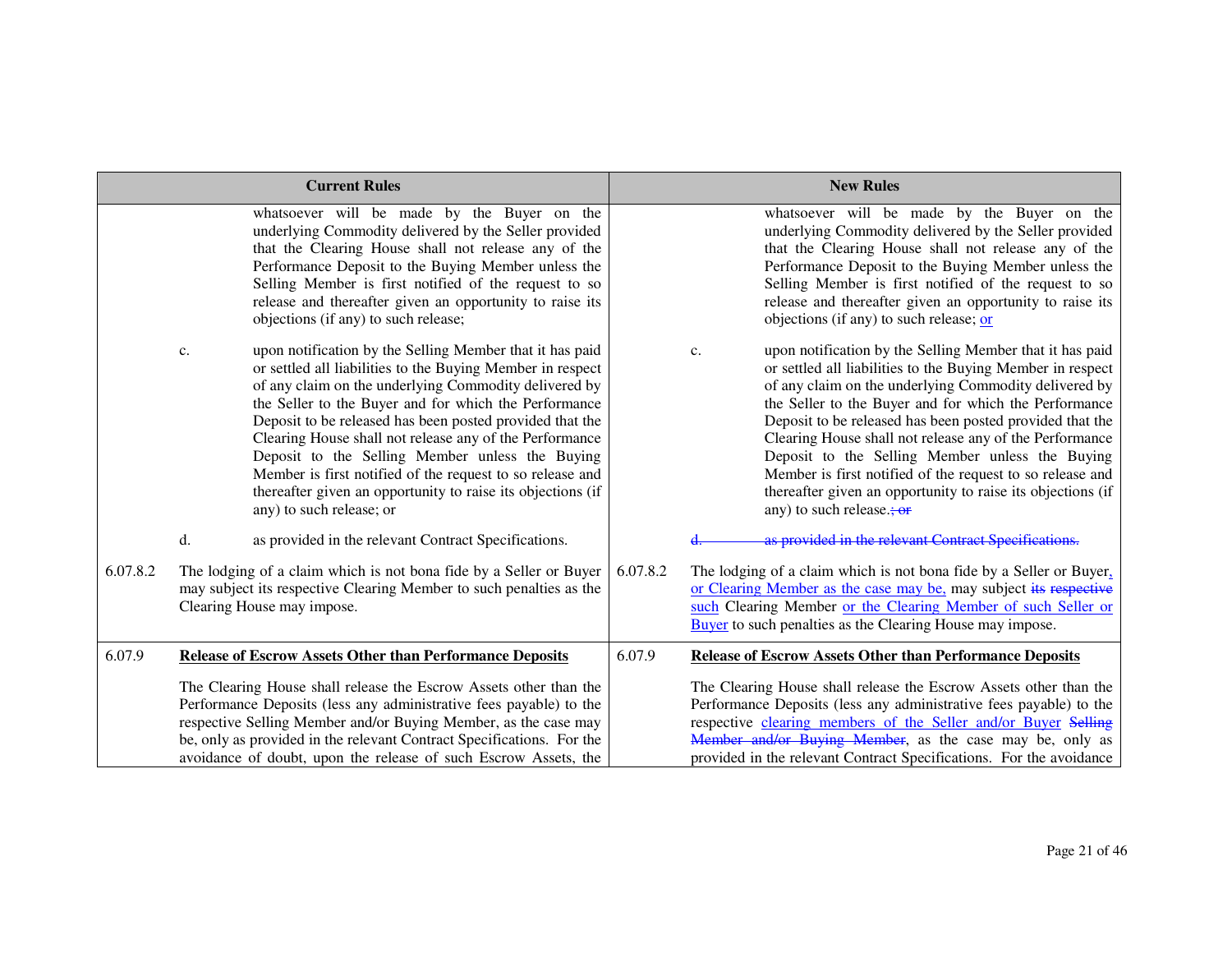|                 | <b>Current Rules</b>                                                                                                                                                                                                                                                                                                                  |              | <b>New Rules</b>                                                                                                                                                                                                                                                                                                                         |
|-----------------|---------------------------------------------------------------------------------------------------------------------------------------------------------------------------------------------------------------------------------------------------------------------------------------------------------------------------------------|--------------|------------------------------------------------------------------------------------------------------------------------------------------------------------------------------------------------------------------------------------------------------------------------------------------------------------------------------------------|
|                 | Clearing House shall be released from its obligations as an escrow<br>agent in relation to such Escrow Assets, and from any liabilities in<br>relation thereto.                                                                                                                                                                       |              | of doubt, upon the release of such Escrow Assets, the Clearing<br>House shall be released from its obligations as an escrow agent in<br>relation to such Escrow Assets, and from any liabilities in relation<br>thereto.                                                                                                                 |
| <b>New Rule</b> |                                                                                                                                                                                                                                                                                                                                       | <b>6.07A</b> | <b>CLEARING HOUSE MAY APPOINT A FACILITATOR</b><br><b>AGENT</b>                                                                                                                                                                                                                                                                          |
|                 |                                                                                                                                                                                                                                                                                                                                       | 6.07A.1      | The Clearing House may appoint any person as a Facilitator Agent<br>to perform, on its behalf, such function as may be required for the<br>purpose of facilitating delivery of the underlying Commodity of any<br><b>Contract by Clearing Members.</b>                                                                                   |
|                 |                                                                                                                                                                                                                                                                                                                                       | 6.07A.2      | Clearing Members shall perform such Delivery Obligations through<br>the Facilitator Agent as prescribed by the Clearing House.                                                                                                                                                                                                           |
| 6.09            | <b>ALTERNATIVE DELIVERY PROCEDURE</b>                                                                                                                                                                                                                                                                                                 | 6.09         | <b>ALTERNATIVE DELIVERY PROCEDURE</b>                                                                                                                                                                                                                                                                                                    |
| 6.09.1          | Unless otherwise provided by the relevant Contract Specifications,<br>nothing in this Rules shall prevent the parties otherwise obliged to<br>make and take delivery from effecting delivery via Alternative<br>Delivery Procedure.                                                                                                   | No change.   |                                                                                                                                                                                                                                                                                                                                          |
| 6.09.2          | Upon the delivery of a notice of Alternative Delivery Procedure to<br>the Clearing House (the "ADP Notice"), the Seller and Buyer or<br>such persons designated to make or take delivery as may be<br>prescribed in the ADP Notice shall be solely responsible for<br>completing delivery.                                            | No change.   |                                                                                                                                                                                                                                                                                                                                          |
| 6.09.3          | Notwithstanding Rule 6.02A.2, the Selling Member and Buying<br>Member shall be released from their respective Delivery<br>Obligations, and the Clearing House from its obligations as a central<br>counterparty and/or an escrow agent, and from any liabilities in<br>relation thereto, upon the election of an Alternative Delivery | 6.09.3       | Notwithstanding Rule 6.02A.2, the Selling Member and/or Buying<br>Member shall be released from their respective Delivery<br>Obligations, and the Clearing House from its obligations as a central<br>counterparty and/or an escrow agent, and from any liabilities in<br>relation thereto, upon the election of an Alternative Delivery |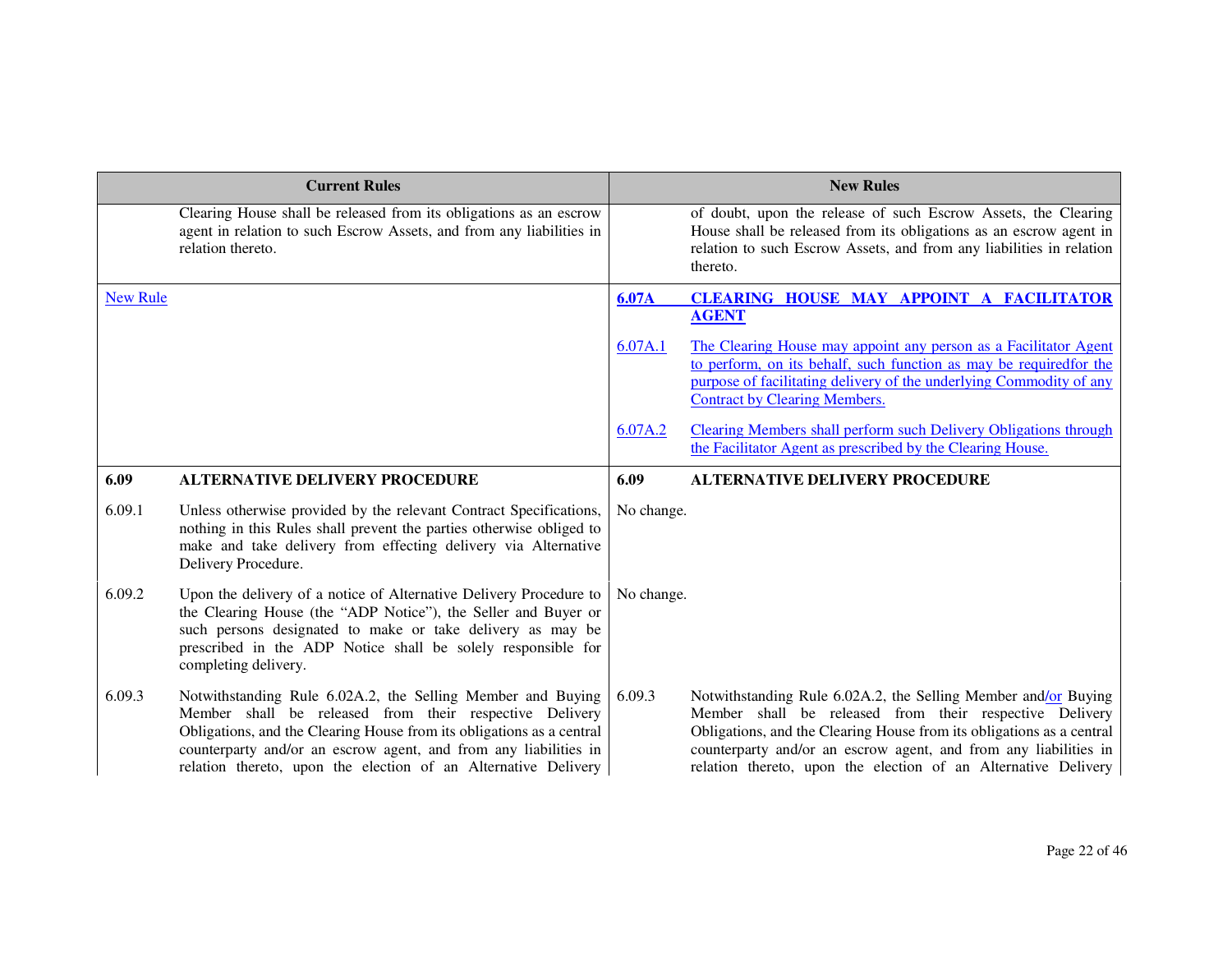|                 | <b>Current Rules</b>                                                                                                                                                                                                                                                                                                                                                                                                                                                                                                                                                                                                     |        | <b>New Rules</b>                                                                                                                                                                                                                                                                                                                                                                                                                                                                                                                                                                                                                                                                                        |
|-----------------|--------------------------------------------------------------------------------------------------------------------------------------------------------------------------------------------------------------------------------------------------------------------------------------------------------------------------------------------------------------------------------------------------------------------------------------------------------------------------------------------------------------------------------------------------------------------------------------------------------------------------|--------|---------------------------------------------------------------------------------------------------------------------------------------------------------------------------------------------------------------------------------------------------------------------------------------------------------------------------------------------------------------------------------------------------------------------------------------------------------------------------------------------------------------------------------------------------------------------------------------------------------------------------------------------------------------------------------------------------------|
|                 | Procedure.                                                                                                                                                                                                                                                                                                                                                                                                                                                                                                                                                                                                               |        | Procedure.                                                                                                                                                                                                                                                                                                                                                                                                                                                                                                                                                                                                                                                                                              |
| 6.09.4          | In executing such Alternative Delivery Procedure, the Seller and<br>Buyer or such persons designated to respectively make and take<br>delivery as may be prescribed in the ADP Notice shall jointly and<br>severally indemnify the Clearing House and the Exchange against<br>any liability, costs or expense it may incur for any reason as a result<br>of the execution, delivery or performance of any agreement reached<br>between the Seller and Buyer or such persons designated to<br>respectively make and take delivery as may be prescribed in the<br>ADP Notice, or any breach thereof or default thereunder. | 6.09.4 | In executing such Alternative Delivery Procedure, the Seller and/or<br>Buyer, for whom a Clearing Member acts, or such persons<br>designated to respectively make and/or take delivery in place of<br>such Clearing Member as may be prescribed in the ADP Notice<br>shall jointly and severally indemnify the Clearing House and the<br>Exchange against any liability, costs or expense it may incur for any<br>reason as a result of the execution, delivery or performance of any<br>agreement reached between the Seller and Buyer or such persons<br>designated to respectively make and take delivery as may be<br>prescribed in the ADP Notice, or any breach thereof or default<br>thereunder. |
| <b>New Rule</b> |                                                                                                                                                                                                                                                                                                                                                                                                                                                                                                                                                                                                                          |        | For the avoidance of doubt, where the clearing members of the<br>Relevant Market making or taking delivery prior to the execution of<br>an Alternative Delivery Procedure are both Clearing Members, the<br>Buyer and Seller or such persons designated to make and take<br>delivery in place of the Clearing Members as may be prescribed in<br>the ADP Notice shall jointly and severally indemnify the Clearing<br>House and/or the Exchange.                                                                                                                                                                                                                                                        |
| 6.10            | <b>POST ARBITRAL AWARD PROCEDURES</b>                                                                                                                                                                                                                                                                                                                                                                                                                                                                                                                                                                                    | 6.10   | <b>POST ARBITRAL AWARD PROCEDURES</b>                                                                                                                                                                                                                                                                                                                                                                                                                                                                                                                                                                                                                                                                   |
| <b>New Rule</b> |                                                                                                                                                                                                                                                                                                                                                                                                                                                                                                                                                                                                                          | 6.10.1 | Where any dispute in connection with a deliverable commodity<br>futures contract is settled by such claim procedure set forth or<br>referred to in the relevant Contract Specifications, the Clearing<br>Member shall follow such post arbitral award procedures as set<br>forth in the relevant Contract Specifications.                                                                                                                                                                                                                                                                                                                                                                               |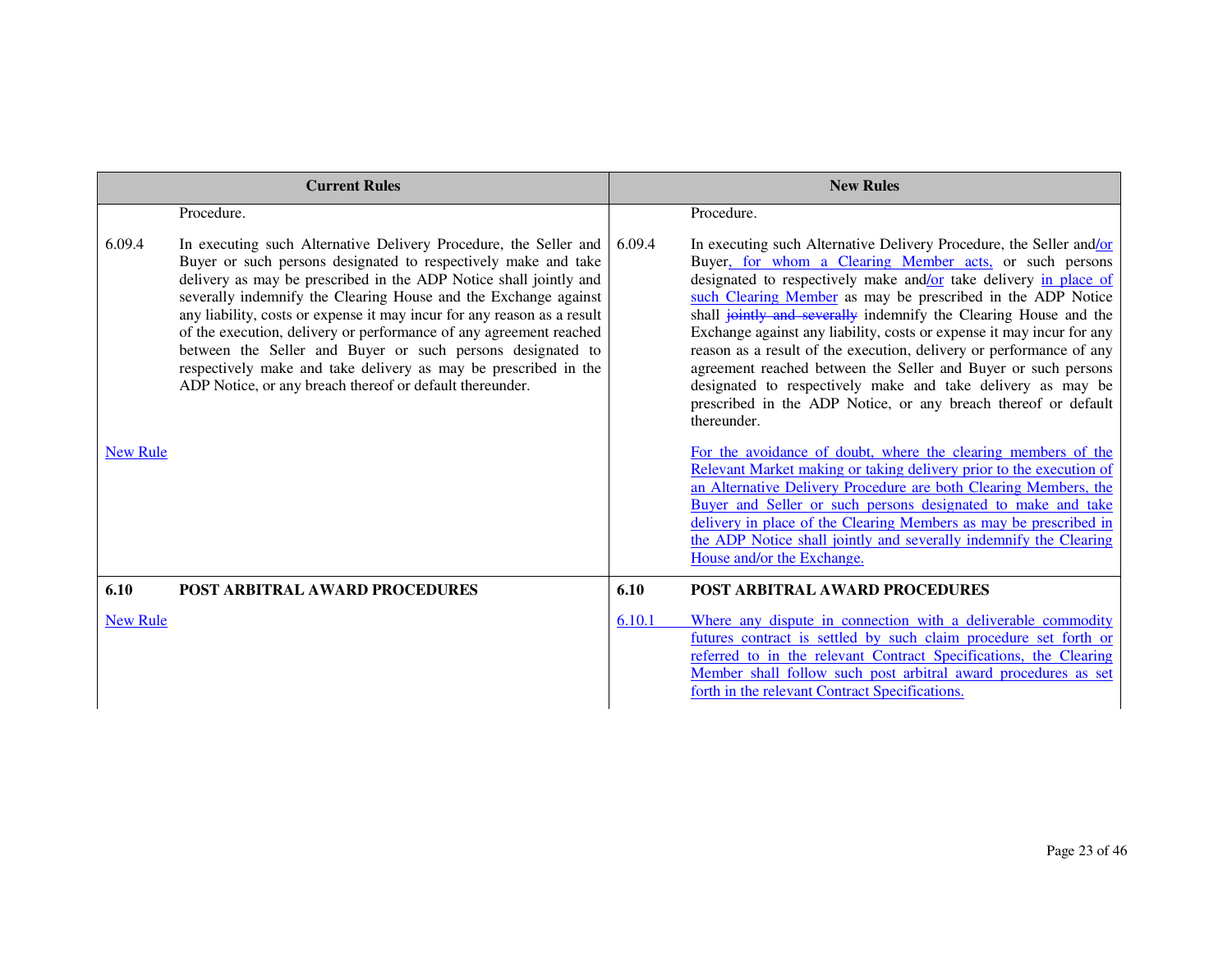|          | <b>Current Rules</b>                                                                                                                                                                                                                                                                                                                                                                                                                                                                                  | <b>New Rules</b>    |                                                                                                                                                                                                                                                                                                                                                                                                                                                                                                       |
|----------|-------------------------------------------------------------------------------------------------------------------------------------------------------------------------------------------------------------------------------------------------------------------------------------------------------------------------------------------------------------------------------------------------------------------------------------------------------------------------------------------------------|---------------------|-------------------------------------------------------------------------------------------------------------------------------------------------------------------------------------------------------------------------------------------------------------------------------------------------------------------------------------------------------------------------------------------------------------------------------------------------------------------------------------------------------|
| 6.10.1   | Where any dispute in connection with a deliverable commodity<br>futures contract is settled by arbitration before the SIAC, and upon<br>the conclusion of arbitration and the grant of an arbitral award,<br>SIAC shall serve a notice of the award on the Clearing House and<br>each of the Clearing Members to the arbitration.                                                                                                                                                                     | 6.10.42<br>6.10.42A | Without prejudice to Rule $6.10.1$ , Wwhere any dispute in<br>connection with a deliverable commodity futures contract is settled<br>by arbitration before the SIAC, the procedures set out in this Rule<br>6.10 shall apply.<br>and uUpon the conclusion of arbitration and the grant of an arbitral<br>award, SIAC shall serve a notice of the award on the Clearing<br>House and each of the Clearing Members to the arbitration.                                                                  |
| 6.10.2   | If an arbitral award is made in favour of the Buying Member, the<br>Buying Member shall be entitled to:                                                                                                                                                                                                                                                                                                                                                                                               | 6.10.23             | If an arbitral award is made in favour of the Buying Member, the<br>Buying Member shall be entitled to:                                                                                                                                                                                                                                                                                                                                                                                               |
| 6.10.2.1 | claim the Performance Deposit posted in relation to the delivery<br>contract by the Selling Member with the Clearing House to the<br>extent that it satisfies the arbitral award; and                                                                                                                                                                                                                                                                                                                 | 6.10.23.1           | claim the Performance Deposit posted in relation to the delivery<br>contract by the Selling Member with the Clearing House to the<br>extent that it satisfies the arbitral award; and                                                                                                                                                                                                                                                                                                                 |
| 6.10.2.2 | the return of the Performance Deposit posted by it in relation to the<br>delivery contract with the Clearing House, without any deduction or<br>set-off.                                                                                                                                                                                                                                                                                                                                              | 6.10.23.2           | the return of the Performance Deposit posted by it in relation to the<br>delivery contract with the Clearing House, without any deduction or<br>set-off.                                                                                                                                                                                                                                                                                                                                              |
| 6.10.3   | If the Performance Deposit posted by the Selling Member in<br>relation to the delivery contract is insufficient to satisfy the arbitral<br>award made in favour of the Buying Member, the Buying Member<br>shall be entitled to pursue the balance of such arbitral award against<br>the Selling Member. If such Performance Deposit is greater than<br>the arbitral award made in favour of the Buying Member, the<br>balance of the Performance Deposit shall be returned to the Selling<br>Member. | 6.10.34             | If the Performance Deposit posted by the Selling Member in<br>relation to the delivery contract is insufficient to satisfy the arbitral<br>award made in favour of the Buying Member, the Buying Member<br>shall be entitled to pursue the balance of such arbitral award against<br>the Selling Member. If such Performance Deposit is greater than<br>the arbitral award made in favour of the Buying Member, the<br>balance of the Performance Deposit shall be returned to the Selling<br>Member. |
| 6.10.4   | Where the arbitral award is made in favour of the Selling Member,<br>Rules 6.10.2 and 6.10.3 shall apply with the references to "Buying<br>Member" and "Selling Member" being changed to "Selling<br>Member" and "Buying Member" respectively.                                                                                                                                                                                                                                                        | 6.10.45             | Where the arbitral award is made in favour of the Selling Member,<br>Rules 6.10.2 and 6.10.34 shall apply with the references to "Buying<br>Member" and "Selling Member" being changed to "Selling<br>Member" and "Buying Member" respectively.                                                                                                                                                                                                                                                       |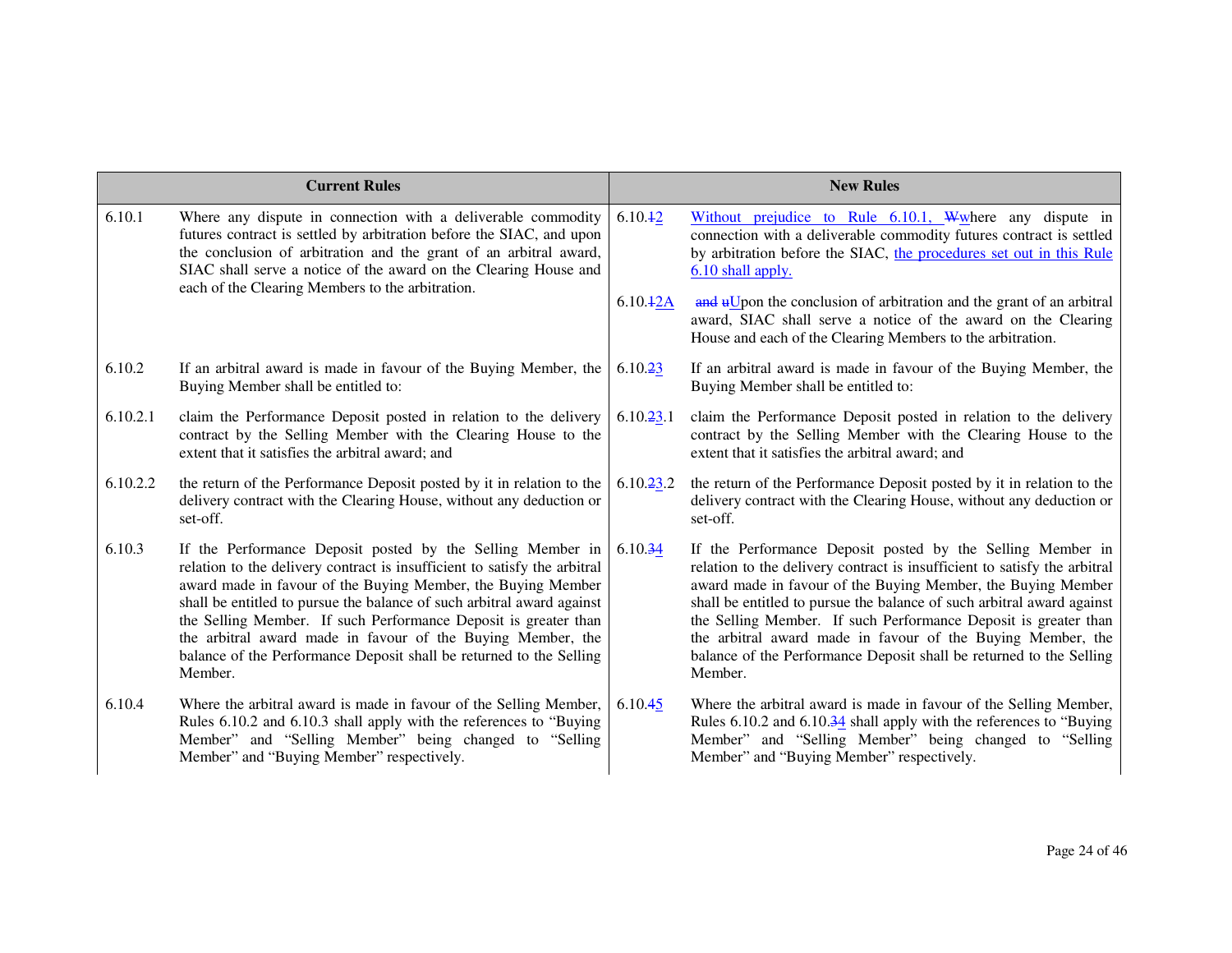| <b>Current Rules</b> |                                                                                                                                                                                           | <b>New Rules</b> |                                                                                                                                                                   |
|----------------------|-------------------------------------------------------------------------------------------------------------------------------------------------------------------------------------------|------------------|-------------------------------------------------------------------------------------------------------------------------------------------------------------------|
| 6.10.5               | For the avoidance of doubt, the above procedures do not apply if the $\vert 6.10.56 \rangle$<br>Clearing Members have agreed to effect delivery via an Alternative<br>Delivery Procedure. |                  | For the avoidance of doubt, the above procedures do not apply if the<br>Clearing Members have agreed to effect delivery via an Alternative<br>Delivery Procedure. |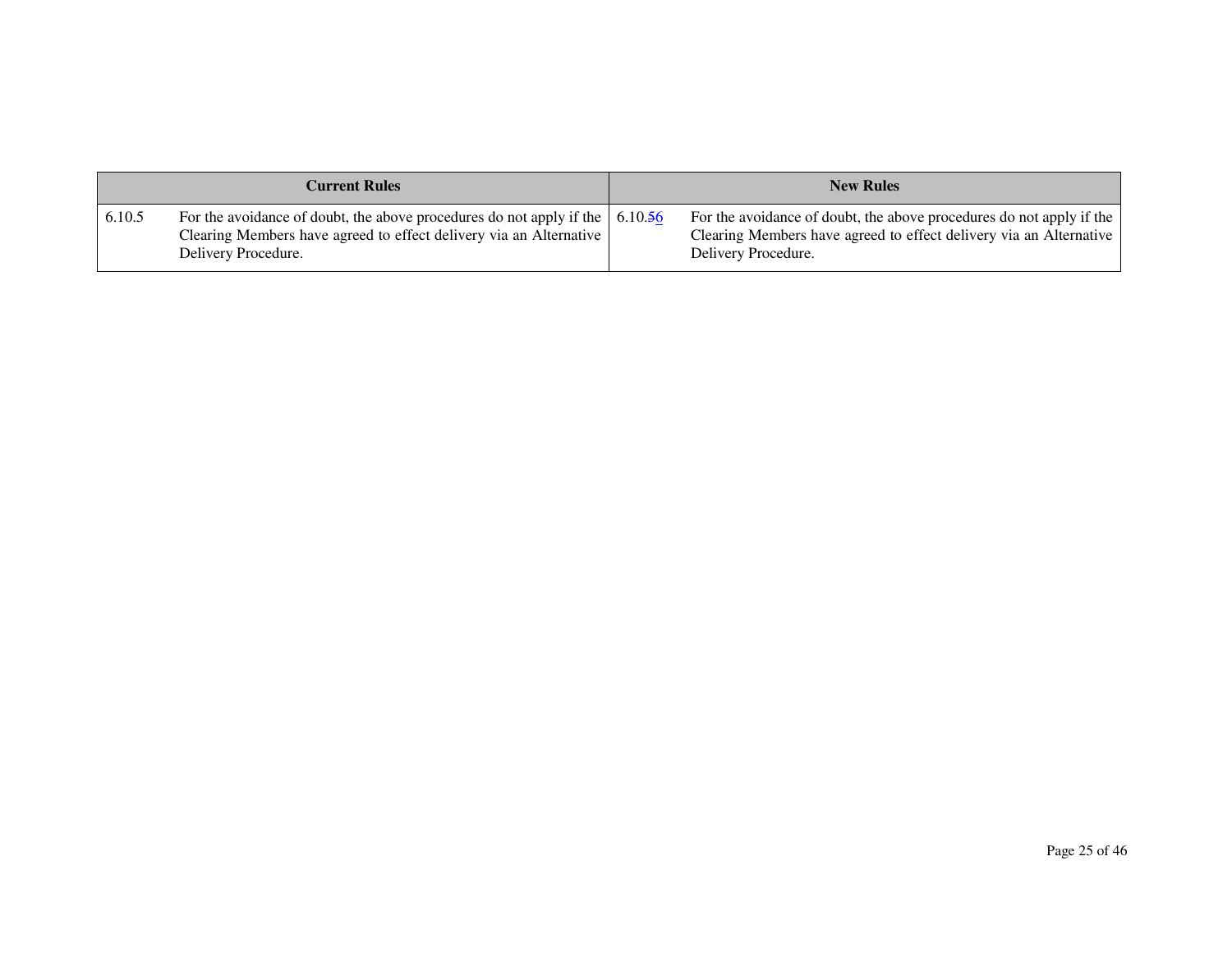# **Chapter 7 – Clearing and Margins**

|                 | <b>Current rule</b>                                                                                                                                                                                                                                                                                                                                                                                                                                                                          | New rule   |                                                                                                                                                                |  |
|-----------------|----------------------------------------------------------------------------------------------------------------------------------------------------------------------------------------------------------------------------------------------------------------------------------------------------------------------------------------------------------------------------------------------------------------------------------------------------------------------------------------------|------------|----------------------------------------------------------------------------------------------------------------------------------------------------------------|--|
| 7.01            | <b>CLEARING HOUSE</b>                                                                                                                                                                                                                                                                                                                                                                                                                                                                        | 7.01       | <b>CLEARING HOUSE</b>                                                                                                                                          |  |
| 7.01.1          | The Clearing House shall facilitate the prompt adjustment of<br>contractual obligations arising out of Contracts traded on the<br>Exchange, a Relevant Market and the Participating Markets and<br>OTC Contracts insofar as the same are duly accepted by the<br>Clearing House or with respect to which the Clearing House is<br>otherwise obliged to accept and to protect the integrity of such<br>Contracts in accordance with these Rules.                                              | No change. |                                                                                                                                                                |  |
| <b>New Rule</b> |                                                                                                                                                                                                                                                                                                                                                                                                                                                                                              | 7.01.1A    | Further to Rule 7.01.1, the Clearing House shall accept such<br>Contracts traded on a Relevant Market other than the Exchange, as<br>prescribed in Appendix 2. |  |
| 7.01.2          | Wherever these Rules and/or the Trading Rules create a right in<br>favour of the Clearing House or impose a liability on the Clearing<br>House, such right or liability shall prior to the Transfer Date be<br>construed as the right or liability of the Exchange, and shall be<br>enforced by or against the Exchange and on or after the Transfer<br>Date, shall be construed as the right or liability of the Clearing<br>House, and shall be enforced by or against the Clearing House. | No change. |                                                                                                                                                                |  |
| 7.01.3          | [Rule has been deleted.]                                                                                                                                                                                                                                                                                                                                                                                                                                                                     | No change. |                                                                                                                                                                |  |
| 7.01.4          | The Clearing House shall from time to time prescribe in these Rules<br>the rights and obligations of Clearing Members and all requisite<br>matters in relation to the operation and management of the Clearing<br>House (including but not limited to systems of clearing, deposits,<br>margins, delivery, charges, settlement prices, payments and                                                                                                                                          | No change. |                                                                                                                                                                |  |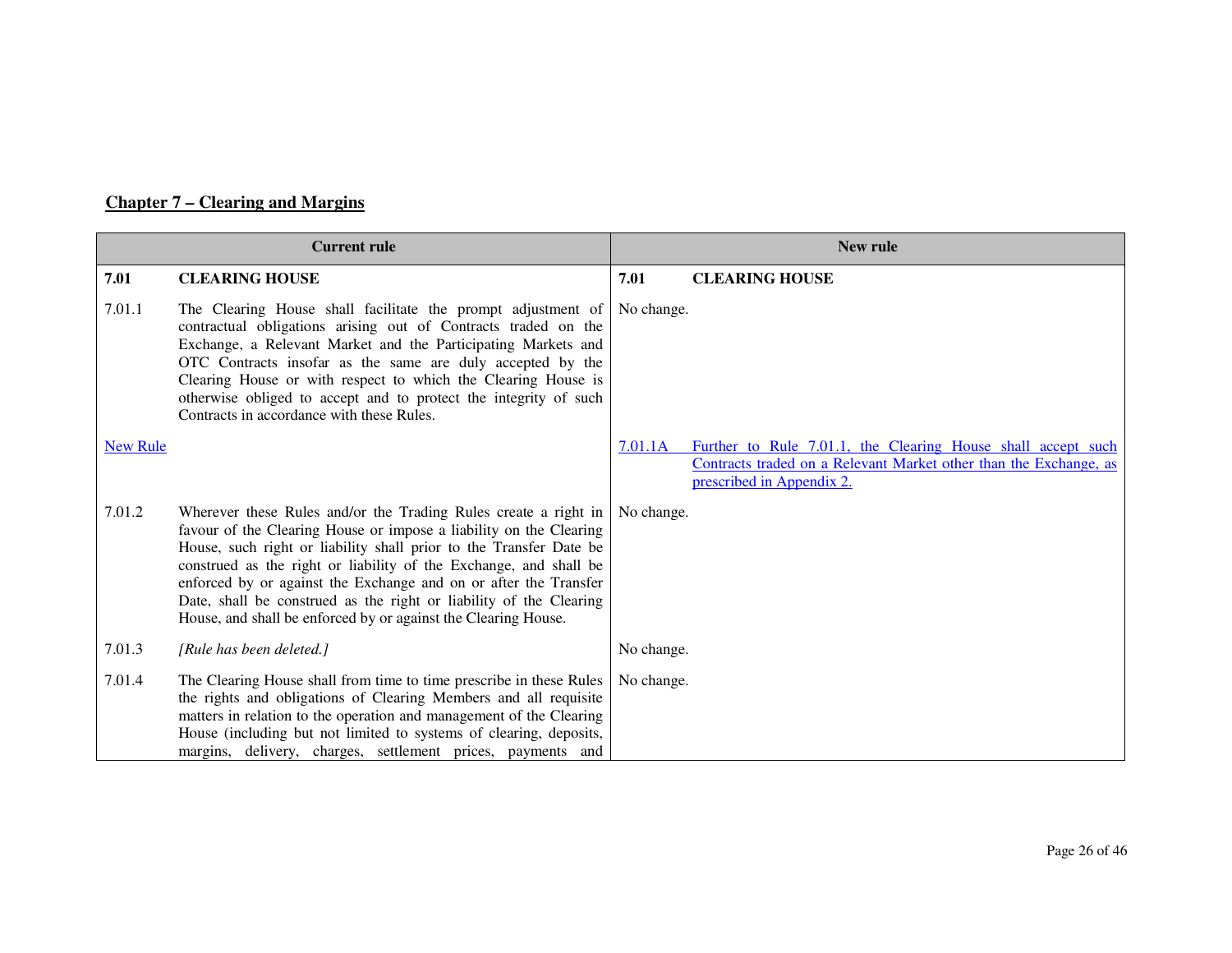| <b>Current rule</b> |                                                                                                                                                                                                                                                                                                                                                                                                                                                                                                                                                                                                                                 | New rule   |                                                                                                                                                                                                                                                                                                                                                                                                                                                                                                                                                                                                                                                                                                                                                                                                                                                                                                                                                                   |
|---------------------|---------------------------------------------------------------------------------------------------------------------------------------------------------------------------------------------------------------------------------------------------------------------------------------------------------------------------------------------------------------------------------------------------------------------------------------------------------------------------------------------------------------------------------------------------------------------------------------------------------------------------------|------------|-------------------------------------------------------------------------------------------------------------------------------------------------------------------------------------------------------------------------------------------------------------------------------------------------------------------------------------------------------------------------------------------------------------------------------------------------------------------------------------------------------------------------------------------------------------------------------------------------------------------------------------------------------------------------------------------------------------------------------------------------------------------------------------------------------------------------------------------------------------------------------------------------------------------------------------------------------------------|
|                     | settlement).                                                                                                                                                                                                                                                                                                                                                                                                                                                                                                                                                                                                                    |            |                                                                                                                                                                                                                                                                                                                                                                                                                                                                                                                                                                                                                                                                                                                                                                                                                                                                                                                                                                   |
| 7.02                | <b>LIMITATION OF LIABILITY</b>                                                                                                                                                                                                                                                                                                                                                                                                                                                                                                                                                                                                  | 7.02       | <b>LIMITATION OF LIABILITY</b>                                                                                                                                                                                                                                                                                                                                                                                                                                                                                                                                                                                                                                                                                                                                                                                                                                                                                                                                    |
| 7.02.1              | Without prejudice to any other limitation or exclusion of liability<br>(including liability with respect to Contracts liable to delivery as<br>opposed to cash settlement) the liability of the Clearing House shall<br>be limited to net losses to the Clearing Members resulting from the<br>substitution of the Clearing House by way of novation in respect of<br>Contracts between Clearing Members and/or to net losses in<br>connection with the substitution of a Participating Market (or where<br>relevant its clearing house) for members of the same or its clearing<br>house pursuant to the Mutual Offset System. | 7.02.1     | Without prejudice to any other limitation or exclusion of liability<br>(including liability with respect to Contracts liable to delivery as<br>opposed to cash settlement) the liability of the Clearing House shall<br>be limited to net losses to the Clearing Members resulting from the<br>substitution of the Clearing House by way of novation or as<br>otherwise described in Rule 7.04, in respect of Contracts between to<br>which Clearing Members are party and/or, where the opposite side<br>of the Contract is cleared through any other Relevant Market (or its<br>clearing house), to net losses in connection with the substitution of<br>such other Relevant Market (or its clearing house) for members of<br>the same or its clearing house. This shall include the substitution of<br>a Participating Market (or where relevant its clearing house) for<br>members of the same or its clearing house pursuant to the Mutual<br>Offset System. |
|                     | Without prejudice to the generality of the foregoing or to the<br>provisions in Chapter 1, the Clearing House shall not be liable for<br>obligations of a Clearing Member to any Third Party including a<br>non-member of the Clearing House, obligations of a Clearing<br>Member to another Clearing Member who is acting for him as<br>broker or obligations to a Customer by a Clearing Member, nor shall<br>the Clearing House become liable to make deliveries whether from<br>any Third Party or any Clearing Member.                                                                                                     | No change. |                                                                                                                                                                                                                                                                                                                                                                                                                                                                                                                                                                                                                                                                                                                                                                                                                                                                                                                                                                   |
| 7.03                | PROTECTION OF CLEARING HOUSE                                                                                                                                                                                                                                                                                                                                                                                                                                                                                                                                                                                                    | 7.03       | PROTECTION OF CLEARING HOUSE                                                                                                                                                                                                                                                                                                                                                                                                                                                                                                                                                                                                                                                                                                                                                                                                                                                                                                                                      |
| 7.03.1              | <b>Default by Clearing Member and Participating Market</b>                                                                                                                                                                                                                                                                                                                                                                                                                                                                                                                                                                      | 7.03.1     | Default by Clearing Member and any other Relevant<br><b>Participating Market (or its Clearing House)</b>                                                                                                                                                                                                                                                                                                                                                                                                                                                                                                                                                                                                                                                                                                                                                                                                                                                          |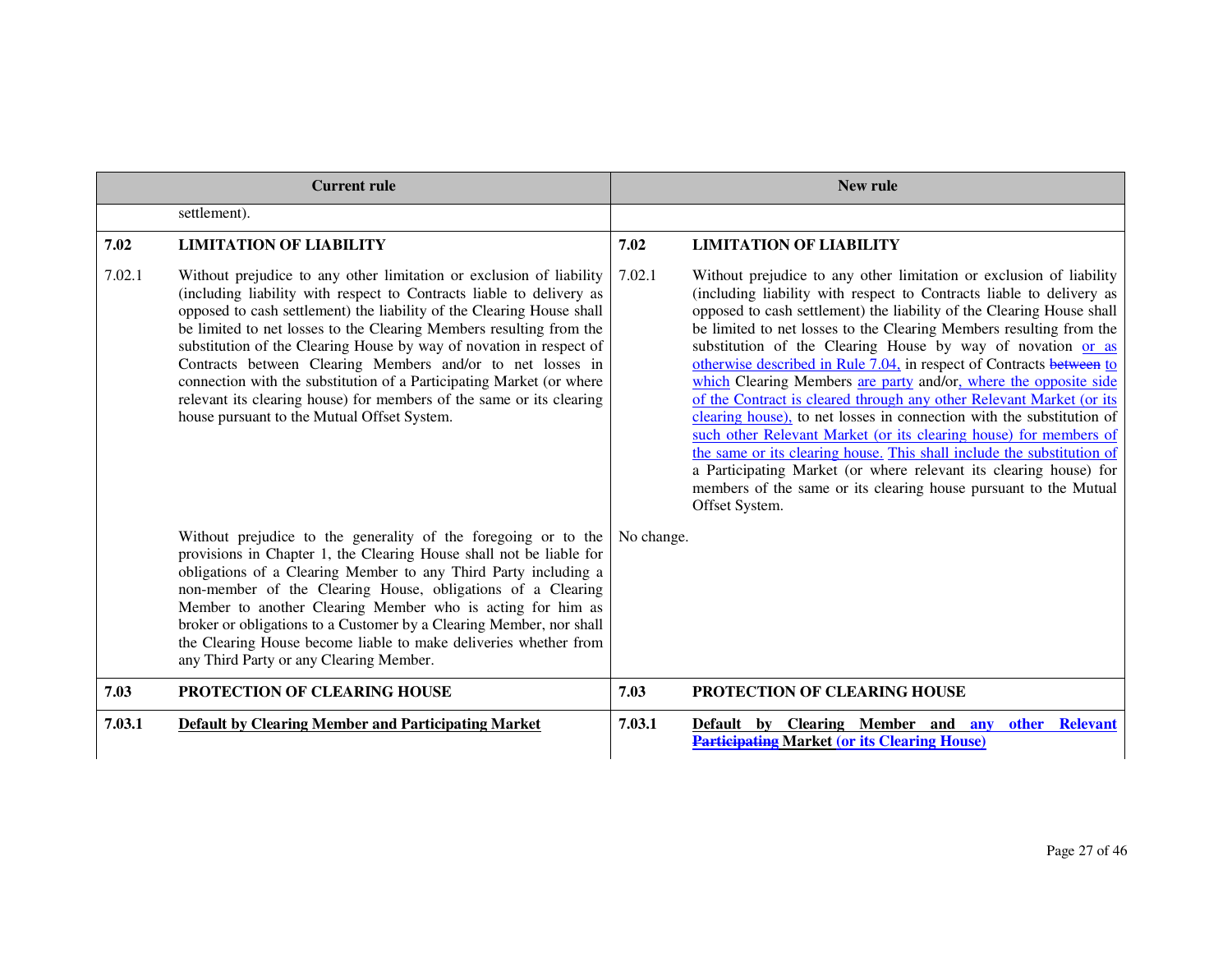|          |    | <b>Current rule</b>                                                                                                                                                                                                                             | <b>New rule</b> |
|----------|----|-------------------------------------------------------------------------------------------------------------------------------------------------------------------------------------------------------------------------------------------------|-----------------|
|          |    | Without prejudice and subject to the other provisions of this Rules:                                                                                                                                                                            | No change.      |
| 7.03.1.1 |    | Where a Clearing Member has failed promptly to discharge any of<br>its obligations to the Clearing House in respect of a House Contract,<br>the Clearing House may apply:                                                                       | No change.      |
|          | a. | the Clearing Member's Security Deposit and all other<br>forms of security furnished to the Clearing House<br>(except where such security is furnished in relation to<br>Customer Contracts, it shall be governed by Rule<br>7.03.1.2.c);        | No change.      |
|          | b. | margins, assets or securities (including without<br>limitation letters of credit provided by the Clearing<br>Member to the Clearing House) deposited by the<br>Clearing Member in relation to House Contracts; and                              | No change.      |
|          | c. | in the case of a Bank Clearing Member incorporated<br>outside Singapore which has satisfied Rule 2.02B.1.11.a<br>or b, the cash and/or acceptable government securities<br>deposited by the Bank Clearing Member pursuant to<br>Rule 2.08.1B.1. | No change.      |
| 7.03.1.2 |    | Where a Clearing Member has failed promptly to discharge any of<br>its obligations to the Clearing House in respect of a Customer<br>Contract, the Clearing House may apply:                                                                    | No change.      |
|          | a. | the Clearing Member's Security Deposit and all other<br>forms of security furnished to the Clearing House<br>(except where such security is furnished in relation to<br>Customer Contracts, it shall be governed by Rule<br>7.03.1.2.c);        | No change.      |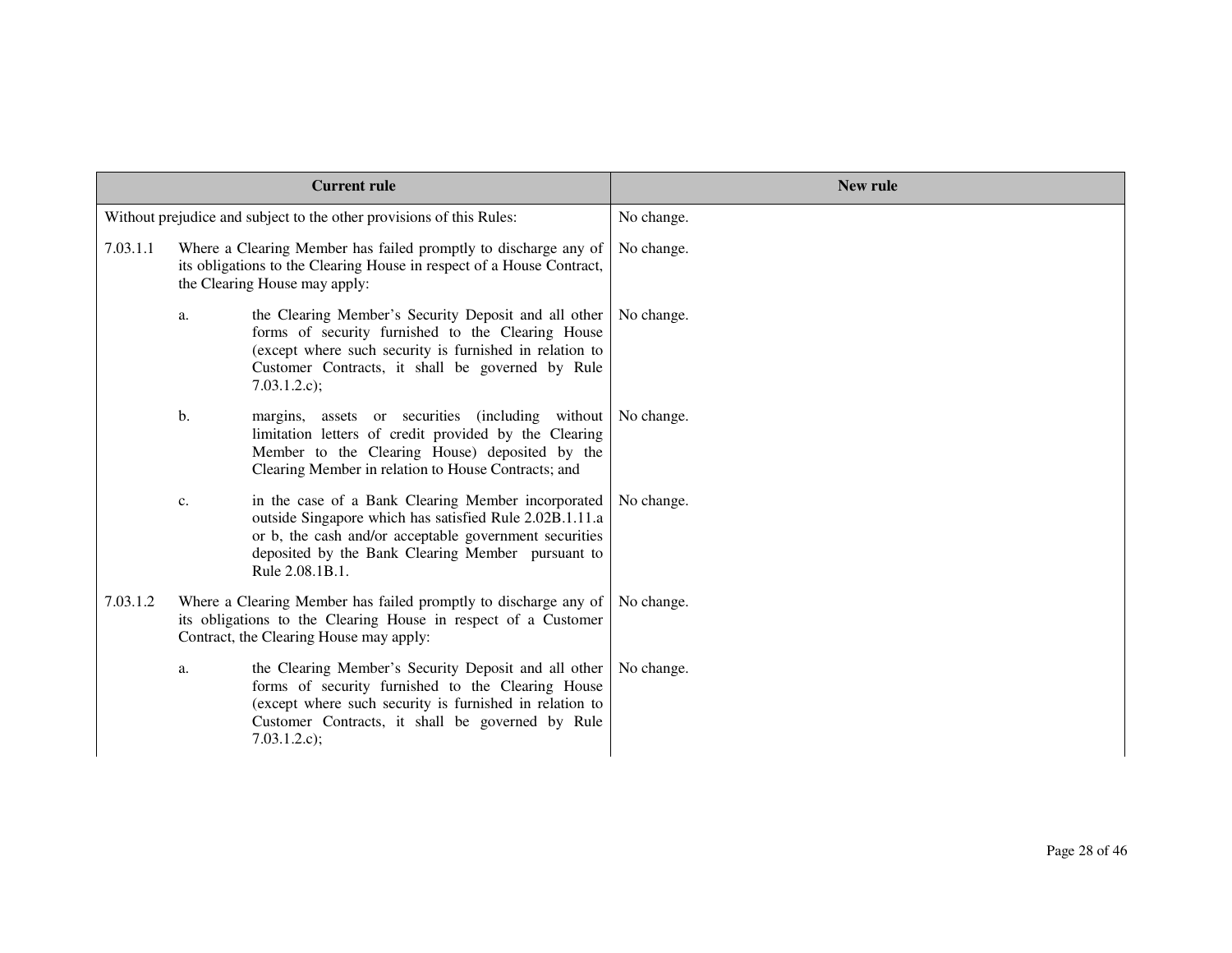|          |    | <b>Current rule</b>                                                                                                                                                                                                                                                                                         | New rule   |
|----------|----|-------------------------------------------------------------------------------------------------------------------------------------------------------------------------------------------------------------------------------------------------------------------------------------------------------------|------------|
|          | b. | margins, assets or securities (including without<br>limitation letters of credit provided by the Clearing<br>Member to the Clearing House) deposited by the<br>Clearing Member in relation to House Contracts;                                                                                              | No change. |
|          | c. | margins, assets or securities (including without No change.<br>limitation letters of credit provided by the Clearing<br>Member to the Clearing House) deposited by the<br>Clearing Member in relation to Customer Contracts<br>provided that the conditions in the SFA are satisfied;                       |            |
|          | d. | in the case of a Bank Clearing Member incorporated<br>outside Singapore which has satisfied Rule 2.02B.1.11.a<br>or b, the cash and/or acceptable government securities<br>deposited by the Bank Clearing Member pursuant to<br>Rule 2.08.1B.1; and                                                         | No change. |
|          | e. | the qualifying letters of credit deposited with the<br>by a Trading Member sponsored by<br>Exchange<br>the Clearing Member,<br>pursuant to Rule 7.3.6 of the<br>Trading Rules, provided that the Clearing Member's<br>default is attributable to such Trading Member's act or<br>omission.                  | No change. |
| 7.03.1.3 |    | Without prejudice to the rights of the Clearing House in respect of<br>failure by the Clearing Member to promptly discharge any of its<br>obligations to the Clearing House, the Clearing Member shall<br>immediately make up any deficiencies in its Security Deposit<br>resulting from such applications. | No change. |
| 7.03.1.4 |    | The Clearing Member shall not take any action or do anything that<br>will directly or indirectly interfere with, prohibit, restrict or inhibit<br>the ability of the Clearing House to so apply such Security Deposit,                                                                                      | No change. |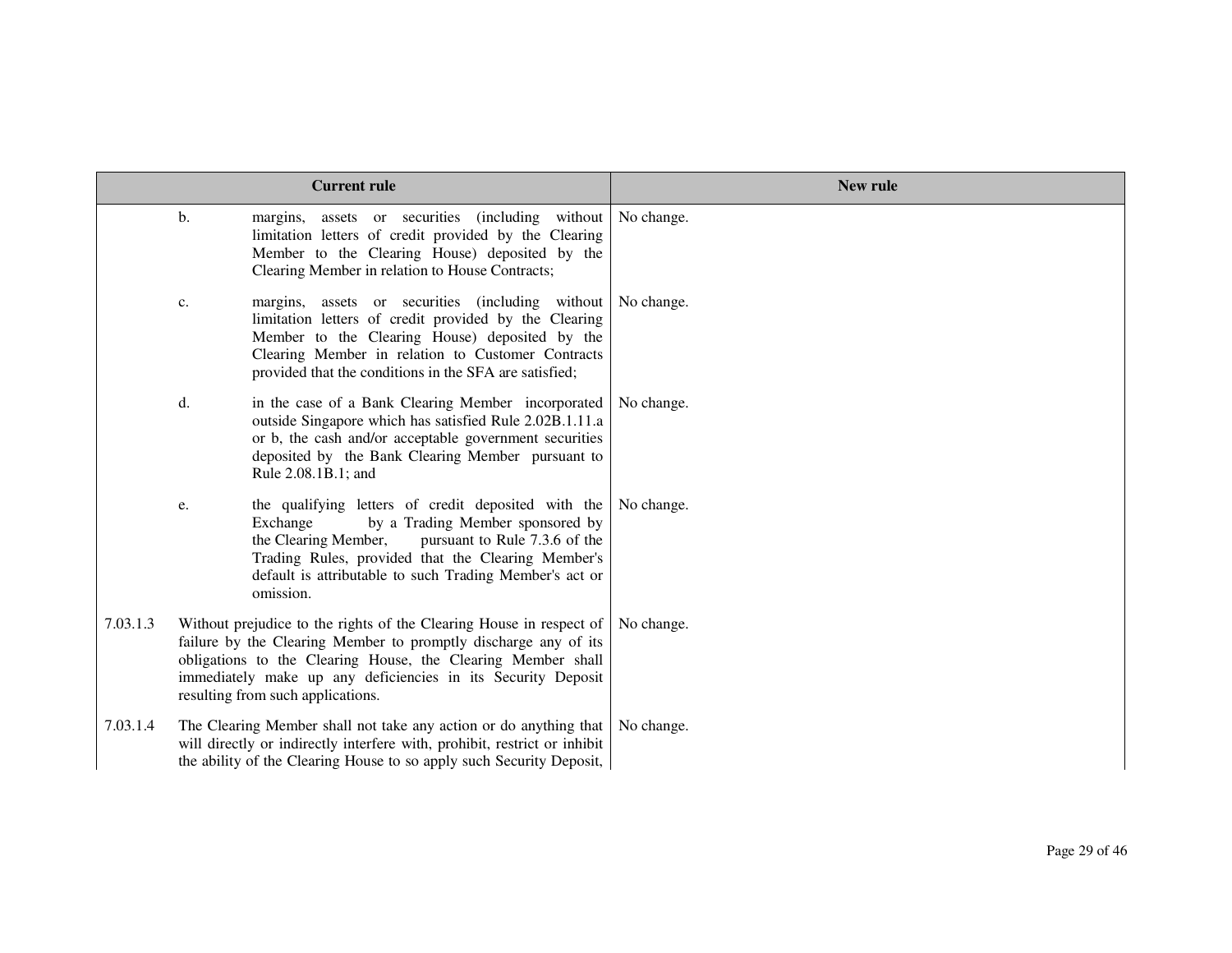|          |                 | <b>Current rule</b>                                                                                                                                                                                                                                                                                                                                                                                                             |            | New rule                                                                                                                                                                                                                                                                                                                                                                                                                                                                                                         |  |
|----------|-----------------|---------------------------------------------------------------------------------------------------------------------------------------------------------------------------------------------------------------------------------------------------------------------------------------------------------------------------------------------------------------------------------------------------------------------------------|------------|------------------------------------------------------------------------------------------------------------------------------------------------------------------------------------------------------------------------------------------------------------------------------------------------------------------------------------------------------------------------------------------------------------------------------------------------------------------------------------------------------------------|--|
|          | such liability. | margins on deposit, assets or securities and the Clearing House<br>shall, except where it has acted in bad faith, be under no liability to<br>the Clearing Member or any other person whatsoever in so applying<br>such Security Deposit, margins on deposit, assets or securities and<br>the Clearing Member shall fully indemnify and keep indemnified the<br>Clearing House and hold the Clearing House harmless against any |            |                                                                                                                                                                                                                                                                                                                                                                                                                                                                                                                  |  |
| 7.03.1.5 |                 | If a Participating Market and/or its clearing house as the case may<br>be fails promptly to discharge any of its obligations to the Clearing<br>House arising out of the Mutual Offset System, the Letters of Credit,<br>margins, other assets or securities of such Participating Market shall<br>be applied by the Clearing House to discharge the obligation.                                                                | 7.03.1.5   | If a Relevant Market, including a Participating Market, and/or its<br>clearing house as the case may be fails <b>promptly</b> to promptly<br>discharge any of its obligations to the Clearing House arising out of<br>any arrangement relating to the clearing of Contracts, including<br>arising out of the Mutual Offset System, the Letters of Credit,<br>margins, other assets or securities of such Participating Relevant<br>Market shall be applied by the Clearing House to discharge the<br>obligation. |  |
| 7.03.2   |                 | <b>Losses Borne by Clearing House</b>                                                                                                                                                                                                                                                                                                                                                                                           | 7.03.2     | <b>Losses Borne by Clearing House</b>                                                                                                                                                                                                                                                                                                                                                                                                                                                                            |  |
| 7.03.2.1 |                 | On the occurrence of any of the following events, or if the Clearing<br>House in its discretion determines that any of the following events<br>has occurred, the Clearing House may declare an event of default:-                                                                                                                                                                                                               | 7.03.2.1   | On the occurrence of any of the following events, or if the Clearing<br>House in its discretion determines that any of the following events<br>has occurred, the Clearing House may declare an event of default:-                                                                                                                                                                                                                                                                                                |  |
|          | a.              | the insufficiency of a Clearing Member's Security<br>Deposit, margins on deposit with the Clearing House, or<br>any of its other assets or securities available to the<br>Clearing House to fully discharge such Clearing<br>Member's obligations to the Clearing House; or                                                                                                                                                     | No change. |                                                                                                                                                                                                                                                                                                                                                                                                                                                                                                                  |  |
|          | b.              | the insufficiency of a Participating Market's Letters of<br>Credit, margins or any of its other assets or securities<br>available to the Clearing House to fully meet such<br>Participating Market's and/or its clearing house's                                                                                                                                                                                                |            | the insufficiency of a Participating Market's the Letters<br>b.<br>of Credit, margins or any of its other assets or securities<br>of any other Relevant Market, including a Participating<br>Market, available to the Clearing House to fully meet                                                                                                                                                                                                                                                               |  |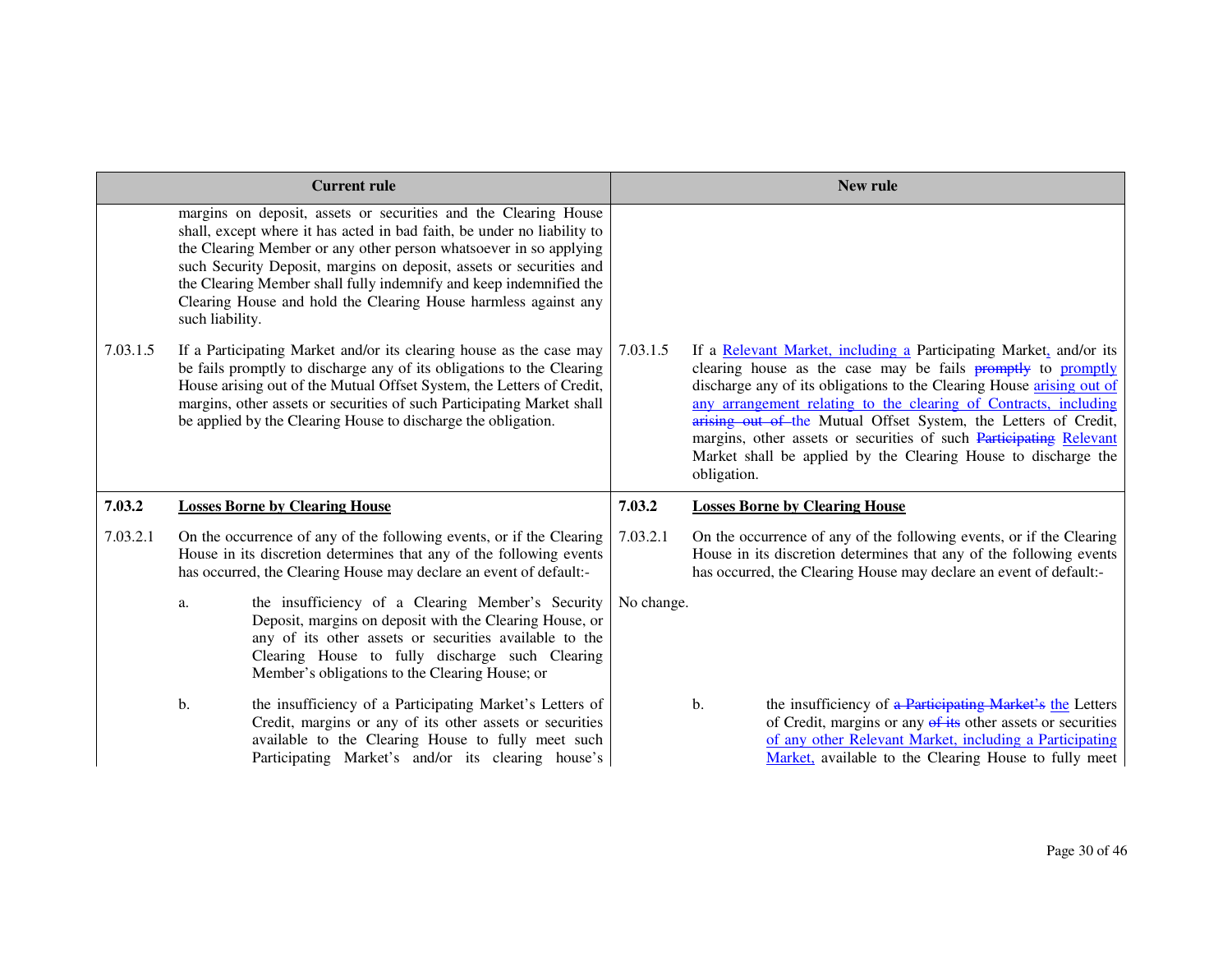|        |                     | <b>Current rule</b>                                                                                                                                                                                                                                                                                                                                                                                                                                                                                  |            |                     | New rule                                                                                                                                                                                                                                                                                                                                                                                                                                                                                                                                                                                                                                |
|--------|---------------------|------------------------------------------------------------------------------------------------------------------------------------------------------------------------------------------------------------------------------------------------------------------------------------------------------------------------------------------------------------------------------------------------------------------------------------------------------------------------------------------------------|------------|---------------------|-----------------------------------------------------------------------------------------------------------------------------------------------------------------------------------------------------------------------------------------------------------------------------------------------------------------------------------------------------------------------------------------------------------------------------------------------------------------------------------------------------------------------------------------------------------------------------------------------------------------------------------------|
|        |                     | obligations to the Clearing House; or                                                                                                                                                                                                                                                                                                                                                                                                                                                                |            |                     | such other Relevant Participating Market's and/or its<br>clearing house's obligations to the Clearing House; or                                                                                                                                                                                                                                                                                                                                                                                                                                                                                                                         |
|        | c.                  | the insolvency of a Clearing Member (as determined by<br>Rule 2.30.1), a Participating Market and/or its clearing<br>house or any depository (as defined in Rule 2.35.4); or                                                                                                                                                                                                                                                                                                                         |            | c.                  | the insolvency of a Clearing Member (as determined by<br>Rule 2.30.1), any other Relevant Market which clears<br>the opposite side of any Contract, including a<br>Participating Market, and/or its clearing house or any<br>depository (as defined in Rule 2.35.4); or                                                                                                                                                                                                                                                                                                                                                                 |
|        | d.                  | conversion, theft, breach of trust, embezzlement, or any<br>other cause; or                                                                                                                                                                                                                                                                                                                                                                                                                          | No change. |                     |                                                                                                                                                                                                                                                                                                                                                                                                                                                                                                                                                                                                                                         |
|        | e.                  | any failure by a Clearing Member to post Performance<br>Deposits with the Clearing House within the time<br>specified in the relevant Contract Specifications.                                                                                                                                                                                                                                                                                                                                       | No change. |                     |                                                                                                                                                                                                                                                                                                                                                                                                                                                                                                                                                                                                                                         |
| 7.03.7 |                     | Where an event of default is due to the insufficiency of a<br>Participating Market's Letter of Credit, margins or any of its other<br>assets or securities available to the Clearing House to fully meet<br>such Participating Market's and/or its clearing house's obligations to<br>the Clearing House or the insolvency of a Participating Market, a<br>default shall be deemed to have occurred in the class of Contracts<br>that are listed for trading on the Exchange or the Relevant Market. | 7.03.7     | Relevant Market.    | Where an event of default is due to the insufficiency of $a$<br>Participating Market's the Letter of Credit, margins or any of its<br>other assets or securities of any other Relevant Market including a<br>Participating Market, available to the Clearing House to fully meet<br>such Participating Market's and/or its clearing house's the<br>obligations of such Relevant Market and/or its clearing house to the<br>Clearing House or the insolvency of a Participating the other<br>Relevant Market, a default shall be deemed to have occurred in the<br>class of Contracts that are listed for trading on the Exchange or the |
| 7.04   | <b>SUBSTITUTION</b> |                                                                                                                                                                                                                                                                                                                                                                                                                                                                                                      | 7.04       | <b>SUBSTITUTION</b> |                                                                                                                                                                                                                                                                                                                                                                                                                                                                                                                                                                                                                                         |
| 7.04.1 |                     | Except with respect to trades made pursuant to Rule 7.27 (other than<br>a Relevant Trade as defined in Rule 7.27.3), Exchanges for<br>Physicals/Spot ("EFPs"), Exchanges for Swaps ("EFSs"),<br>Negotiated Large Trades ("NLTs") and transfers of open positions                                                                                                                                                                                                                                     | No change. |                     |                                                                                                                                                                                                                                                                                                                                                                                                                                                                                                                                                                                                                                         |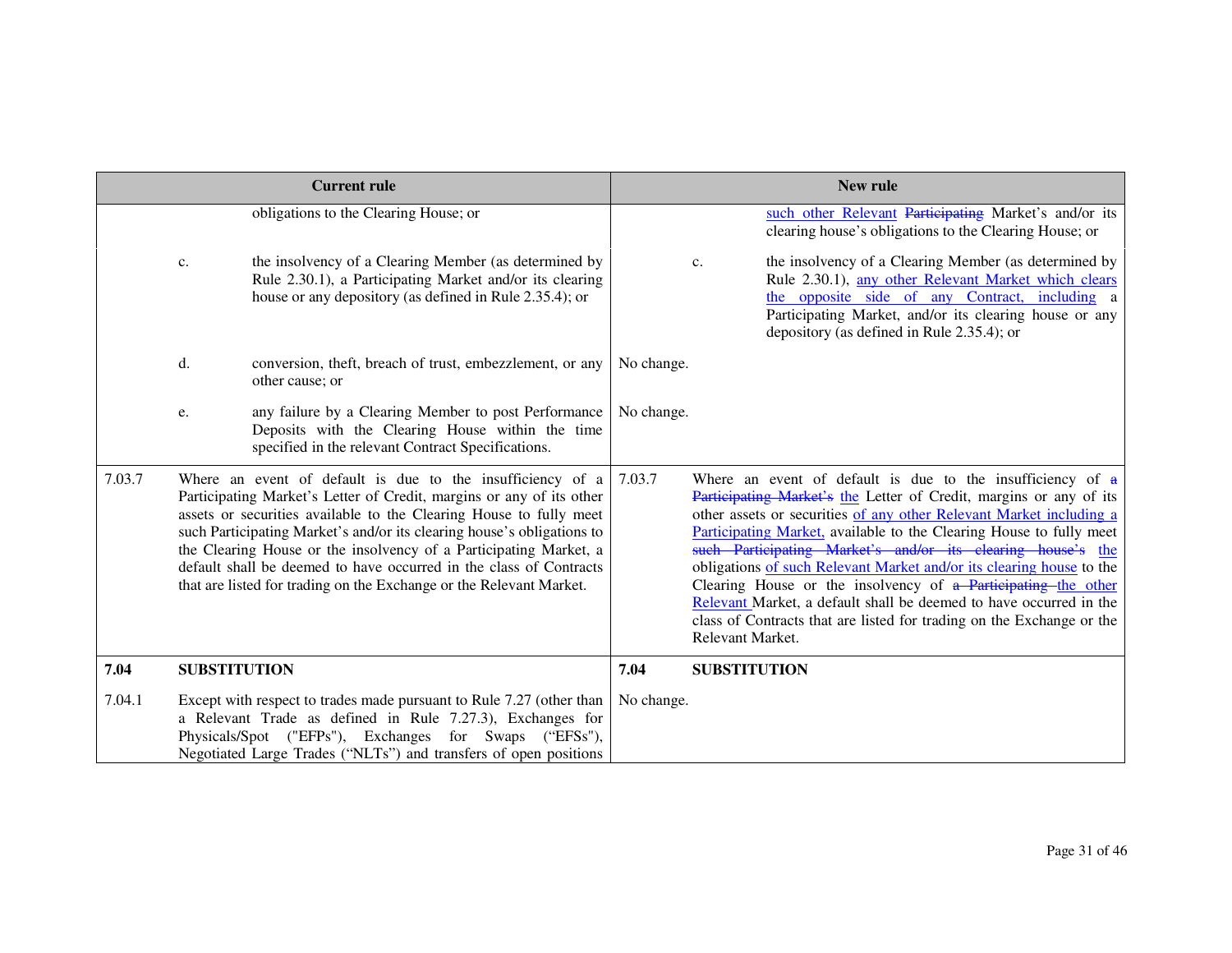| <b>Current rule</b>                                                                                                                                                                                                                                                                                                                                                                                                                                                                                                                                                                                                                                                                                                                                                                                                                                                                                                                                                                                                                                                            | New rule                                                                                                                                                                                                                                                                                                                                                                                                                                                                                                                                                                                                                                                                                                                                                                                                                                                                                                                         |
|--------------------------------------------------------------------------------------------------------------------------------------------------------------------------------------------------------------------------------------------------------------------------------------------------------------------------------------------------------------------------------------------------------------------------------------------------------------------------------------------------------------------------------------------------------------------------------------------------------------------------------------------------------------------------------------------------------------------------------------------------------------------------------------------------------------------------------------------------------------------------------------------------------------------------------------------------------------------------------------------------------------------------------------------------------------------------------|----------------------------------------------------------------------------------------------------------------------------------------------------------------------------------------------------------------------------------------------------------------------------------------------------------------------------------------------------------------------------------------------------------------------------------------------------------------------------------------------------------------------------------------------------------------------------------------------------------------------------------------------------------------------------------------------------------------------------------------------------------------------------------------------------------------------------------------------------------------------------------------------------------------------------------|
| to an appointed Clearing Member for the purpose of consolidation<br>pursuant to Rule 6.05.2 or as otherwise provided by this Rules, if the<br>Clearing House accepts the clearing memoranda in respect of one or<br>more Contracts executed on a Relevant Market and matched on a<br>Relevant Market to be cleared through the Clearing House or<br>accepted by the Clearing House pursuant to an Mutual Offset<br>System, or if the Clearing House accepts an Eligible OTC<br>transaction registered for clearing pursuant to Rule 7.02A.2, the<br>Clearing House shall be substituted as and shall assume the position<br>of selling Clearing Member to the buying Clearing Member and<br>buying Clearing Member to the selling Clearing Member, thereby<br>becoming the central counterparty, and thereupon the Clearing<br>House shall have all the rights and be subject to all the liabilities<br>with respect to such transaction of the Clearing Members who were<br>the parties to such transaction. Such substitution shall be effective<br>in law for all purposes. |                                                                                                                                                                                                                                                                                                                                                                                                                                                                                                                                                                                                                                                                                                                                                                                                                                                                                                                                  |
| <b>New Rule</b>                                                                                                                                                                                                                                                                                                                                                                                                                                                                                                                                                                                                                                                                                                                                                                                                                                                                                                                                                                                                                                                                | Notwithstanding Rule 7.04.1, where a Contract is matched and<br>7.04.1A<br>executed on any Relevant Market to which the parties are:<br>a Clearing Member; and<br>a clearing member of a Relevant Market (or its clearing<br>h.<br>house) other than the Clearing House,<br>the Clearing House shall be substituted only as at the time that the<br>Clearing House accepts the clearing memorandum in respect of the<br>Contract and the requirements for the substitution of such other<br>Relevant Market (or its clearing house) in respect of the opposite<br>side of the Contract have been met. Upon the substitution of the<br>Clearing House, it shall become the central counterparty between<br>the Clearing Member and the clearing house of the opposite clearing<br>member. Thereupon the Clearing House shall have all the rights and<br>be subject to all the liabilities with respect to such transaction of the |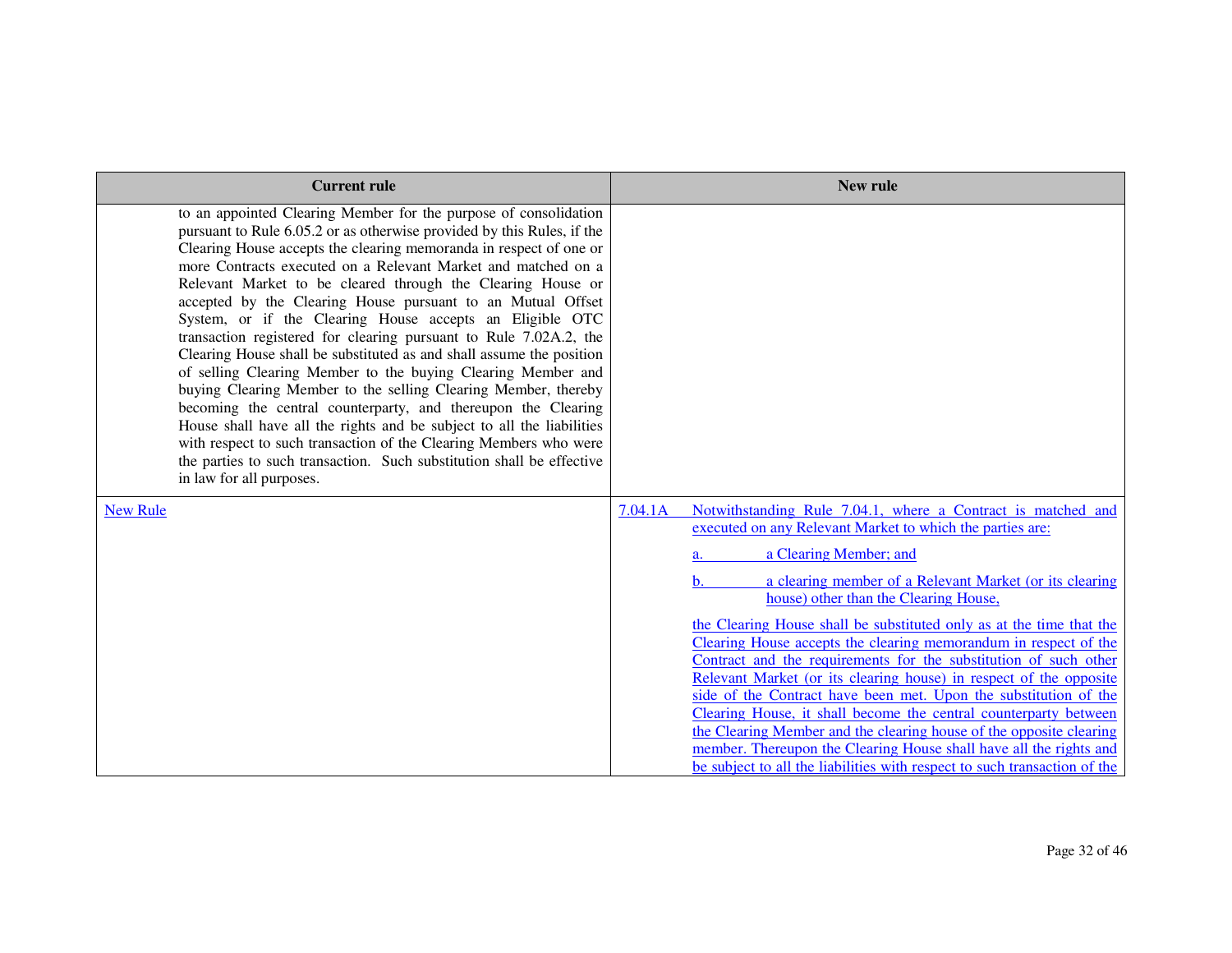|         | <b>Current rule</b>                                                                                                                                                                                                                                                                                                                                                                                          | New rule   |                                                                                                                                                                                                                                                                                                                                                                                                                                                                                                             |  |
|---------|--------------------------------------------------------------------------------------------------------------------------------------------------------------------------------------------------------------------------------------------------------------------------------------------------------------------------------------------------------------------------------------------------------------|------------|-------------------------------------------------------------------------------------------------------------------------------------------------------------------------------------------------------------------------------------------------------------------------------------------------------------------------------------------------------------------------------------------------------------------------------------------------------------------------------------------------------------|--|
|         |                                                                                                                                                                                                                                                                                                                                                                                                              |            | Clearing Member who was the parties to such transaction. Such<br>substitution shall be effective in law for all purposes.                                                                                                                                                                                                                                                                                                                                                                                   |  |
| 7.04.2  | In respect of Designated Futures Contracts traded pursuant to the<br>Mutual Offset System, upon Inter-Exchange Transfer (as defined) in<br>Rule 8.03 taking place the rights and liabilities of the Clearing<br>House shall, subject to any agreement otherwise between the<br>Clearing House and the relevant Participating Exchange, be as spelt<br>out in the rules of the relevant Participating Market. | 7.04.2     | In respect of Designated Futures Contracts traded pursuant to the<br>Mutual Offset System, upon Inter-Exchange Transfer (as defined) in<br>Rule 8.03 taking place the rights and liabilities of the Clearing<br>House shall, subject to any agreement otherwise between the<br>Clearing House and the relevant Participating Market Exchange, be<br>as spelt out in the rules of the relevant Participating Market.                                                                                         |  |
| 7.04.3  | With regard to trades made pursuant to Rule 7.27 (other than a<br>Relevant Trade as defined in Rule 7.27.3), EFPs, EFSs and NLTs,<br>the Clearing House shall be substituted only as at the time of<br>payment of the first Settlement Variation and maintenance margin<br>due for such trades pursuant to Rule 7.12 as confirmed by the<br>appropriate settlement bank(s) for both Clearing Members.        | 7.04.3     | With regard to trades made pursuant to Rule 7.27 (other than a<br>Relevant Trade as defined in Rule 7.27.3), EFPs, EFSs and NLTs,<br>the Clearing House shall be substituted as follows:                                                                                                                                                                                                                                                                                                                    |  |
|         |                                                                                                                                                                                                                                                                                                                                                                                                              | 7.04.3.1   | in the case of trades made pursuant to Rule 7.27 (other than a<br>Relevant Trade as defined in Rule 7.27.3), EFPs, EFSs and NLTs<br>between Clearing Members, only as at the time of payment of the<br>first Settlement Variation and maintenance margin due for such<br>trades pursuant to Rule 7.12 as confirmed by the appropriate<br>settlement bank(s) for both Clearing Members; or                                                                                                                   |  |
|         |                                                                                                                                                                                                                                                                                                                                                                                                              | 7.04.3.2   | in the case of EFPs, EFSs and NLTs between a Clearing Member<br>and a clearing member of any other Relevant Market (or its clearing<br>house), only as at the time of payment of the first Settlement<br>Variation and maintenance margin due for such trades pursuant to<br>Rule 7.12 as confirmed by the appropriate settlement bank for the<br>Clearing Members and confirmation from such other Relevant<br>Market (or its clearing house) that the requirements for its<br>substitution have been met. |  |
| 7.04.3A | With regard to transfers of open positions to an appointed Clearing<br>Member for the purpose of consolidation pursuant to Rule 6.05.2,<br>the Clearing House shall be substituted only as at the time of:                                                                                                                                                                                                   | No change. |                                                                                                                                                                                                                                                                                                                                                                                                                                                                                                             |  |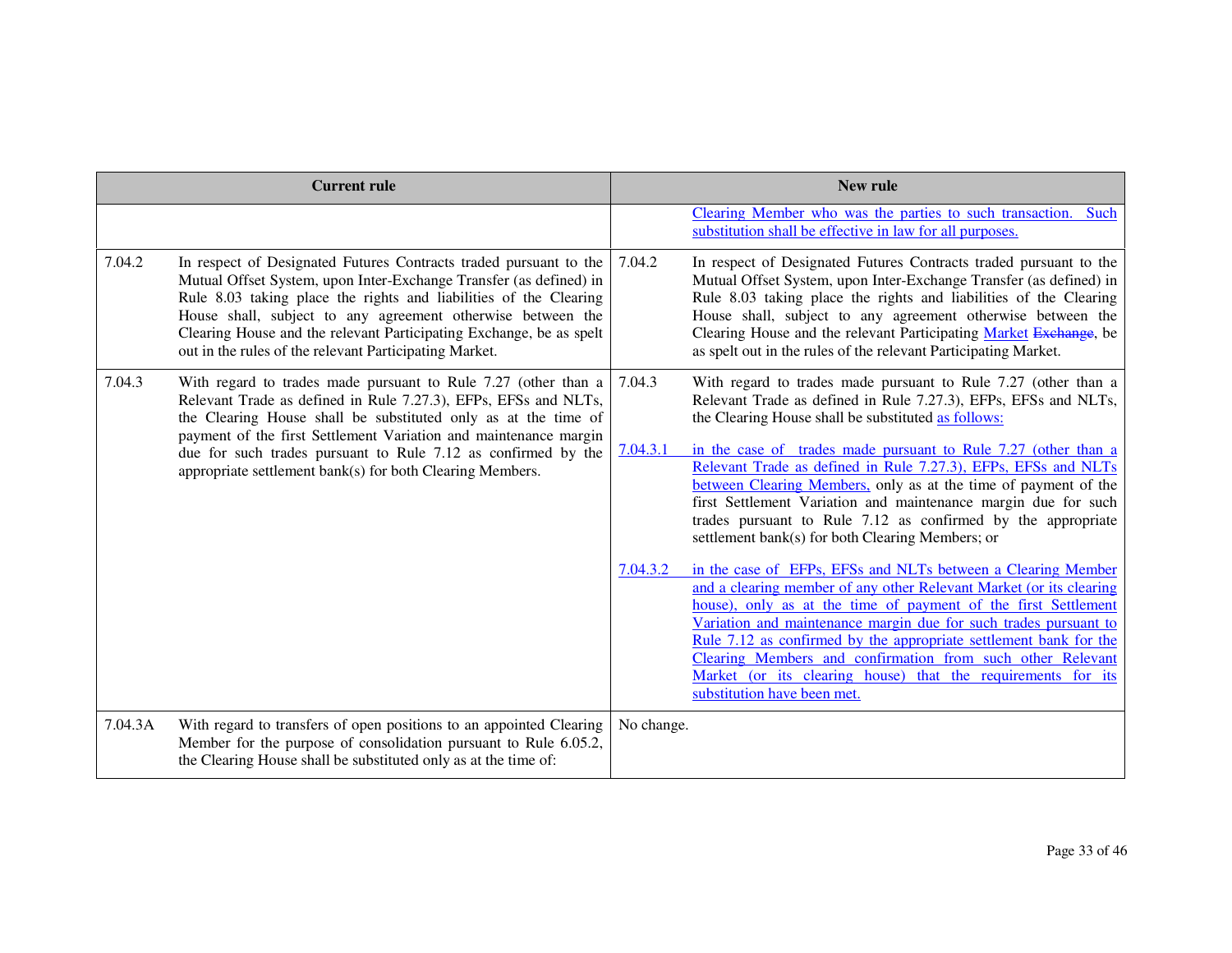|                 | <b>Current rule</b>                                                                                                                                                                                                          | <b>New rule</b>                                                                                                                                                                                                                                                                                                                                                                                                                                                                                                                                                                                                  |
|-----------------|------------------------------------------------------------------------------------------------------------------------------------------------------------------------------------------------------------------------------|------------------------------------------------------------------------------------------------------------------------------------------------------------------------------------------------------------------------------------------------------------------------------------------------------------------------------------------------------------------------------------------------------------------------------------------------------------------------------------------------------------------------------------------------------------------------------------------------------------------|
|                 | 7.04.3A.1 payment of the first Settlement Variation, maintenance margin due<br>for such open positions pursuant to Rule 7.12 as confirmed by the<br>appropriate settlement bank for the appointed Clearing Member;<br>and/or | No change.                                                                                                                                                                                                                                                                                                                                                                                                                                                                                                                                                                                                       |
| 7.04.3A.2       | posting of Performance Deposits, due for such open positions<br>pursuant to Rule 6.07.1 or the relevant Contract Specifications by<br>the appointed Clearing Member,                                                         | No change.                                                                                                                                                                                                                                                                                                                                                                                                                                                                                                                                                                                                       |
|                 | whichever is applicable.                                                                                                                                                                                                     | No change.                                                                                                                                                                                                                                                                                                                                                                                                                                                                                                                                                                                                       |
| <b>New Rule</b> |                                                                                                                                                                                                                              | 7.04.3B<br>With regard to transfers of open positions from a Clearing Member<br>to the appointed clearing member of any other Relevant Market (or<br>its clearing house) for the purpose of consolidation pursuant to Rule<br>6.05.2, the Clearing House shall cease to stand as counterparty to the<br>Clearing Member in respect of the transferred position only upon<br>confirmation from such other Relevant Market (or its clearing<br>house) that the requirements for its substitution as the counterparty<br>to the appointed clearing member in respect of the transferred<br>positions have been met. |
| <b>New Rule</b> |                                                                                                                                                                                                                              | With regard to transfers of positions from a clearing member of<br>7.04.3C<br>another Relevant Market to a Clearing Member pursuant to Rule<br>7.28, the Clearing House shall be substituted only as at the time of<br>payment of the first Settlement Variation and maintenance margin<br>due for such trades pursuant to Rule 7.12 as confirmed by the<br>appropriate settlement bank for the Clearing Member and<br>confirmation from such other Relevant Market (or its clearing<br>house) that the requirements for its cessation as counterparty in<br>respect of the transferred positions have been met. |
| <b>New Rule</b> |                                                                                                                                                                                                                              | With regard to transfers of positions from a Clearing Member to a<br>7.04.3D<br>clearing member of any other Relevant Market pursuant to Rule                                                                                                                                                                                                                                                                                                                                                                                                                                                                    |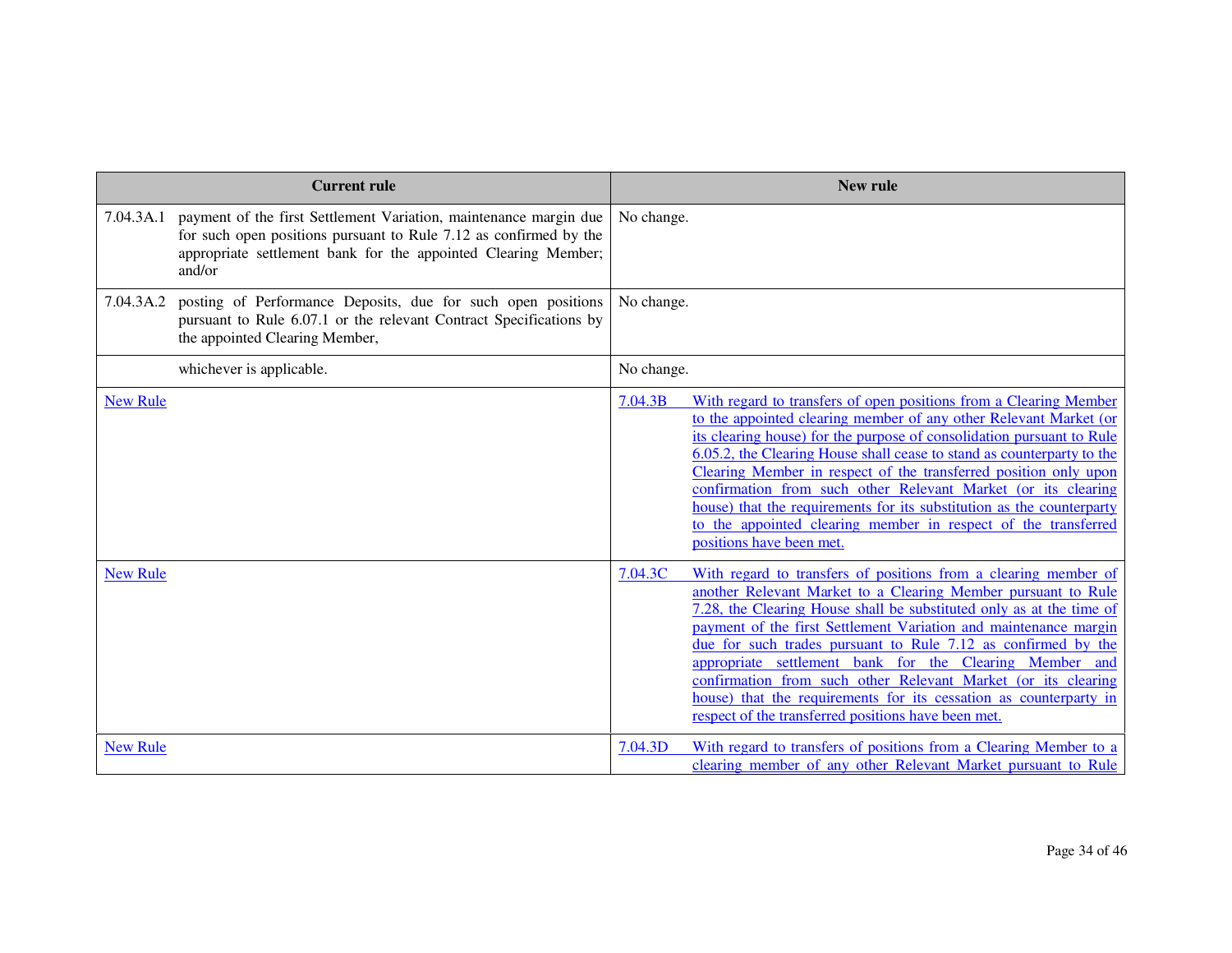|                    | <b>Current rule</b>                                                                                                                                                                                                                                                                                                                                                                                                                                                                                          | New rule                                                                                                                                                                                                                                                                                                                                                                                                                                                                                                        |
|--------------------|--------------------------------------------------------------------------------------------------------------------------------------------------------------------------------------------------------------------------------------------------------------------------------------------------------------------------------------------------------------------------------------------------------------------------------------------------------------------------------------------------------------|-----------------------------------------------------------------------------------------------------------------------------------------------------------------------------------------------------------------------------------------------------------------------------------------------------------------------------------------------------------------------------------------------------------------------------------------------------------------------------------------------------------------|
|                    |                                                                                                                                                                                                                                                                                                                                                                                                                                                                                                              | 7.28, the Clearing House shall cease to stand as counterparty in<br>respect of the transferred positions only as at the time of payment of<br>the first Settlement Variation and maintenance margin due for such<br>trades pursuant to Rule 7.12 as confirmed by the appropriate<br>settlement bank for the Clearing Member and confirmation from<br>such other Relevant Market (or its clearing house) that the<br>requirements for its substitution in respect of the transferred<br>positions have been met. |
| 7.04.4             | Upon the transfer of an open contract pursuant to this Rules and its<br>acceptance for clearing in accordance with this Rules, such open<br>contract shall be discharged and replaced by novation by an open<br>contract between the Clearing Member into whose name the open<br>contract was transferred and the Clearing House, as principals to<br>such open contract.                                                                                                                                    | No change.                                                                                                                                                                                                                                                                                                                                                                                                                                                                                                      |
| 7.04.5             | Upon the exercise of an option contract by or on behalf of a Clearing<br>Member or, as the case may be, by the Clearing House or upon the<br>deemed exercise of such option contract pursuant to this Rules of the<br>Relevant Market at which the option contract was traded, the option<br>contract shall be replaced by novation by an open contract in the<br>terms specified in the option contract at the strike price or at some<br>other price in accordance with the terms of such option contract. | No change.                                                                                                                                                                                                                                                                                                                                                                                                                                                                                                      |
| 7.04.6<br>another. | Nothing in these Rules shall be regarded, treated or otherwise<br>interpreted as limiting, diminishing, modifying or otherwise<br>affecting the relationship between the Clearing House and a<br>Clearing Member, which, when Contracts have been accepted by the<br>Clearing House, and as between the Clearing House and the<br>Clearing Member, is and is deemed to be, as principals to one                                                                                                              | No change.                                                                                                                                                                                                                                                                                                                                                                                                                                                                                                      |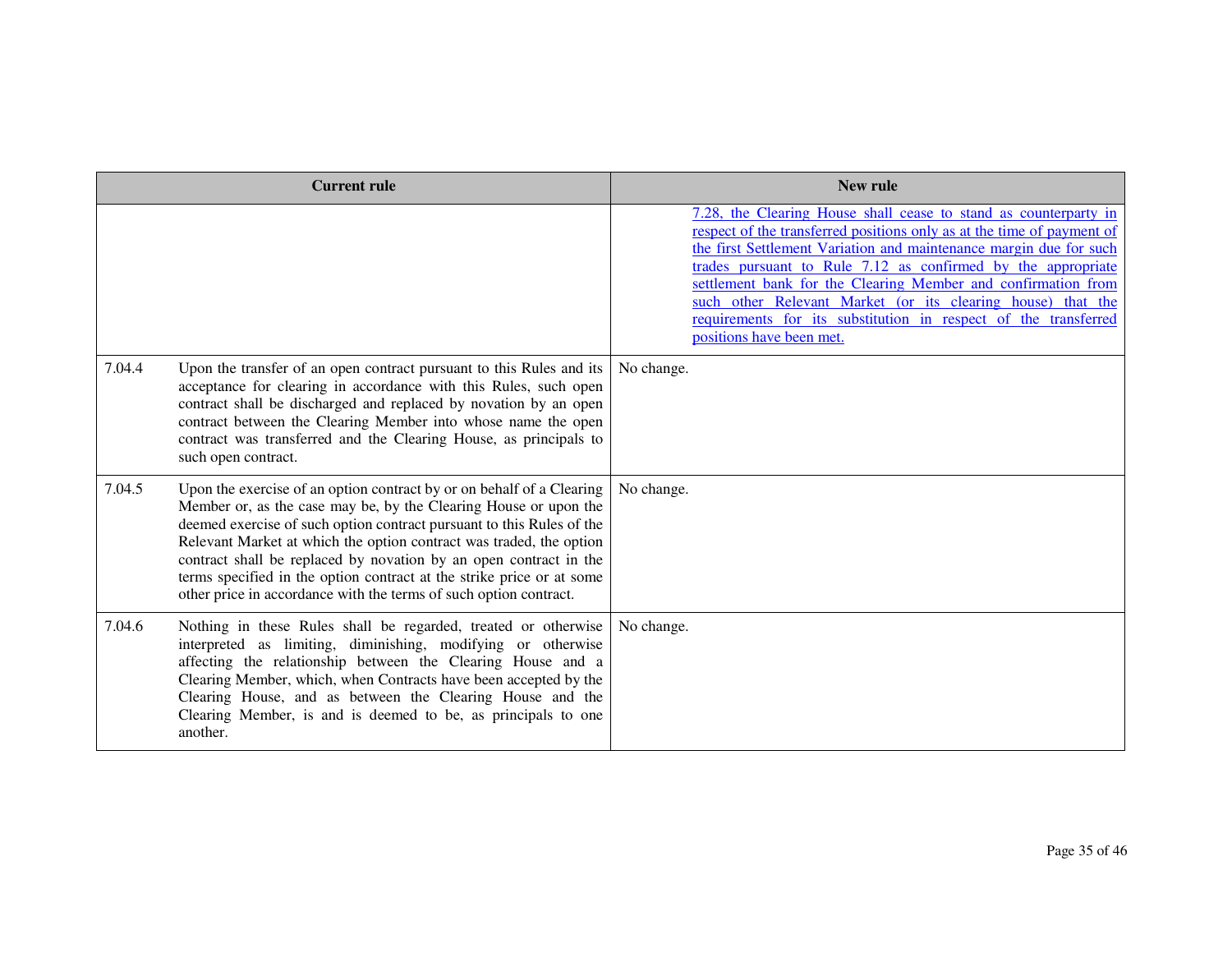|                 | <b>Current rule</b>                                                                                                                                                                                                                                                                                         | <b>New rule</b>         |                                                                                                                                                                                                                                                                                                                                                                                                                                                                                                                                                                                                                                                                                                                                                                                                                                                                                                                                                                                                                                                                                 |  |
|-----------------|-------------------------------------------------------------------------------------------------------------------------------------------------------------------------------------------------------------------------------------------------------------------------------------------------------------|-------------------------|---------------------------------------------------------------------------------------------------------------------------------------------------------------------------------------------------------------------------------------------------------------------------------------------------------------------------------------------------------------------------------------------------------------------------------------------------------------------------------------------------------------------------------------------------------------------------------------------------------------------------------------------------------------------------------------------------------------------------------------------------------------------------------------------------------------------------------------------------------------------------------------------------------------------------------------------------------------------------------------------------------------------------------------------------------------------------------|--|
| 7.04.7          | Nothing in these Rules shall be regarded, treated or otherwise<br>interpreted as obliging or requiring the Clearing House to recognise<br>any right or entitlement of any Third Party (in so far as such right or<br>entitlement is contrary to the provisions in Chapter 1 of this Rules or<br>Rule 7.04). | No change.              |                                                                                                                                                                                                                                                                                                                                                                                                                                                                                                                                                                                                                                                                                                                                                                                                                                                                                                                                                                                                                                                                                 |  |
| <b>New Rule</b> |                                                                                                                                                                                                                                                                                                             | <b>7.04A</b><br>7.04A.1 | <b>REGISTRATION OF AN NLT, EFP OR EFS IN RESPECT OF</b><br><b>CONTRACTS LISTED ON A RELEVANT MARKET</b><br>With regard to an NLT, EFP or EFS in respect of any Contract listed<br>for trading on a Relevant Market to be cleared through the Clearing<br>House, Clearing Members shall comply with requirements for the<br>registration of such NLT, EFP or EFS, as set forth in the rules of the<br><b>Relevant Market.</b>                                                                                                                                                                                                                                                                                                                                                                                                                                                                                                                                                                                                                                                    |  |
| <b>New Rule</b> |                                                                                                                                                                                                                                                                                                             | 7.07A                   | <b>INVOICING BACK OF OPEN POSITIONS TO THE</b><br><b>CLEARING HOUSE</b>                                                                                                                                                                                                                                                                                                                                                                                                                                                                                                                                                                                                                                                                                                                                                                                                                                                                                                                                                                                                         |  |
|                 |                                                                                                                                                                                                                                                                                                             | 7.07A.1                 | Where open positions are invoiced back to the Clearing House by<br>any other Relevant Market (or clearing house) relating to a Contract<br>subject to physical delivery prior to the matching process in Rule<br>6.02A.7, the Clearing House may invoice the positions back to<br>Clearing Members holding appropriate positions (whether reported<br>back to the Clearing House as being House or Customer positions)<br>as at the date of such invoicing back, on a pro-rata basis, calculated<br>as the proportion of such positions of each Clearing Member at the<br>date of such invoicing back relative to the aggregate value of such<br>open positions held by all non-defaulting Clearing Members (to be<br>rounded down or up if the number of lots is not a whole number at<br>the Clearing House's absolute discretion). Invoicing back shall be<br>carried out by the Clearing House effecting and registering opposite<br>positions between itself and each of the affected Clearing Members<br>and thereupon settling such open positions against such opposite |  |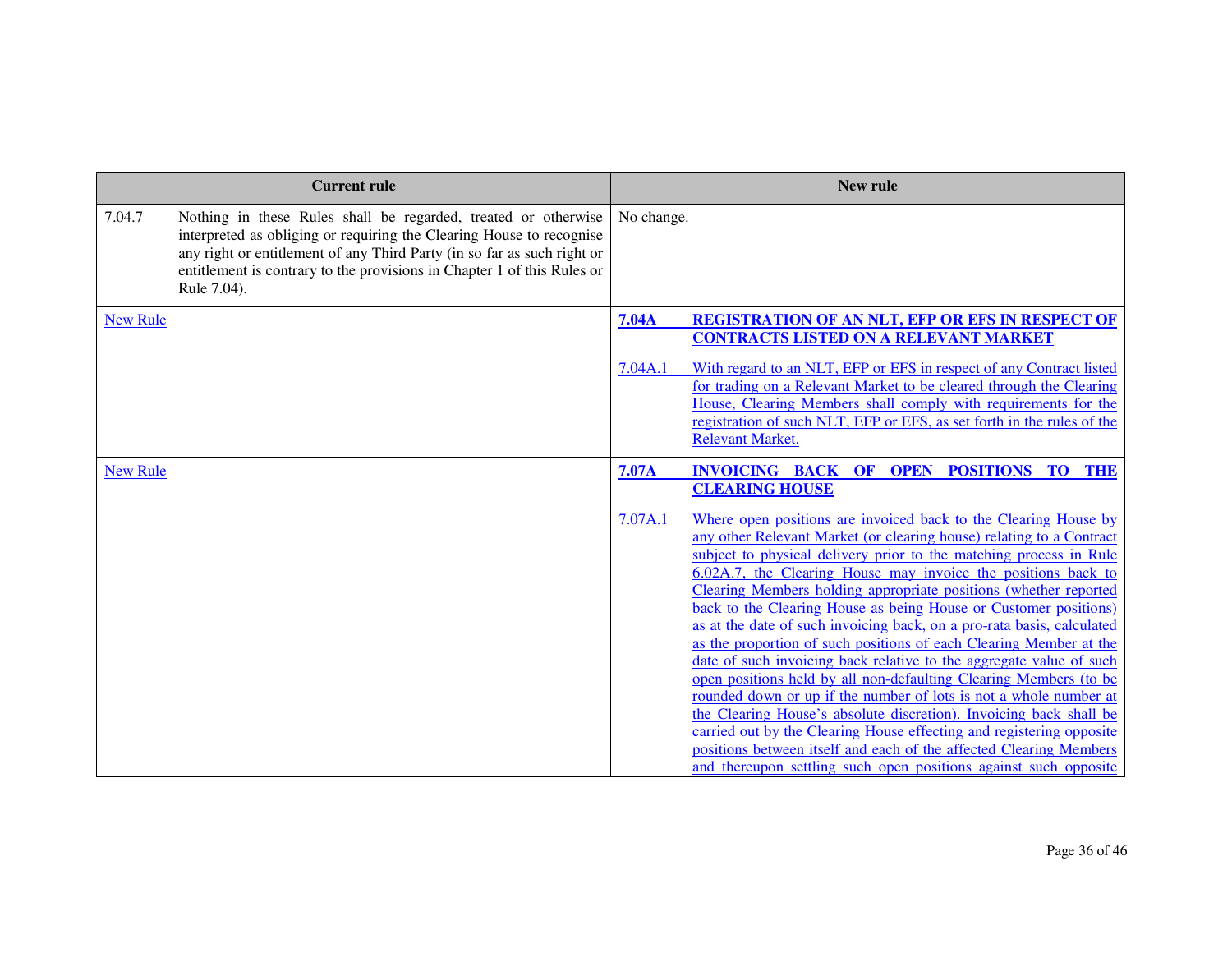| <b>Current rule</b> |                                                                                                                                                                                                                                                                                                                                                                                                                                                                                                                                                                                            | New rule   |                                                                                                                                                                                                                                             |
|---------------------|--------------------------------------------------------------------------------------------------------------------------------------------------------------------------------------------------------------------------------------------------------------------------------------------------------------------------------------------------------------------------------------------------------------------------------------------------------------------------------------------------------------------------------------------------------------------------------------------|------------|---------------------------------------------------------------------------------------------------------------------------------------------------------------------------------------------------------------------------------------------|
|                     |                                                                                                                                                                                                                                                                                                                                                                                                                                                                                                                                                                                            |            | positions, at a price determined by the Clearing House. The Clearing<br>House's actions, including the timing of the invoicing back and the<br>price determined by the Clearing House shall be binding on all<br>affected Clearing Members. |
| 7.16                | <b>REPORTS OF LARGE POSITIONS</b>                                                                                                                                                                                                                                                                                                                                                                                                                                                                                                                                                          | 7.16       | <b>REPORTS OF LARGE POSITIONS</b>                                                                                                                                                                                                           |
| 7.16.1              | Clearing Members shall submit to the Clearing House a daily report<br>of Customers' Accounts and House Accounts, with details of such<br>large positions in relation to any contract (whether assumed or<br>entered into on any Relevant Market or elsewhere). Such daily<br>reports shall be submitted to the Clearing House by such time and/or<br>in such manner as may be prescribed by the Clearing House.                                                                                                                                                                            | No change. |                                                                                                                                                                                                                                             |
|                     | Such report shall be in such form as the Clearing House may<br>prescribe from time to time and shall include but not be limited to<br>the account numbers and the number of open contracts in each<br>month for a Commodity and, in the case of options, in each<br>expiration month for a put or call option, in which any person owns<br>or controls open positions in a single Contract Month or contract<br>month or Delivery Month of any Commodity that equals or exceeds<br>the reporting level for such Commodity or option prescribed from<br>time to time by the Clearing House. | No change. |                                                                                                                                                                                                                                             |
| 7.16.2              | The Clearing House shall be entitled to require reports from one or<br>more Clearing Members even if the number of positions (whether<br>assumed or entered into on any Relevant Market or elsewhere)<br>owned or controlled is below the reporting level presently prescribed<br>by the Clearing House.                                                                                                                                                                                                                                                                                   | No change. |                                                                                                                                                                                                                                             |
| 7.16.3              | Subject to Rule 7.16.4 below, Clearing Members shall identify the<br>owner and any controlling parties for any account or ensure that<br>such information is made available directly to the Clearing House                                                                                                                                                                                                                                                                                                                                                                                 | No change. |                                                                                                                                                                                                                                             |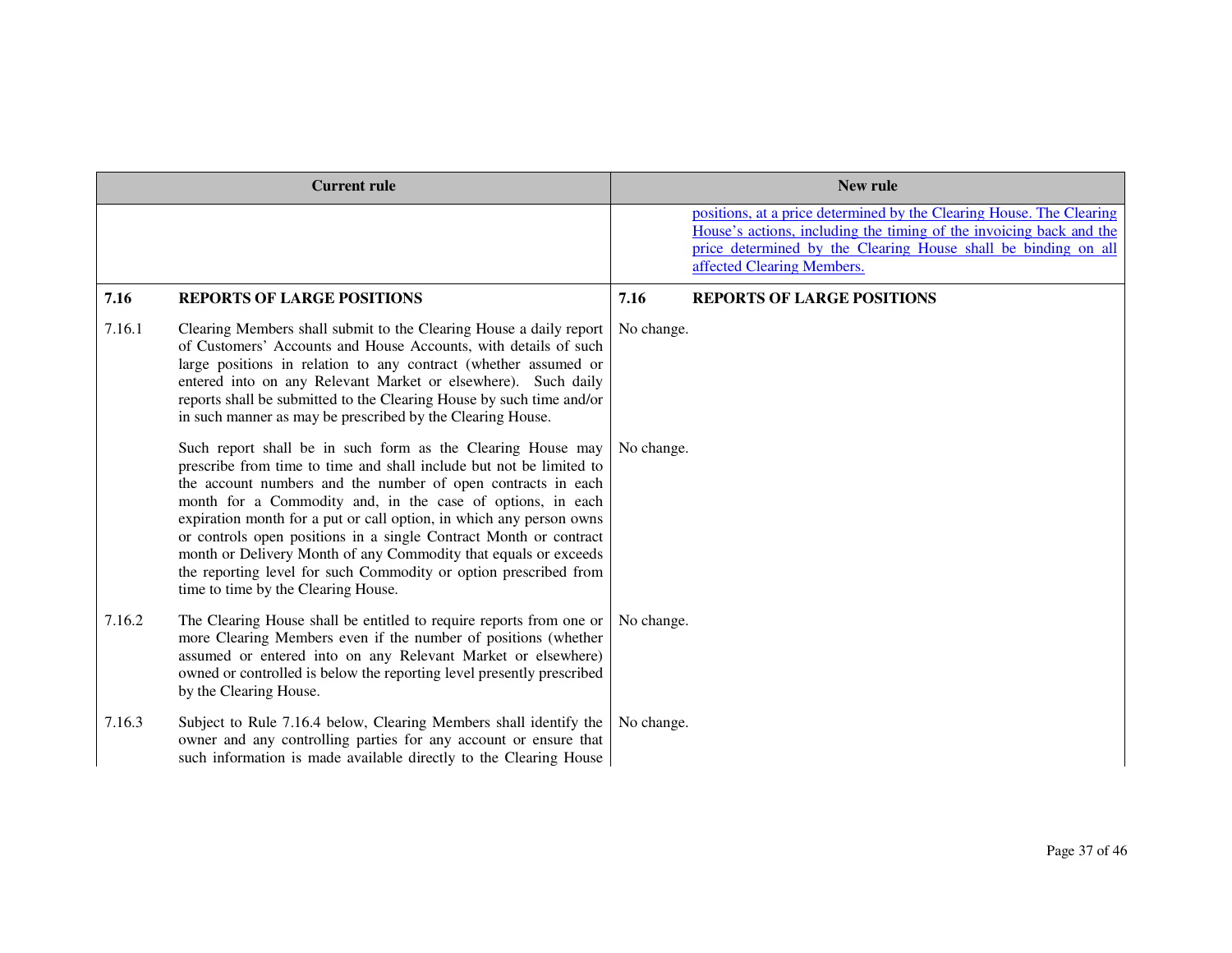| <b>Current rule</b> |                                                                                                                                                                                                                                                                                                                                                                                                                                                                                                                                                                                                                                                                                                                                                                            | New rule   |                                                                                                                                                                                                                                                                                                                                                                                                                            |
|---------------------|----------------------------------------------------------------------------------------------------------------------------------------------------------------------------------------------------------------------------------------------------------------------------------------------------------------------------------------------------------------------------------------------------------------------------------------------------------------------------------------------------------------------------------------------------------------------------------------------------------------------------------------------------------------------------------------------------------------------------------------------------------------------------|------------|----------------------------------------------------------------------------------------------------------------------------------------------------------------------------------------------------------------------------------------------------------------------------------------------------------------------------------------------------------------------------------------------------------------------------|
|                     | within such time as the Clearing House may prescribe.                                                                                                                                                                                                                                                                                                                                                                                                                                                                                                                                                                                                                                                                                                                      |            |                                                                                                                                                                                                                                                                                                                                                                                                                            |
| 7.16.4              | Upon request of the Clearing House, Clearing Members shall obtain<br>the information required by this Rule regarding the ownership and<br>control of positions (whether assumed or entered into on any<br>Relevant Market or elsewhere) within any Omnibus Account and<br>any Sub-Account of any Omnibus Account. Provided that if the<br>Omnibus Account Holder does not want the identity of any Sub-<br>Account holder to be disclosed to its carrying Clearing Member, the<br>Omnibus Account Holder may apply to the Clearing House for a<br>special identification for the Sub-Account thereof for reporting<br>positions (whether assumed or entered into on any Relevant Market<br>or elsewhere) covered within this Rule through its carrying Clearing<br>Member. | No change. |                                                                                                                                                                                                                                                                                                                                                                                                                            |
| 7.16.5              | Violation of this Rule may constitute a major offence.                                                                                                                                                                                                                                                                                                                                                                                                                                                                                                                                                                                                                                                                                                                     | No change. |                                                                                                                                                                                                                                                                                                                                                                                                                            |
| 7.16.6              | The Clearing House shall be entitled to disclose the contents of any<br>reports made under this Rule to the Exchange.                                                                                                                                                                                                                                                                                                                                                                                                                                                                                                                                                                                                                                                      | 7.16.6     | The Clearing House shall be entitled to disclose the contents of any<br>reports made under this Rule to the Exchange or to any other<br>Relevant Market or its clearing house in so far as such information<br>relates to Contracts traded on the Relevant Market.                                                                                                                                                         |
| 7.17                | SPECULATIVE LONG AND SHORT POSITIONS; SAME<br><b>CONTRACT MONTH</b>                                                                                                                                                                                                                                                                                                                                                                                                                                                                                                                                                                                                                                                                                                        | 7.17       | SPECULATIVE LONG AND SHORT POSITIONS; SAME<br><b>CONTRACT MONTH</b>                                                                                                                                                                                                                                                                                                                                                        |
| 7.17.1              | Clearing Members shall not be permitted to carry a speculative long<br>position and a speculative short position for any Third Party or for<br>themselves in the case of futures contracts or OTC Contracts, in the<br>same Commodity for the same Contract Month and in the case of<br>options contracts, in the same Commodity, for the same class, for<br>the same Contract Month and for the same strike price.                                                                                                                                                                                                                                                                                                                                                        |            | 7.17.1 Clearing Members shall not be permitted to carry a speculative long<br>position and a speculative short position for any Third Party or for<br>themselves in the case of futures contracts or OTC Contracts, in the<br>same Commodity for the same Contract Month and in the case of<br>options contracts, in the same Commodity, for the same class, for<br>the same Contract Month and for the same strike price. |
| <b>New Rule</b>     |                                                                                                                                                                                                                                                                                                                                                                                                                                                                                                                                                                                                                                                                                                                                                                            | 7.17.1A    | The Clearing House may require any Clearing Member to liquidate<br>any or all positions in any Contract belonging to any person                                                                                                                                                                                                                                                                                            |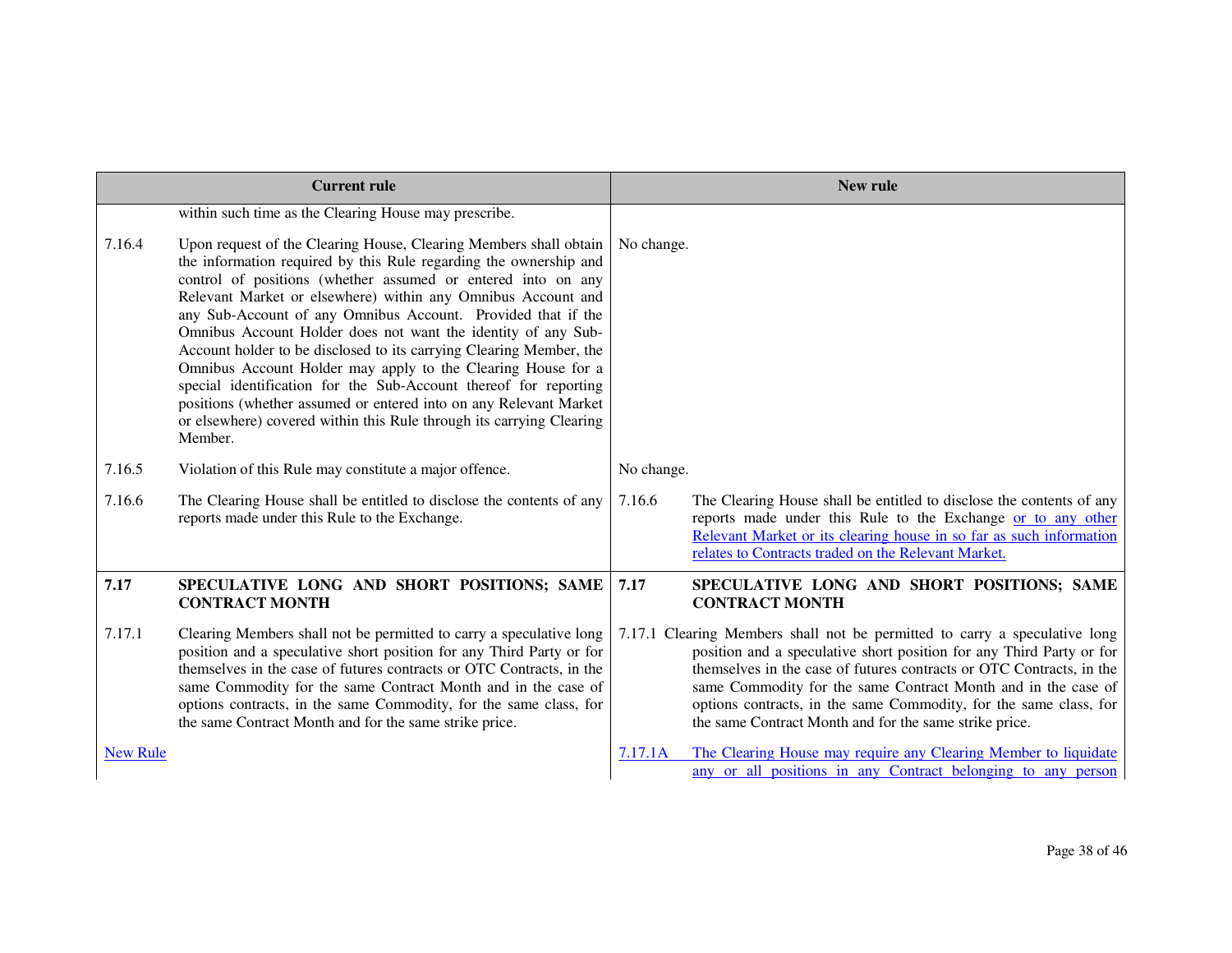| <b>Current rule</b> | New rule                                                                                                                                                                                                                                                                                                       |
|---------------------|----------------------------------------------------------------------------------------------------------------------------------------------------------------------------------------------------------------------------------------------------------------------------------------------------------------|
|                     | concurrently holding a speculative long position and a speculative<br>short position in such Contract.                                                                                                                                                                                                         |
| <b>New Rule</b>     | Rule 7.17.1 shall not apply if the concurrent long and short<br>7.17.1B<br>speculative positions result from a transfer under Rule 7.27 and such<br>concurrent long and short speculative positions do not extend<br>beyond the Trading Day on which the transfer is reported to the<br><b>Clearing House.</b> |
| <b>New Rule</b>     | <b>INTER-CLEARING HOUSE TRANSFERS OF POSITIONS</b><br>7.28                                                                                                                                                                                                                                                     |
|                     | 7.28.1<br>Subject to the approval of the Clearing House, existing positions<br>may be transferred between the books of a Clearing Member and the<br>clearing member of any other Relevant Market at the request of the<br>Customer, if:                                                                        |
|                     | 7.28.1.1<br>such positions relate to Contracts accepted for clearing by the<br>Clearing House and such other Relevant Market (or its clearing<br>house):                                                                                                                                                       |
|                     | 7.28.1.2<br>the transfer has been approved by the other Relevant Market; and                                                                                                                                                                                                                                   |
|                     | 7.28.1.3<br>the other Relevant Market is not a Participating Market which is<br>party to the Mutual Offset System.                                                                                                                                                                                             |
|                     | 7.28.3<br>All transfers made pursuant to this Rule shall be reported to the<br>Clearing House in a form acceptable to the Clearing House. The<br>Clearing Member involved shall maintain a full and complete record<br>of all such transfers together with all pertinent memoranda.                            |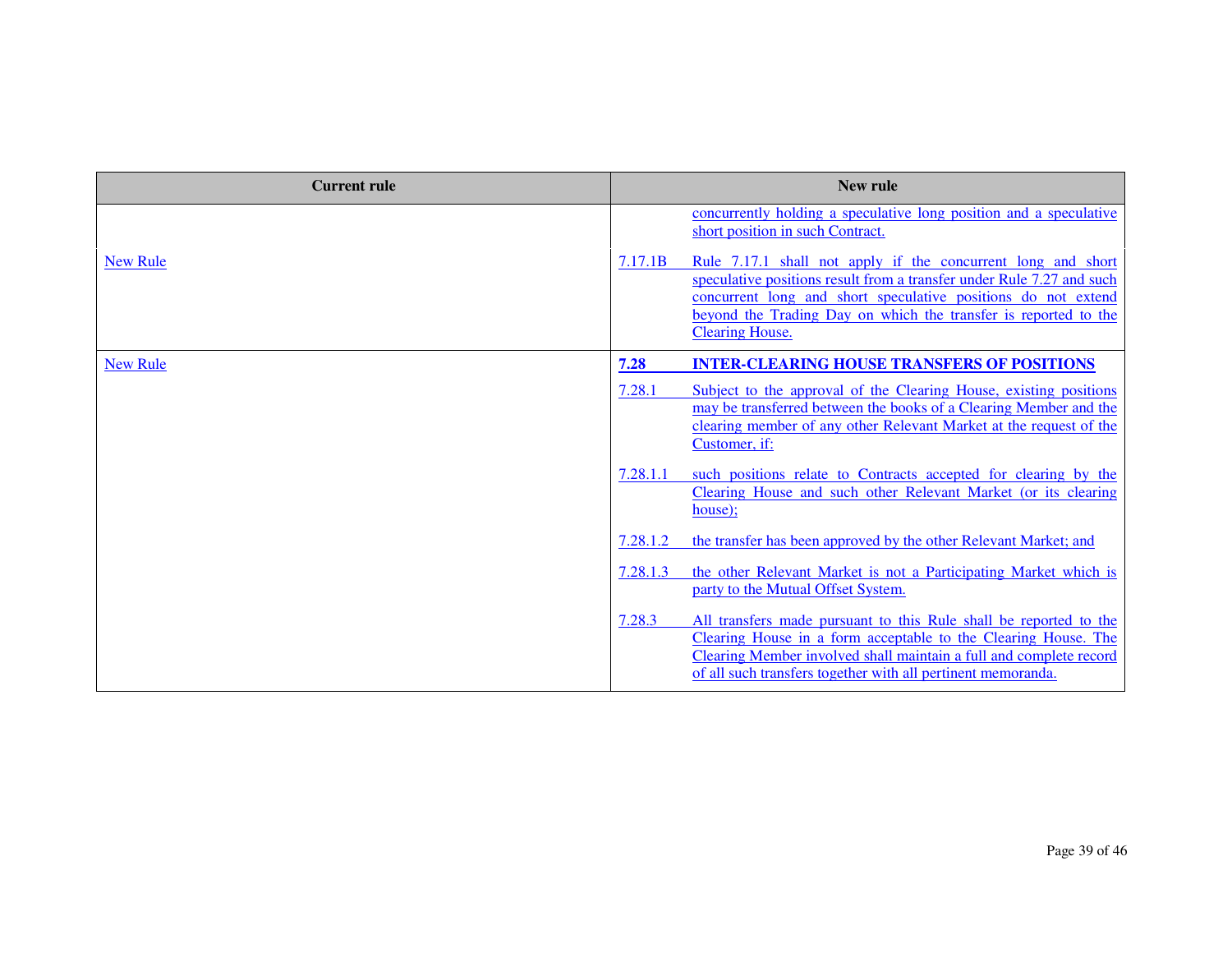# **Chapter 9 – Definitions and Interpretations**

| <b>Current Rule</b>                                                                                                                                                                                   |                                                                                                                                                                                                                                                                                                                                                                                                                                                                            | <b>New Rule</b>                                                                                                                                                                                                                                                                                    |  |
|-------------------------------------------------------------------------------------------------------------------------------------------------------------------------------------------------------|----------------------------------------------------------------------------------------------------------------------------------------------------------------------------------------------------------------------------------------------------------------------------------------------------------------------------------------------------------------------------------------------------------------------------------------------------------------------------|----------------------------------------------------------------------------------------------------------------------------------------------------------------------------------------------------------------------------------------------------------------------------------------------------|--|
| "Alternative Delivery Procedure" means delivery of the underlying<br>Commodity under different terms and conditions from the Delivery Rules.                                                          |                                                                                                                                                                                                                                                                                                                                                                                                                                                                            | "Alternative Delivery Procedure" means delivery of the underlying<br>Commodity under different terms and conditions from the Delivery Rules<br>relating to the relevant Contract.                                                                                                                  |  |
| "Buyer" shall:                                                                                                                                                                                        |                                                                                                                                                                                                                                                                                                                                                                                                                                                                            | "Buyer" shall:                                                                                                                                                                                                                                                                                     |  |
| a.                                                                                                                                                                                                    | for the purpose of Rule 5.01.2 and Chapter 6, refer to the buying party<br>who is the direct counterparty-responsible for taking delivery of the<br>underlying Commodity under a Contract or delivery contract.                                                                                                                                                                                                                                                            | for the purpose of Rule 5.01.2 and Chapter 6, refer to the buying party<br>a.<br>who is the direct counterparty responsible for taking delivery of the<br>underlying Commodity under a Contract or delivery contract; through<br>the Buying Member, unless such Buyer is itself the Buying Member. |  |
| b.                                                                                                                                                                                                    | for the purpose of Rule 7.02A, where it is not the Clearing Member<br>itself, refer to a party for whom the Clearing Member maintains an<br>account and who is a buyer in an OTC transaction and otherwise shall<br>refer to the Clearing Member itself. Where the Buyer is the Clearing<br>Member itself, references in Rule 7.02A to the Clearing Member "acting<br>for a Buyer" shall be correspondingly read as if the words "acting for a<br>Buyer" were superfluous. | No change.                                                                                                                                                                                                                                                                                         |  |
|                                                                                                                                                                                                       | New definition                                                                                                                                                                                                                                                                                                                                                                                                                                                             | "Collective Customer" shall have the meaning ascribed to it in Rule 2.20.3.1.                                                                                                                                                                                                                      |  |
| New definition                                                                                                                                                                                        |                                                                                                                                                                                                                                                                                                                                                                                                                                                                            | "Collective House Accounts" shall have the meaning ascribed to it in Rule<br>2.20.3.2.                                                                                                                                                                                                             |  |
| "delivery contract" means the contract which arises directly between a Seller<br>and a Buyer, through their respective Clearing Members, upon the re-novation<br>process referred to in Rule 6.02A.7. |                                                                                                                                                                                                                                                                                                                                                                                                                                                                            | "delivery contract" means the contract which arises directly between such<br>parties as specified in the relevant Contract Specifications a Seller and a Buyer,<br>through their respective Clearing Members, upon the re-novation process<br>referred to in Rule 6.02A.7.                         |  |
| "delivery default" shall have the meaning ascribed to it in the relevant Contract<br>Specifications.                                                                                                  |                                                                                                                                                                                                                                                                                                                                                                                                                                                                            | "delivery default" shall have the meaning ascribed to it in the relevant Contract<br>Specifications or otherwise refer to the failure to perform any material act in                                                                                                                               |  |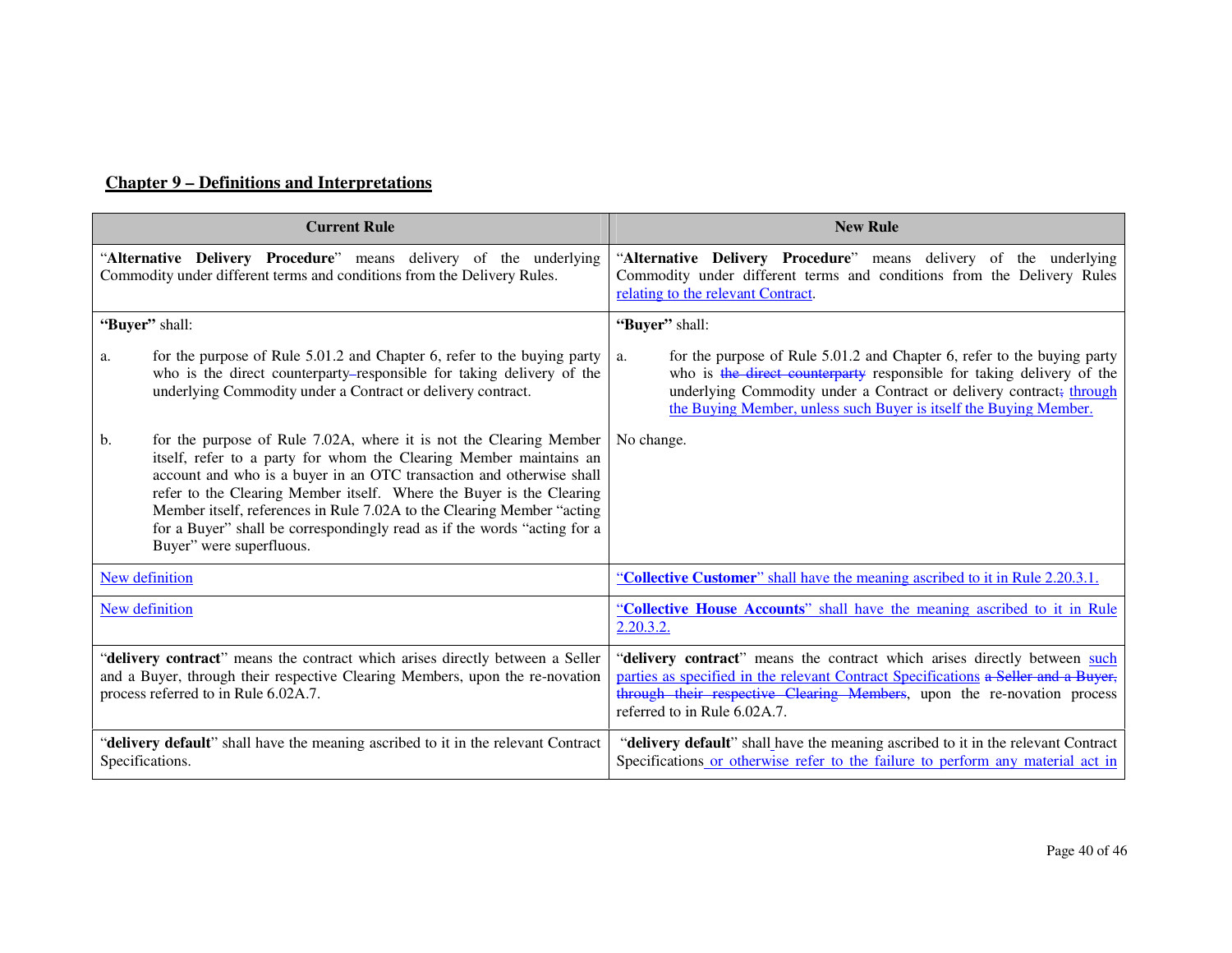| <b>Current Rule</b>                                                                                                                                                                                                                                                                                                                                                                                                                                                                  | <b>New Rule</b>                                                                                                                                                                                                                                                                                       |  |
|--------------------------------------------------------------------------------------------------------------------------------------------------------------------------------------------------------------------------------------------------------------------------------------------------------------------------------------------------------------------------------------------------------------------------------------------------------------------------------------|-------------------------------------------------------------------------------------------------------------------------------------------------------------------------------------------------------------------------------------------------------------------------------------------------------|--|
|                                                                                                                                                                                                                                                                                                                                                                                                                                                                                      | relation to the delivery of a Commodity in accordance with the Contract<br>Specifications.                                                                                                                                                                                                            |  |
| "Delivery Obligations" means all delivery obligations of a Seller or Buyer<br>under a Contract or delivery contract.                                                                                                                                                                                                                                                                                                                                                                 | "Delivery Obligations" means all delivery obligations of a Seller or Buyer or<br>clearing member of any Relevant Market, under a Contract or delivery contract.                                                                                                                                       |  |
| New definition                                                                                                                                                                                                                                                                                                                                                                                                                                                                       | "Facilitator Agent" shall have the meaning ascribed to it in Rule 6.07A.                                                                                                                                                                                                                              |  |
| "Force Majeure" shall have the meaning ascribed to it in Rule 6.02A.10.1.                                                                                                                                                                                                                                                                                                                                                                                                            | "Force Majeure" shall have the meaning ascribed to it in Rule 6.02A.10.1C or<br>Rule 6.02A.10.1D, whichever is applicable.                                                                                                                                                                            |  |
| "Performance Deposit" means the sum of money, as prescribed in the relevant<br>Contract Specifications, which Clearing Members post with the Clearing House,<br>to secure the performance of delivery contracts.                                                                                                                                                                                                                                                                     | "Performance Deposit" means the sum of money, as prescribed in the relevant<br>Contract Specifications, which a depositing party Clearing Members posts with<br>the Clearing House, to secure the performance of a delivery contracts.                                                                |  |
| "Seller" shall,                                                                                                                                                                                                                                                                                                                                                                                                                                                                      | "Seller" shall,                                                                                                                                                                                                                                                                                       |  |
| for the purpose of Rule 5.01.2 and Chapter 6, refer to the selling party<br>a.<br>who is the direct counterparty responsible for making delivery of the<br>underlying Commodity under a Contract or delivery contract.                                                                                                                                                                                                                                                               | for the purpose of Rule 5.01.2 and Chapter 6, refer to the selling party<br>a.<br>who is the direct counterparty responsible for making delivery of the<br>underlying Commodity under a Contract or delivery contract through<br>the Selling Member, unless such Seller is itself the Selling Member. |  |
| for the purpose of Rule 7.02A, where it is not the Clearing Member<br>b.<br>itself, refer to a party for whom the Clearing Member maintains an<br>account and who is a seller in an OTC transaction and otherwise shall<br>refer to the Clearing Member itself. Where the Seller is the Clearing<br>Member itself, references in Rule 7.02A to the Clearing Member "acting<br>for a Seller" shall be correspondingly read as if the words "acting for a<br>Seller" were superfluous. | No change.                                                                                                                                                                                                                                                                                            |  |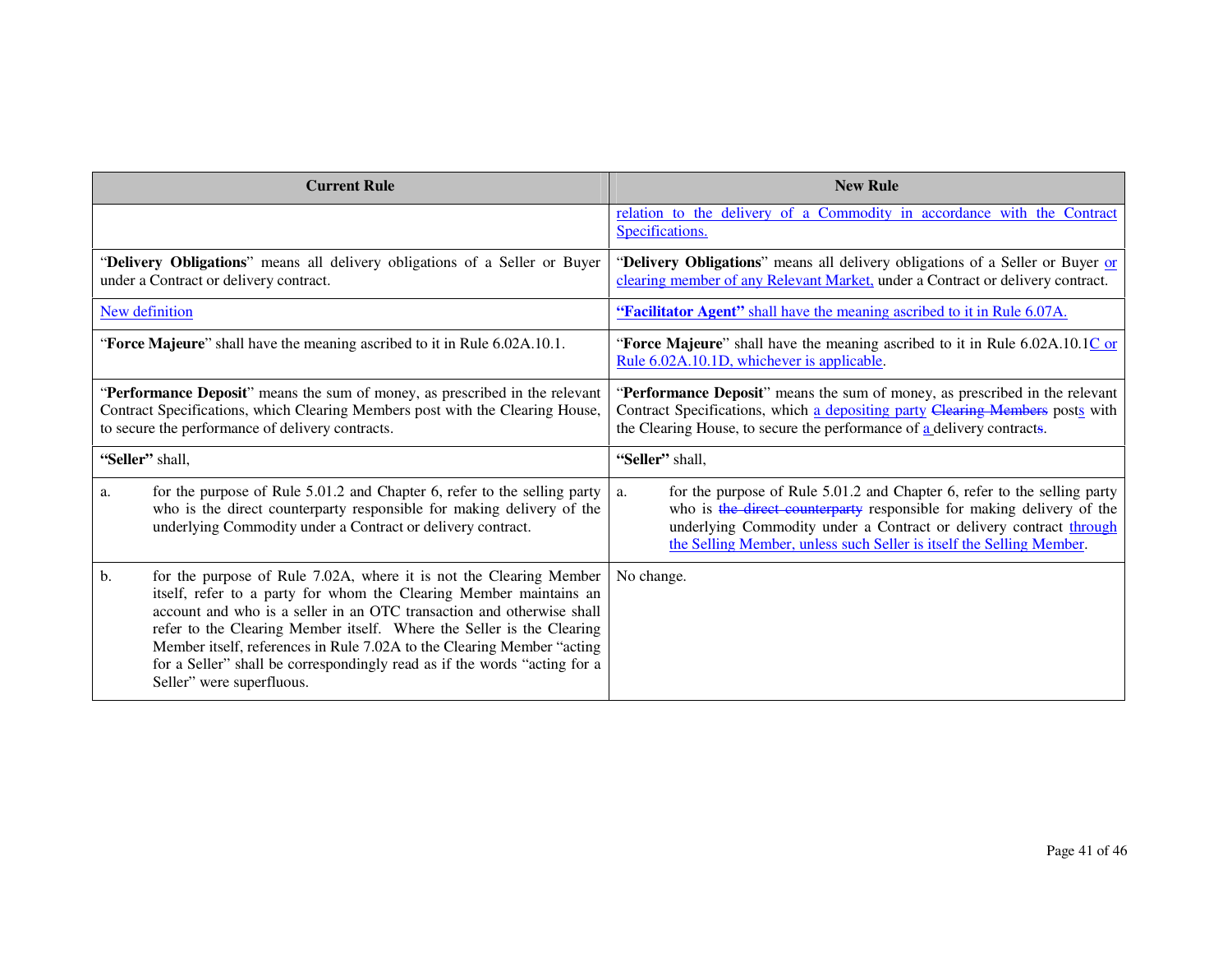### **New Appendix 2**

Subject to any conditions or limitations set forth in this Rules, the Clearing House shall clear the following Contracts:

- 1. Contracts listed for trading on the Singapore Commodity Exchange:
	- (a) RSS3 Rubber futures contract
	- (b) TSR20 Rubber futures contract
- 2. Designated Futures Contracts pursuant to the Mutual Offset System with the Chicago Mercantile Exchange:
	- (a) SGX Three (3) Month Eurodollar Futures Contract
	- (b) SGX Three (3) Month Euroyen Futures Contract
	- (c) SGX Nikkei Average Stock Index Futures Contract
	- (d) USD SGX Nikkei Average Stock Index Futures Contract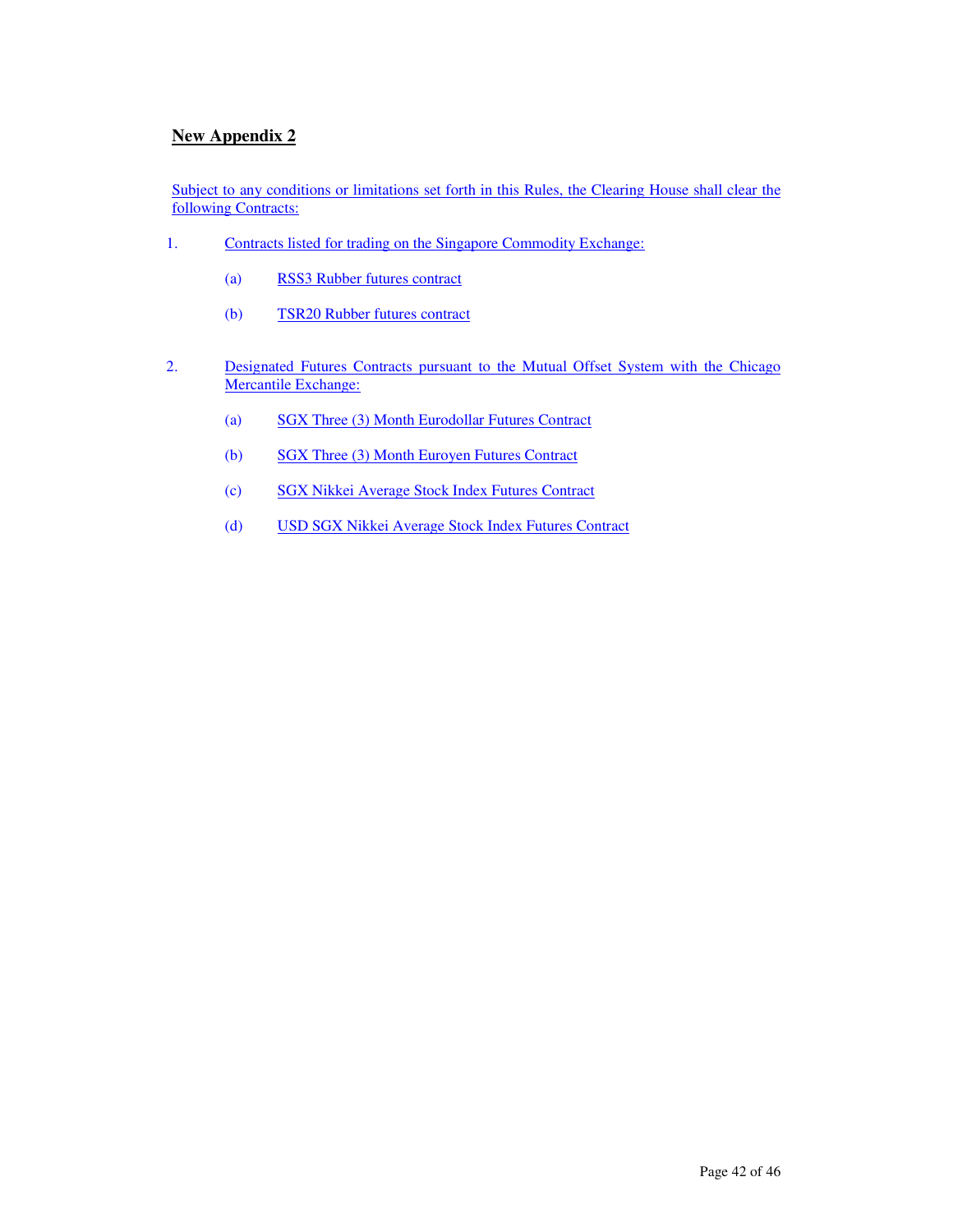#### **New Practice Note 6.07A**

#### **1 Introduction**

- 1.1 Rule 6.07A states that the Clearing House may appoint any person as a Facilitator Agent to perform any function for the purpose of facilitating delivery by Clearing Members.
- 1.2 This Practice Note elaborates on the role of a Facilitator Agent, and sets out the Facilitator Agents appointed by the Clearing House, and the functions for which such Facilitator Agents are appointed.

#### **2 Role of a Facilitator Agent**

- 21. Where, upon maturity of a Contract settled by way of physical delivery of an underlying Commodity, a Clearing Member continues to hold open positions which have been cleared through the Clearing House, the Clearing House may facilitate delivery by such Clearing Member in accordance with the Contract Specifications.
- 2.2 The Clearing House may appoint a Facilitator Agent to carry out, on its behalf, any function to facilitate such delivery by a Clearing Member.
- 2.3 For the avoidance of doubt, where a Facilitator Agent is appointed, the rights and liabilities (including any exclusion or limitation of liability) as between the Clearing House and Clearing Members in relation to physical delivery provided under Chapter 6 of this Rules, shall continue to apply.
- **3 Facilitator Agent for Contracts traded on the Singapore Commodity Exchange Limited ("SICOM") and settled by way of physical delivery**
- 3.1 In respect of Contracts matched and executed on SICOM and cleared through the Clearing House, SICOM shall be appointed as the Clearing House's Facilitator Agent.
- 3.2 SICOM shall, on behalf of the Clearing House, perform all functions required to facilitate delivery by Clearing Members in accordance with the relevant Delivery Rules except all matters in relation to Clearing Members' monies.
- 3.3 The functions performed by SICOM shall include:
	- (1) matching of Clearing Members with open positions after the Last Trading Day, in accordance with the Contract Specifications;
	- (2) acceptance of any documents, or instruments (other than monies) from any Clearing Member required pursuant to the relevant Delivery Rules for the purpose of effecting delivery;
	- (3) release of any documents or instruments (other than monies of a Clearing Member) to any party in accordance with the Contract Specifications; and
	- (4) receipt of notification of any claims in relation to the performance of Delivery Obligations from any Clearing Member.
- 3.4 Except for matters in relation to Clearing Members' monies, Clearing Members effecting delivery through the Clearing House shall deal directly with SICOM in the performance of their Delivery Obligations, regardless of whether its counterparty is a Clearing Member, or a clearing member of SICOM.
- 3.5 Clearing Members shall deal directly with the Clearing House in respect of all matters relating to monies under the Contract Specifications.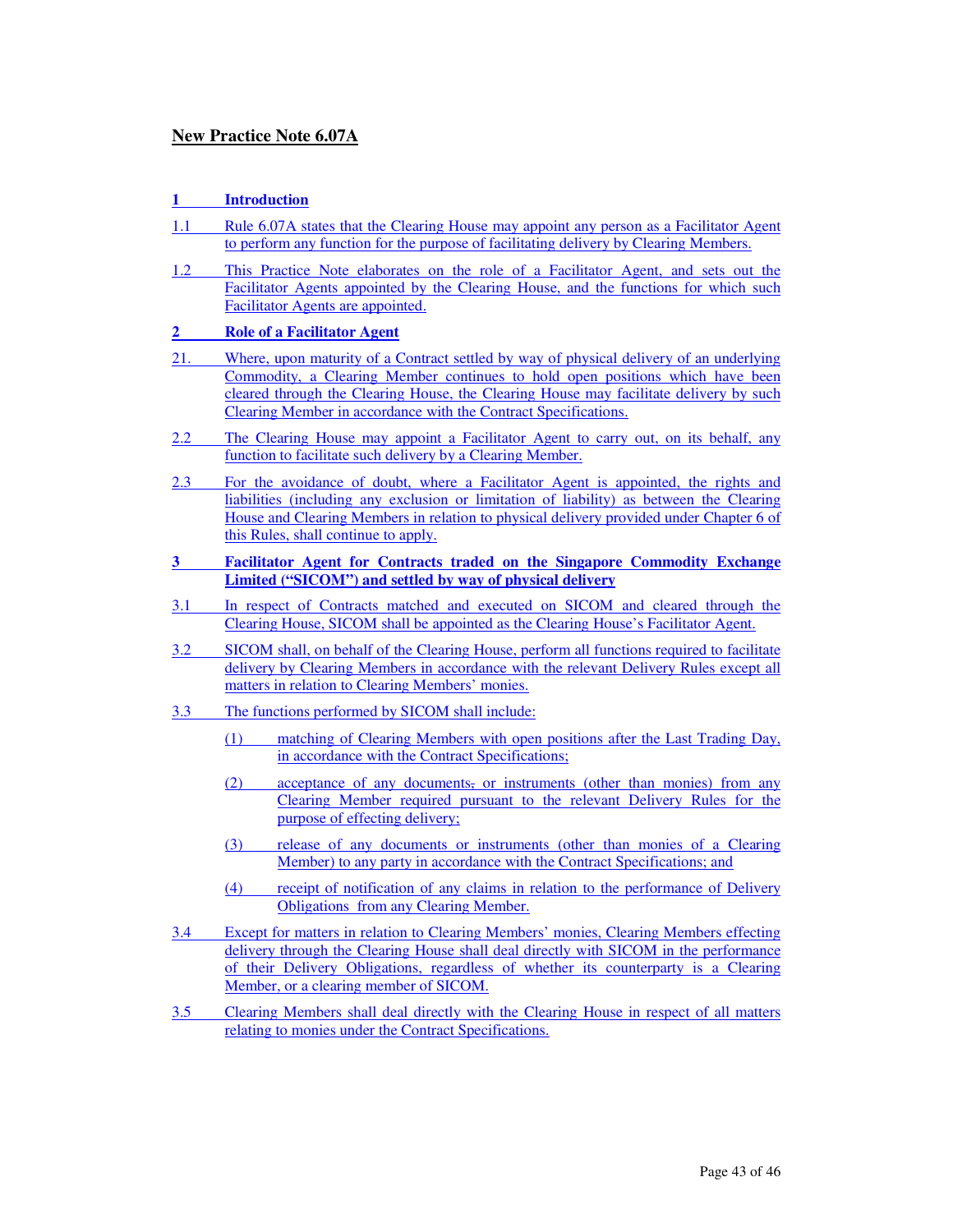## **Proposed Amendments to SGX-DC Rules Practice Note 7.11.1.2**

### **Practice Note 7.11.1.2**

#### **DAILY SETTLEMENT PRICE METHODOLOGY**

|     | <b>Current Provision</b>                                                                                                                                                                                                                                                                                                                                                                                        | <b>New Provision</b> |
|-----|-----------------------------------------------------------------------------------------------------------------------------------------------------------------------------------------------------------------------------------------------------------------------------------------------------------------------------------------------------------------------------------------------------------------|----------------------|
| 1.  | <b>INTRODUCTION</b>                                                                                                                                                                                                                                                                                                                                                                                             | No change.           |
|     | Rule 7.11.1.2 of the Clearing Rules states that the Daily Settlement Price<br>for Contracts other than OTC Contracts shall be determined by the<br>Clearing House in accordance with the relevant formula and procedures<br>applicable to each Contract. In arriving at such formula, the Clearing<br>House may, in consultation with the Exchange, take into account factors,<br>including but not limited to: |                      |
|     | the last traded price;<br>a)                                                                                                                                                                                                                                                                                                                                                                                    |                      |
|     | b)<br>bid and offer spread at the close of market;                                                                                                                                                                                                                                                                                                                                                              |                      |
|     | price data derived from pricing models, as selected or established<br>$\mathbf{c})$<br>by the Clearing House from time to time.                                                                                                                                                                                                                                                                                 |                      |
|     | This Practice Note sets out the formulas and methodologies used by the<br>Clearing House to compute the Daily Settlement Price as contemplated in<br>the above Rule.                                                                                                                                                                                                                                            |                      |
| 2.  | <b>FOR</b><br><b>COMPUTATION</b><br>OF<br><b>DAILY</b><br><b>METHODOLOGY</b><br><b>SETTLEMENT PRICE</b>                                                                                                                                                                                                                                                                                                         |                      |
| 2.1 | Most Commonly Adopted Methodology. Save for exceptional situations,<br>the Clearing House shall use any one of the following methodologies, in<br>descending order of preference, to compute the Daily Settlement Price:                                                                                                                                                                                        | No change.           |
|     | a price determined by a pre-closing routine; or<br>a)                                                                                                                                                                                                                                                                                                                                                           |                      |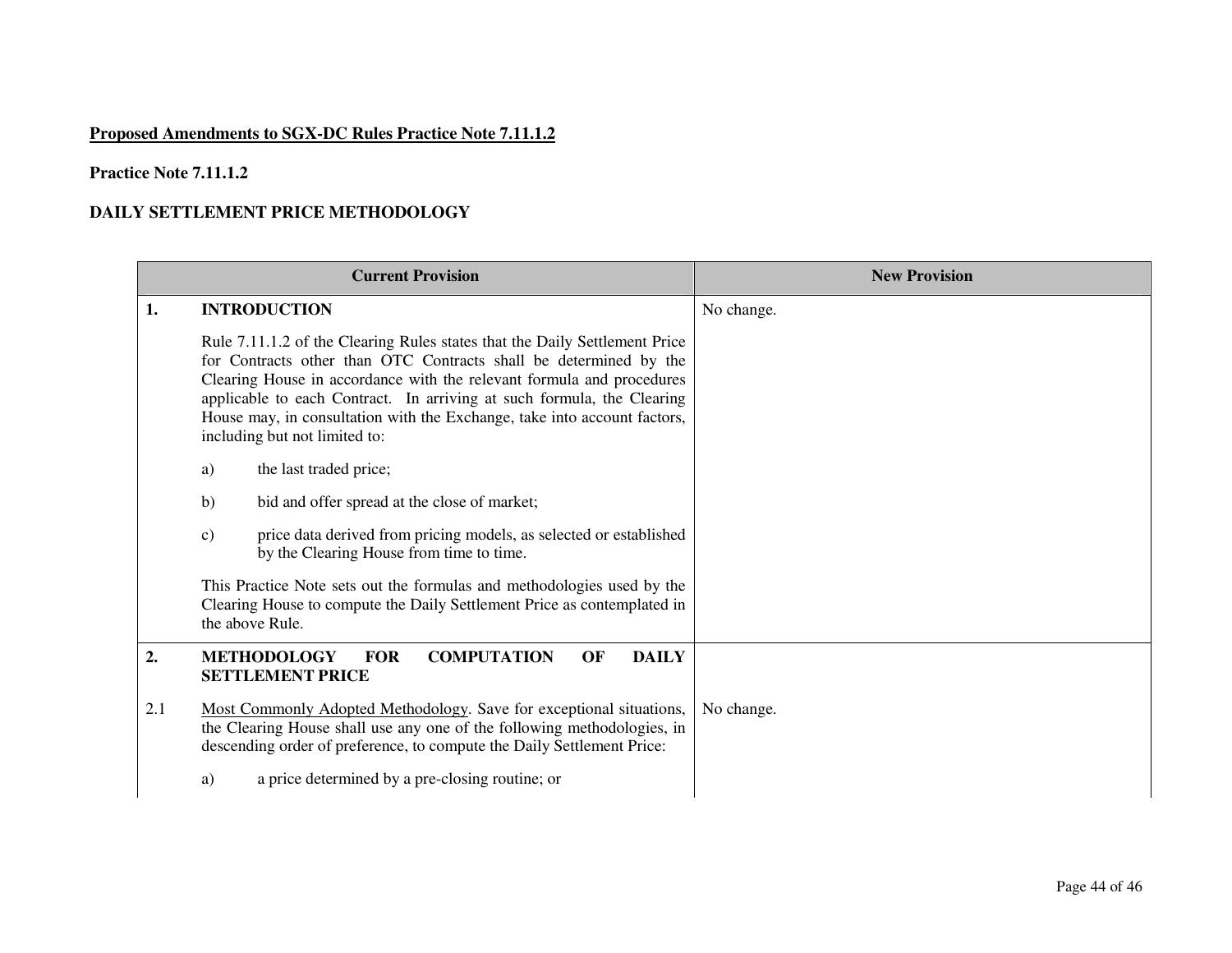| <b>Current Provision</b> |               |                                                                                                                                                                                                                                                                                                                                                                                                                                            | <b>New Provision</b> |
|--------------------------|---------------|--------------------------------------------------------------------------------------------------------------------------------------------------------------------------------------------------------------------------------------------------------------------------------------------------------------------------------------------------------------------------------------------------------------------------------------------|----------------------|
|                          | b)            | the average of the highest and lowest prices in the closing<br>range;                                                                                                                                                                                                                                                                                                                                                                      |                      |
|                          | $\mathbf{c})$ | a price determined by taking into account traded calendar<br>spreads in the relevant Contract Months;                                                                                                                                                                                                                                                                                                                                      |                      |
|                          | $\mathbf{d}$  | a price determined by taking into account daily settlement prices<br>of fungible contracts; or                                                                                                                                                                                                                                                                                                                                             |                      |
|                          | $\epsilon$ )  | a price determined by theoretical pricing models selected by the<br>Clearing House.                                                                                                                                                                                                                                                                                                                                                        |                      |
|                          | e.            | Higher bid or lower offer prices may be used by the Exchange in the<br>computation of the Daily Settlement Price under methodologies b, c and                                                                                                                                                                                                                                                                                              |                      |
| 2.2                      |               | In exceptional cases when none of the<br>Exceptional Situations.<br>methodologies set forth in paragraph 2.1 above yields a Daily Settlement<br>Price that is reflective of market conditions, the Clearing House may use<br>any of the following alternative methodologies for the computation of the<br>Daily Settlement Price:                                                                                                          | No change.           |
|                          | a)            | in regards to Futures Contracts, the Daily Settlement Price may<br>be set at a price which when compared to the Daily Settlement<br>Price of the next Contract Month reflects the same differential<br>that existed between the two Contract Months on the previous<br>day, unless there is a higher bid or lower offer in existence at the<br>close. In such case, the higher bid or lower offer may be the<br>Daily Settlement Price; or |                      |
|                          | b)            | in regards to Futures Contracts or Options Contracts, such other<br>price that the Clearing House determines to be reflective of<br>prevailing market conditions.                                                                                                                                                                                                                                                                          |                      |
|                          |               | "Option Contracts" and "Futures Contracts" shall have the meaning<br>ascribed to them in the Trading Rules.                                                                                                                                                                                                                                                                                                                                |                      |